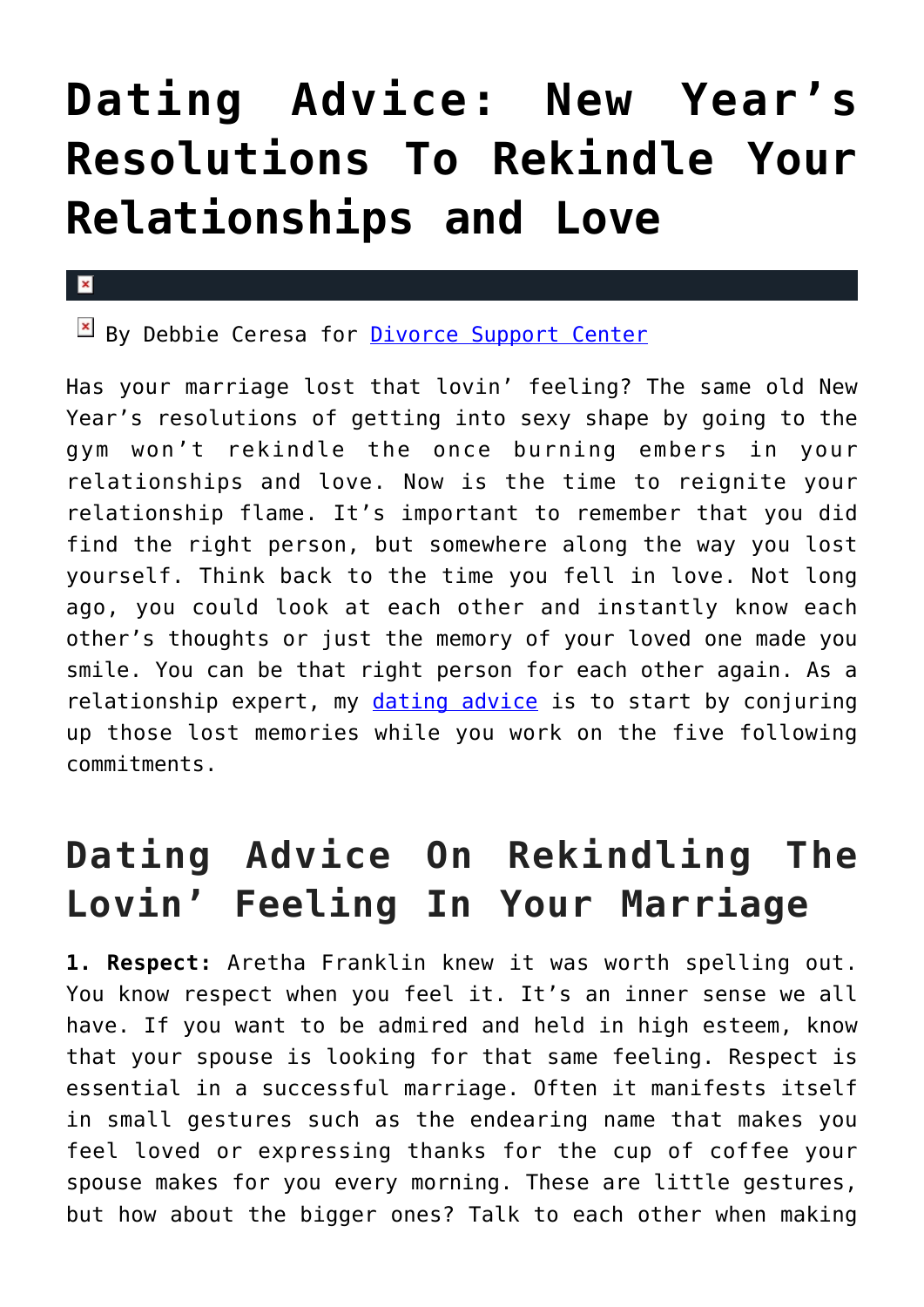joint decisions, whether it involves accepting a dinner invitation or making a huge purchase. Recognize each other's strengths and weaknesses and encourage rather than belittle your partner. Make a conscious effort to bring back your secret looks, kind acts, and loving nicknames.

**Related Link:** [Relationship Advice: Why Your Dating New Year's](http://cupidspulse.com/102918/relationship-advice-new-years-dating-resolutions/) [Resolutions Fail](http://cupidspulse.com/102918/relationship-advice-new-years-dating-resolutions/)

**2. Teamwork:** "I'm on your side," should be your motto to each other. Author and marriage and family therapist [Tina B.](http://www.tinatessina.com/) [Tessina](http://www.tinatessina.com/) shared in her book, *Money, Sex and Kids: Stop Fighting about the Three Things That Can Ruin Your Marriage*, that instead of dwelling on who's right and who's wrong, the focus should be on solving the problem that the two of you are facing together. Her dating advice emphasizes on talking about your challenge long enough to understand it. Then you can move on with mutual solutions. Working together to find a joint solution will add motivation to continue working as team players both during challenges and good times.

**3. Love:** I love you. This phrase never goes out of style. It's a powerful statement to each other that can't be said enough. We all enjoy being loved. Love is sharing, appreciating, and admitting our mistakes. Have you heard the saying, "You attract more bees with honey than vinegar?" The more love energy you send out, the more your spouse and others will want to be around you. Write down a few date ideas, initiate a date night and spend time being a couple. Incorporate your teamwork skills to schedule a special event without your cell phones, kids or friends. It's always fun to think outside the box and try a new activity, such as visiting a museum or a unique restaurant.

**Related Link:** [What Can We Learn From Celebrity Divorces?](http://cupidspulse.com/102982/relationship-advice-celebrity-divorces/)

**4. Commitment:** "When people say they are committed to his or her relationship, they can mean two things," said Benjamin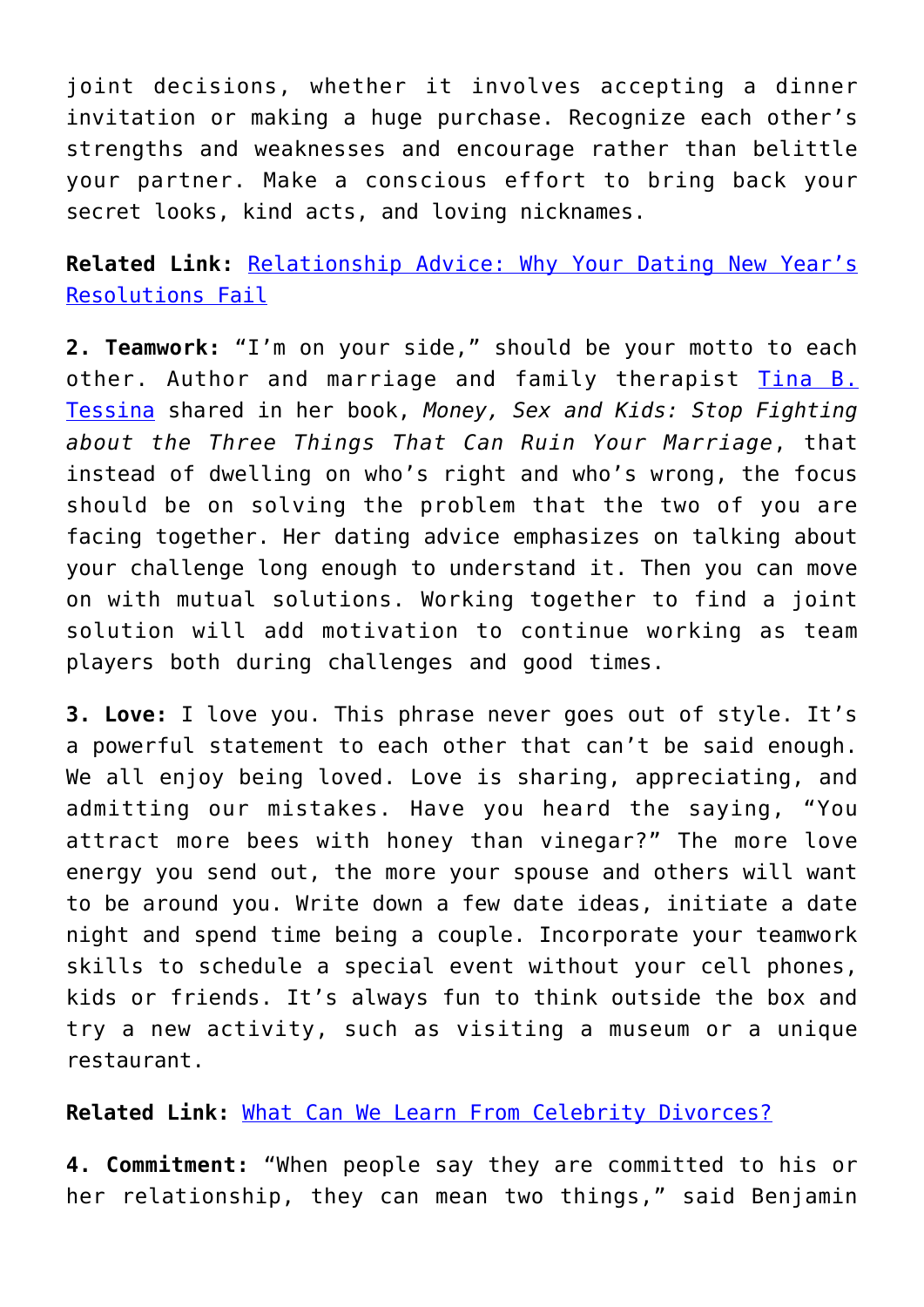Karney, a professor of psychology and co-director of the [Relationship Institute at UCLA](http://www.uclarelationshipinstitute.org/). "One thing they can mean is, 'I really like this relationship and want it to continue.' However, commitment is more than just that." A deeper level of commitment, the psychologists report, is a much better predictor of lower divorce rates and fewer problems in marriage. "It's easy to be committed to your relationship when it's going well," said senior study author Thomas Bradbury, a psychology professor who co-directs the Relationship Institute. "As a relationship changes, however, you must say something like, 'I'm committed to this relationship, but it's not going very well — I need to have some resolve, make some sacrifices and take the steps I need to take to keep this relationship moving forward."

**5. Forgiveness:** You were the one who was harmed and feels bad—why should you forgive? Forgiveness doesn't mean you excuse the hurtful behavior, but it does mean you can let go and move forward. Here's the benefit: After you forgive, you'll feel better. Your ability to forgive gives you a feeling of empowerment and the power to take charge of your happiness. Holding onto old disappointments, arguments, and hurt is a waste of your time and energy. Forgiveness will keep you healthy both physically and emotionally.

#### **Related Link:** [Relationship Advice: 5 Questions To Ask Yourself](http://cupidspulse.com/102467/relationship-advice-5-questions-to-ask-yourself-before-saying-i-do/) [Before Saying "I Do"](http://cupidspulse.com/102467/relationship-advice-5-questions-to-ask-yourself-before-saying-i-do/)

So if your relationship has lost that lovin' feeling—take five. By focusing on mutual respect, teamwork, love, commitment, and forgiveness, you will find the keys to a new and improved relationship just in time for the New Year.

*Debbie is a Certified Grief Recovery Specialist® and the author to the #1 bestselling memoir* A Beautiful View*, available on amazon.com.* A Beautiful View *documents her journey through her husband's battle with cancer, which ultimately ended with his death. She has experienced grief*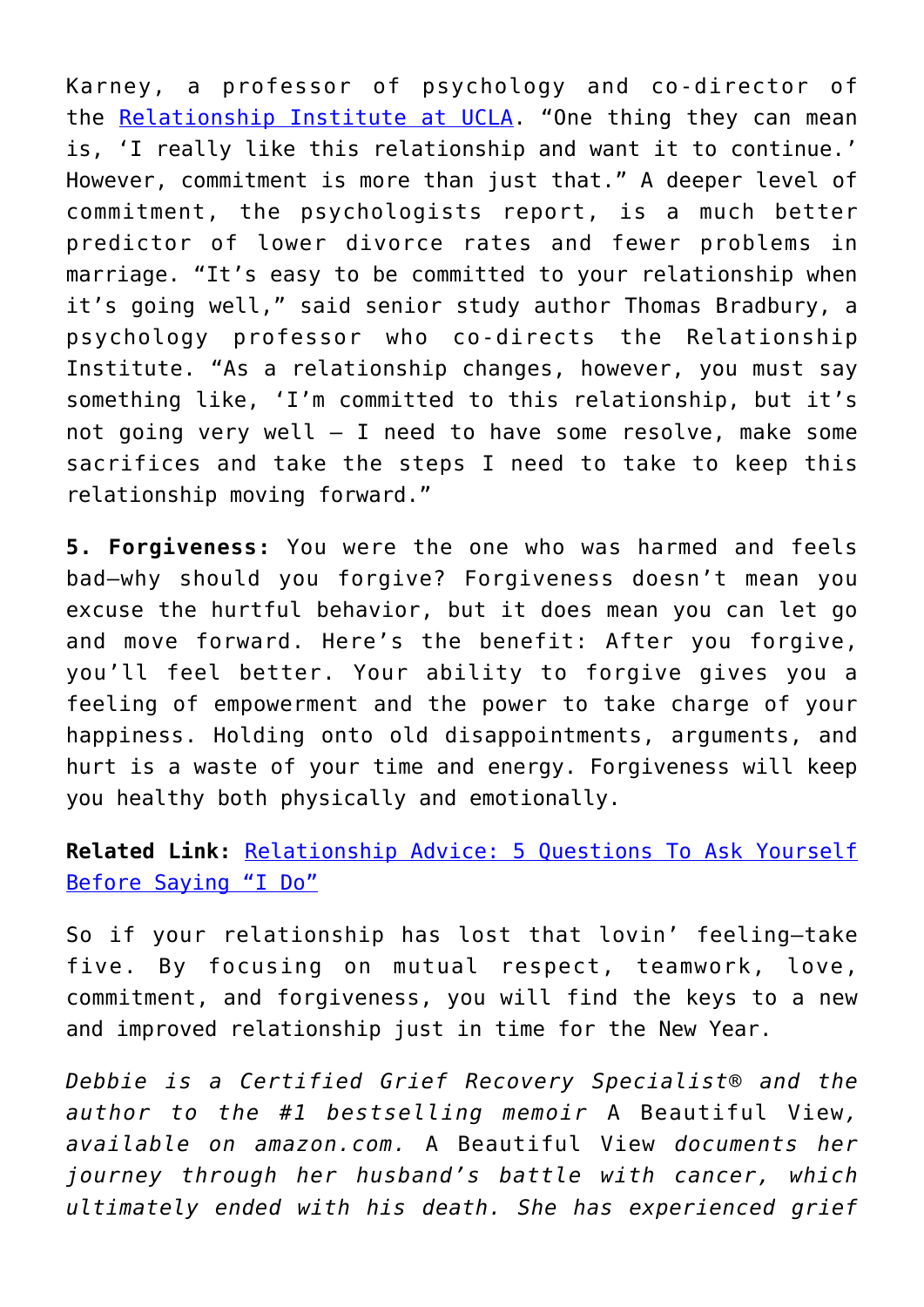*firsthand and is well equipped to aid others in the recovery process, whether with death or divorce. For more information about Debbie and how to recover from your loss, please visit [debbieceresa.com](http://www.debbieceresa.com/).*

*For more information about and articles by our Divorce Support Center relationship experts, click* [here](http://cupidspulse.com/relationship-dating-experts/hope-after-divorce-relationship-experts/)*.*

# **[Expert Dating Advice About](https://cupidspulse.com/104093/expert-dating-advice-single-in-stilettos-why-you-shouldnt-give-up-on-finding-the-right-man/) [Why You Shouldn't Give Up on](https://cupidspulse.com/104093/expert-dating-advice-single-in-stilettos-why-you-shouldnt-give-up-on-finding-the-right-man/) [Finding the Right Man](https://cupidspulse.com/104093/expert-dating-advice-single-in-stilettos-why-you-shouldnt-give-up-on-finding-the-right-man/)**

 $\pmb{\times}$ 

#### $\pmb{\times}$

On this week's [Single in Stilettos](http://www.singleinstilettos.com) relationship advice video, matchmaker Suzanne Oshima talks to dating expert and family therapist David Steele about why you shouldn't give up on finding the right relationship and love.

### **Dating Experts Encourage You to Keep Looking for Mr. Right**

According to this expert [dating advice](http://cupidspulse.com/dating/date-ideas/), you shouldn't let your frustration and anger discourage you. Steele shares three important tips:

**1. Believe in yourself:** "Believe that you are wonderful, that you deserve to love and be loved, and that there's the perfect person out there for you," he explains. "You have to believe that." Remember that, while you're looking for your soul mate,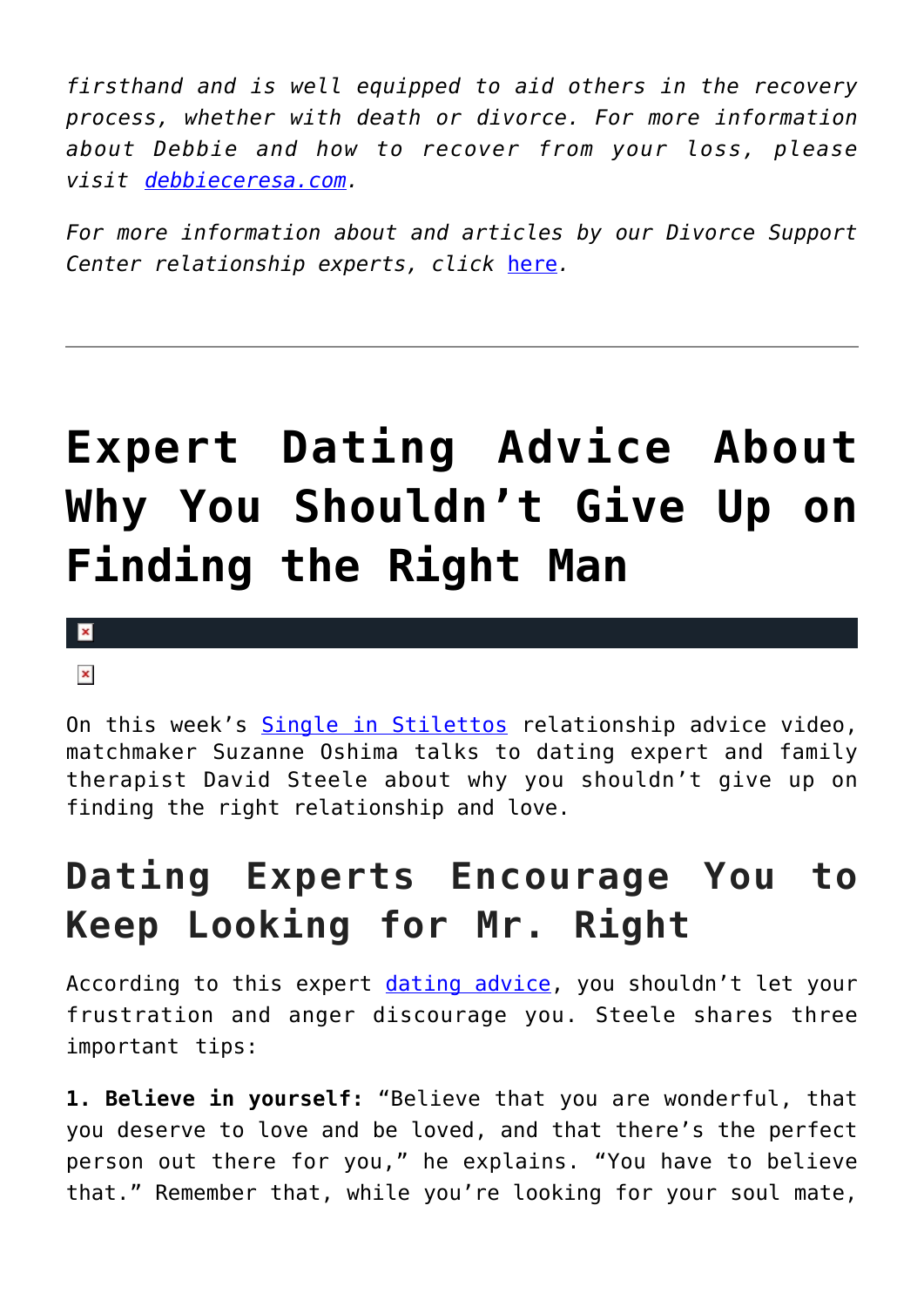they're also looking for you.

**Related Link:** [Expert Dating Advice: Top Four Places to Meet](http://cupidspulse.com/101994/expert-dating-advice-top-place-to-meet-mr-right-duana-welch/) [Mr. Right](http://cupidspulse.com/101994/expert-dating-advice-top-place-to-meet-mr-right-duana-welch/)

**2. Practice conscious dating:** That means being aware of who you are and what you want and then using dating strategies to get your ideal relationship and love. "It can feel like finding a needle in a haystack, but it doesn't have to," says the dating expert, who met his wife in just three months (after 200 dates!). Say no to everyone who isn't the right fit for you.

**Related Link:** [Relationship Advice: How to Get Engaged in a](http://cupidspulse.com/102464/relationship-advice-how-to-get-engaged-in-a-year/) [Year](http://cupidspulse.com/102464/relationship-advice-how-to-get-engaged-in-a-year/)

**3. Be the chooser:** Make the choice that is right for you. If you don't see a future with someone, don't say yes to that second date!

Watch the video above for more great expert dating advice!

*For more relationship advice videos and additional information about Single in Stilettos shows, click [here.](http://cupidspulse.com/suzanne-oshima-single-in-stilettos-shows/)*

*For more videos from CupidsPulse.com, check out our [YouTube](https://www.youtube.com/channel/UCP4G7LiNJEVZ7U0M24qXmfg) [channel](https://www.youtube.com/channel/UCP4G7LiNJEVZ7U0M24qXmfg).*

**Got any tips for someone ready to give up on their search for The One? Tell us in the comments below!**

## **[Celebrity Couple Predictions:](https://cupidspulse.com/103877/celebrity-couple-predictions-katie-holmes-gigi-hadid-miranda-lambert/)**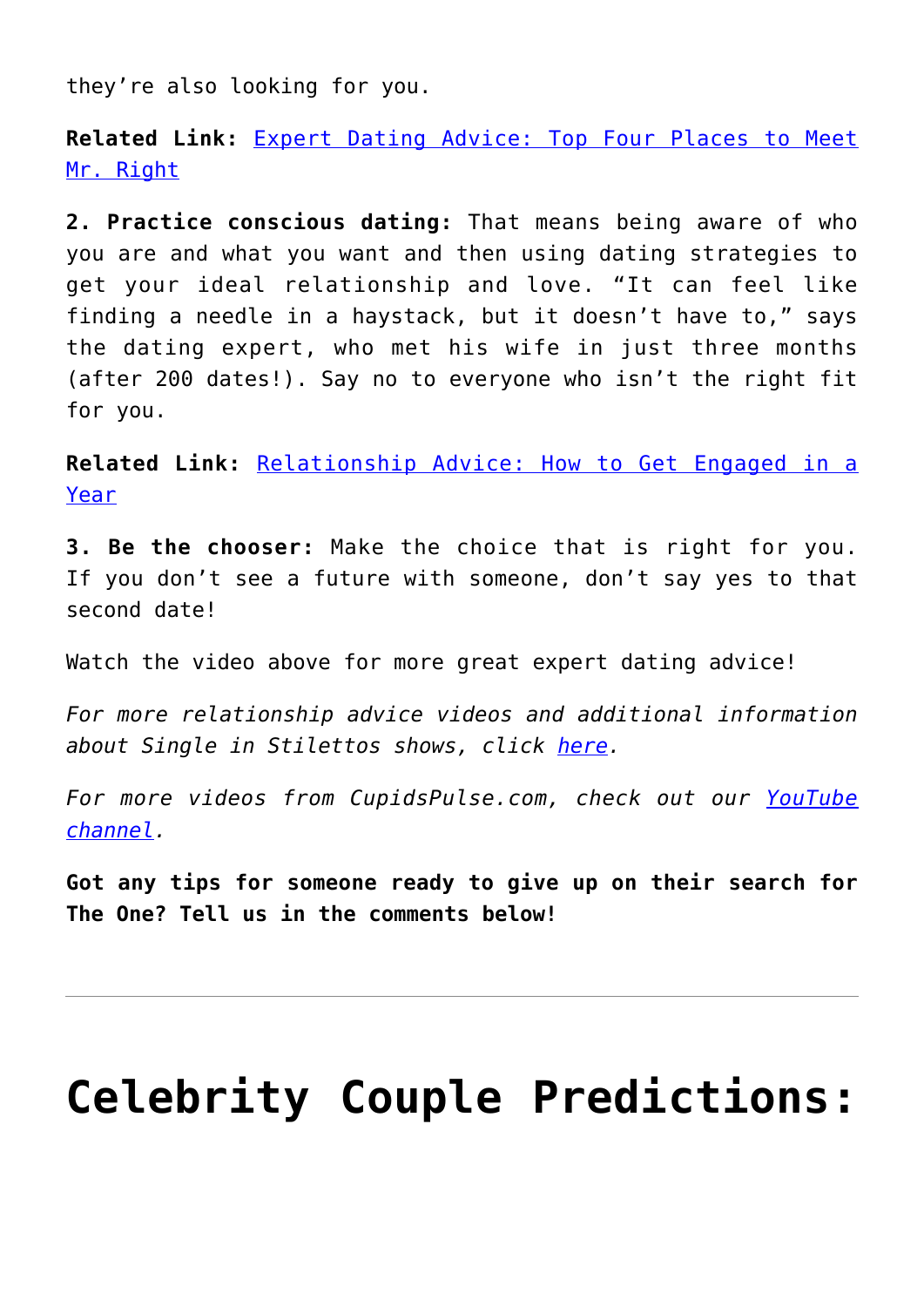## **[Katie Holmes, Gigi Hadid and](https://cupidspulse.com/103877/celebrity-couple-predictions-katie-holmes-gigi-hadid-miranda-lambert/) [Miranda Lambert](https://cupidspulse.com/103877/celebrity-couple-predictions-katie-holmes-gigi-hadid-miranda-lambert/)**

 $\mathbf x$ 

By [Shoshi](https://about.me/yolandashoshana)

If you're looking for the latest celebrity news on Hollywood romances, you've come to the right place! Below, I consider the future of three new [celebrity couples.](http://cupidspulse.com/celebrity-relationships/long-term-relationships-flings/)

## **Shoshi's Predictions For These Celebrity Couples**

**Katie Holmes and Jamie Foxx:** If you believe the media, Foxx and Holmes are secretly in love with each other. The thought of that makes me giggle. I always think that Tom Cruise has sent Foxx in to be his spy to find out what Suri is up to. While they would be a weird couple, it could also work. Foxx has always been tight lipped about who he's dating and Holmes never reveals if she's dating anyone. Both of them seem to spend more time with their children than anyone else. Could they be the perfect pair? I don't see Holmes and Foxx in a steady relationship. However, I do see friends with benefits. They're both sexy and single. Why not participate in some extracurricular activities from time to time? Don't believe the media hype, but just know that we'll be the last to know if they are officially a couple. Neither of them are going to talk.

**Related Link:** [Celebrity News: Jamie Foxx Celebrates 48th](http://cupidspulse.com/102483/celebrity-news-jamie-foxx-celebrates-birthday-katie-holmes/) [Birthday with Katie Holmes](http://cupidspulse.com/102483/celebrity-news-jamie-foxx-celebrates-birthday-katie-holmes/)

**Gigi Hadid and Zayn Malik:** All media eyes are on model and personality Gigi Hadid and former One Direction singer, Zayn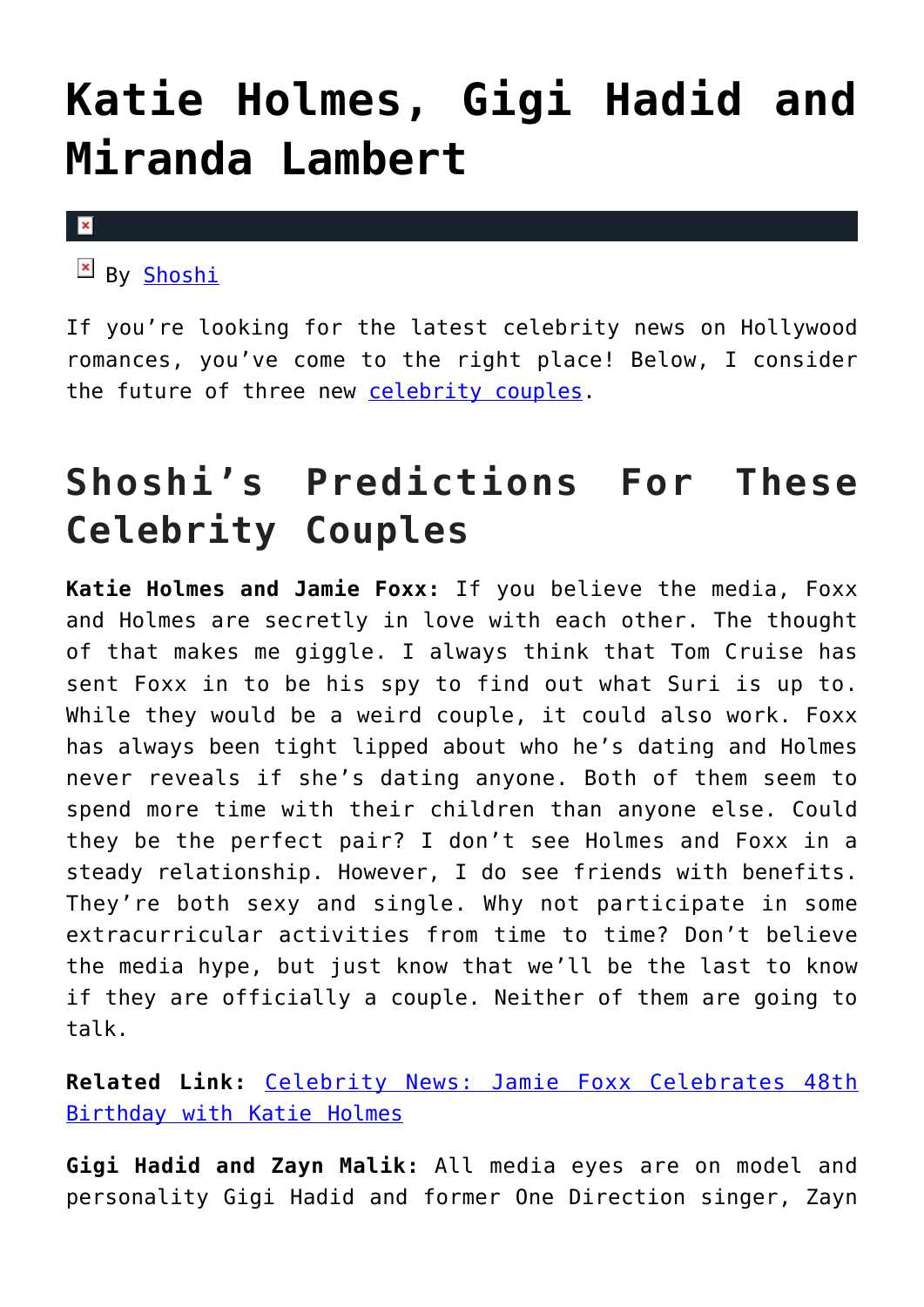Malik. It even looks like they spent New Year's Eve together. At least, that's what their photos would lead us to believe. Isn't that what "couples" do? With all of the time they've been spending together, we should file them in the couple category. At least for now. Hadid has the attention span of a gnat when it comes to her relationships and love. She is fickle, but she's perfectly entitled to be that way. She's young, hot, and figuring it all out. If I were her, I would do the same thing. This relationship will run its course soon enough. Hadid doesn't have time for a serious relationship since she tends to be busy modeling and hanging with the Jenner's. Right now she's having fun causing a stir on Instagram with Malik. Guess they don't have anything else better to do.

**Related Link:** [New Celebrity Couple Alert! Gigi Hadid & Zayn](http://cupidspulse.com/101922/new-celebrity-couple-gigi-hadid-zayn-malik-dating/) [Malik Are Dating](http://cupidspulse.com/101922/new-celebrity-couple-gigi-hadid-zayn-malik-dating/)

**Miranda Lambert and Anderson East:** We all know that Blake Shelton is currently dating Gwen Stefani. But it looks like his ex, Miranda Lambert, is now seeing Anderson East. A photo on Instagram captured the two of them cuddling with the caption, "The snuggle is real." As if we needed the clarification. Just who is this Anderson East? A rhythm and blues singer from Alabama. I had never heard of him until Lambert's selfie. By the looks of it, this new relationship is the most interesting thing about him. When I look at this new celebrity couple, I don't see much to the fling. I predict the main reason that she's seeing him is to keep up with Blake and Gwen. The celebrity exes are playing a game of who can move on quicker. The media is falling in love with *The Voice* co-stars as they go on adventures around the globe. The last thing Lambert wants is to look pitiful and brokenhearted. Blake is all over the place having fun, it's time for her to start posting her own "moving on" pictures. That's not to say that she isn't generally into East, I'm just not fooled by her calculated move. Lambert will move on when she finds someone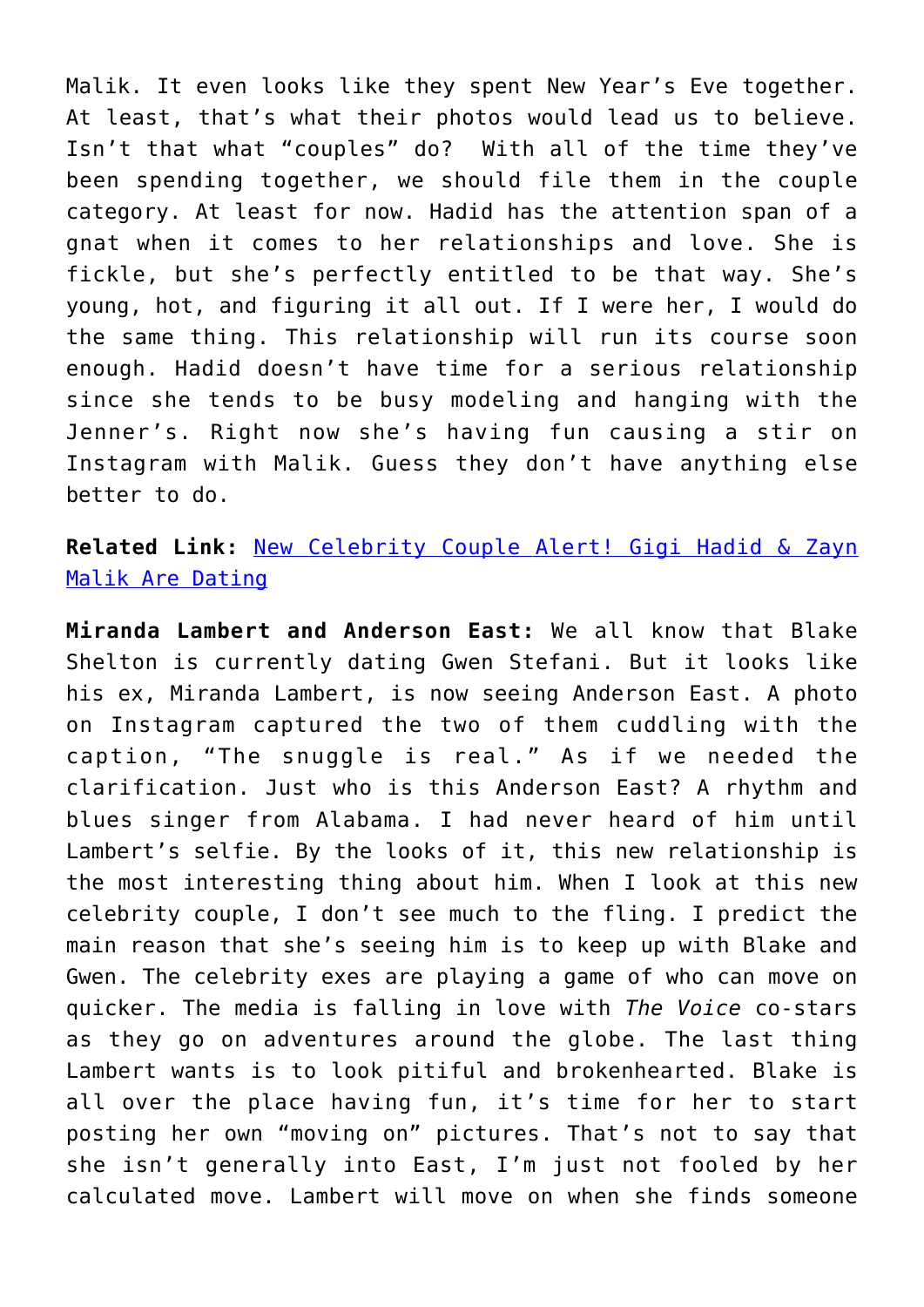better. If the rumors about her are true, East shouldn't get to attached to her. As soon as someone better comes along Lambert will move on.

*For more information on Shoshi, click [here.](http://cupidspulse.com/relationship-dating-experts/yolanda-shoshana-shoshi-lifestyle-provocateur/)*

**What celebrity couples do you want to see predictions for next? Tell us in the comments below!**

## **[Dating Advice: How To](https://cupidspulse.com/103872/dating-advice-approach-a-man-without-seeming-desperate/) [Approach A Man Without](https://cupidspulse.com/103872/dating-advice-approach-a-man-without-seeming-desperate/) [Seeming Desperate](https://cupidspulse.com/103872/dating-advice-approach-a-man-without-seeming-desperate/)**

 $\mathbf x$ 

 $\pmb{\times}$ 

On this week's Single in Stilettos [dating advice](http://cupidspulse.com/dating/date-ideas/) video, matchmaker Suzanne Oshima talks to relationship expert Matt Adams about how to approach a man without seeming desperate.

### **Dating Advice On Making The First Move**

If you're single and looking for your next relationship and love, then you know how hard it can be to approach a man without appearing desperate. Desperation is about neediness and we all know that isn't attractive. Check out the expert dating advice tips below on how to approach a man.

**1. Give value.** Dating experts reveal that you need to have the mindset that you need to give the guy something. The first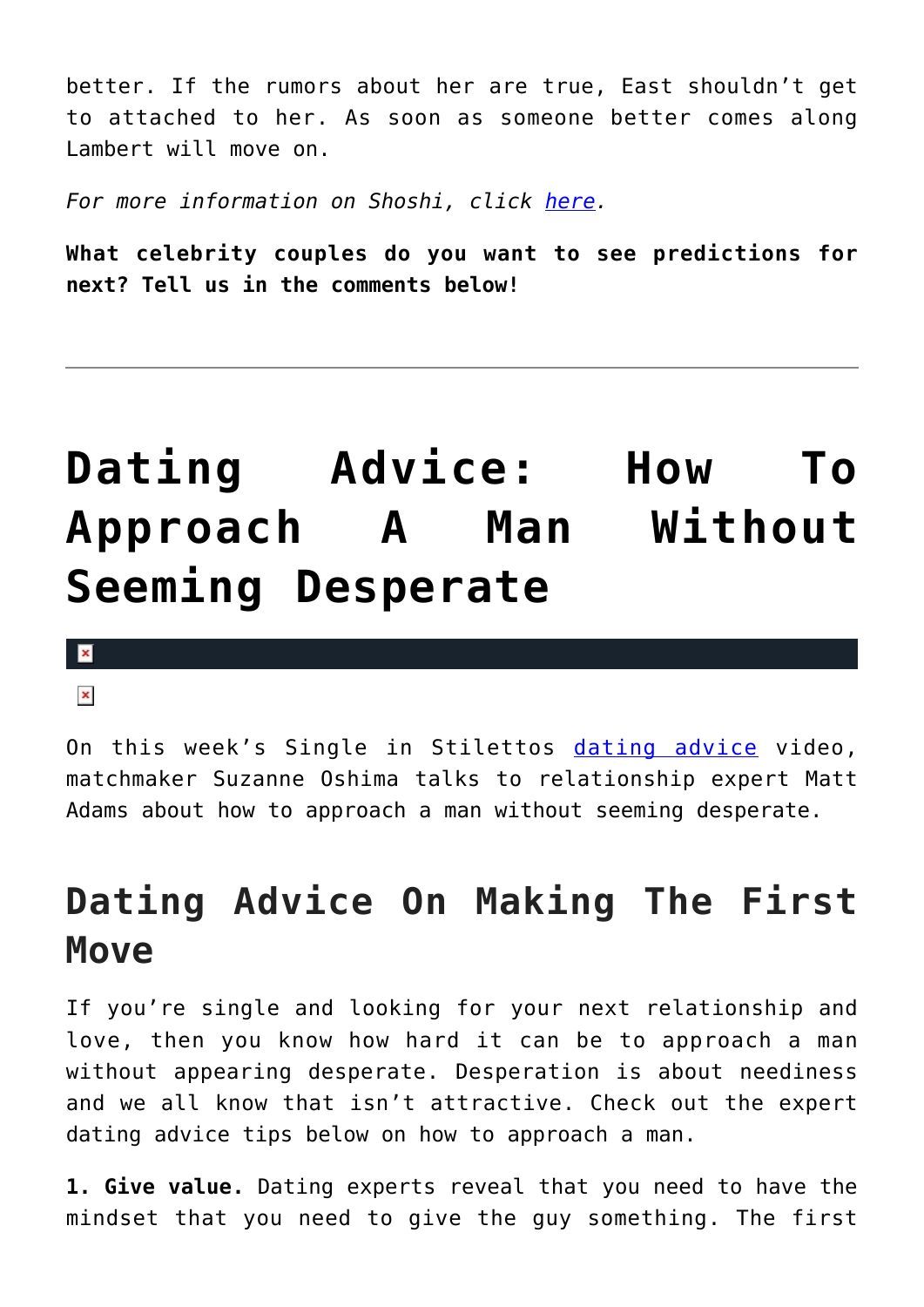step to approaching a man is to bring something to the table, like being funny or having something interesting to say.

**Related Link:** [Dating Experts Reveal How to Attract the Right](http://cupidspulse.com/102656/dating-experts-reveal-how-to-attract-the-right-man/) [Man](http://cupidspulse.com/102656/dating-experts-reveal-how-to-attract-the-right-man/)

**2. Compliments.** Give out sincere compliments, because men love them and it feeds their ego. Again, you want to give the man good feelings.

**Related Link:** [Relationship Advice: How To Get Engaged In A](http://cupidspulse.com/102464/relationship-advice-how-to-get-engaged-in-a-year/) [Year!](http://cupidspulse.com/102464/relationship-advice-how-to-get-engaged-in-a-year/)

**3. Social touching.** Don't be afraid to touch him. Touching is the next phase of acceptance, so if you touch his forearm, it lets a guy know that you're accepting him into your space. Maybe even touch his triceps and compliment his strength.

*For more relationship advice videos and additional information about Single in Stilettos shows, click [here.](http://cupidspulse.com/suzanne-oshima-single-in-stilettos-shows/)*

*For more videos from CupidsPulse.com, check out our [YouTube](https://www.youtube.com/channel/UCP4G7LiNJEVZ7U0M24qXmfg) [channel](https://www.youtube.com/channel/UCP4G7LiNJEVZ7U0M24qXmfg).*

**What's your advice on approaching a man without seeming desperate? Tell us in the comments below!**

## **[What Can We Learn From](https://cupidspulse.com/102982/relationship-advice-celebrity-divorces/) [Celebrity Divorces?](https://cupidspulse.com/102982/relationship-advice-celebrity-divorces/)**

 $\mathbf{x}$ 

By [Project Soulmate](http://www.projectsoulmate.com/)'s Business Director Samantha Cohen. Contributors: *Project Soulmate Matchmakers and BRAVO TV's Love Brokers* Lori Zaslow and Jennifer Zucher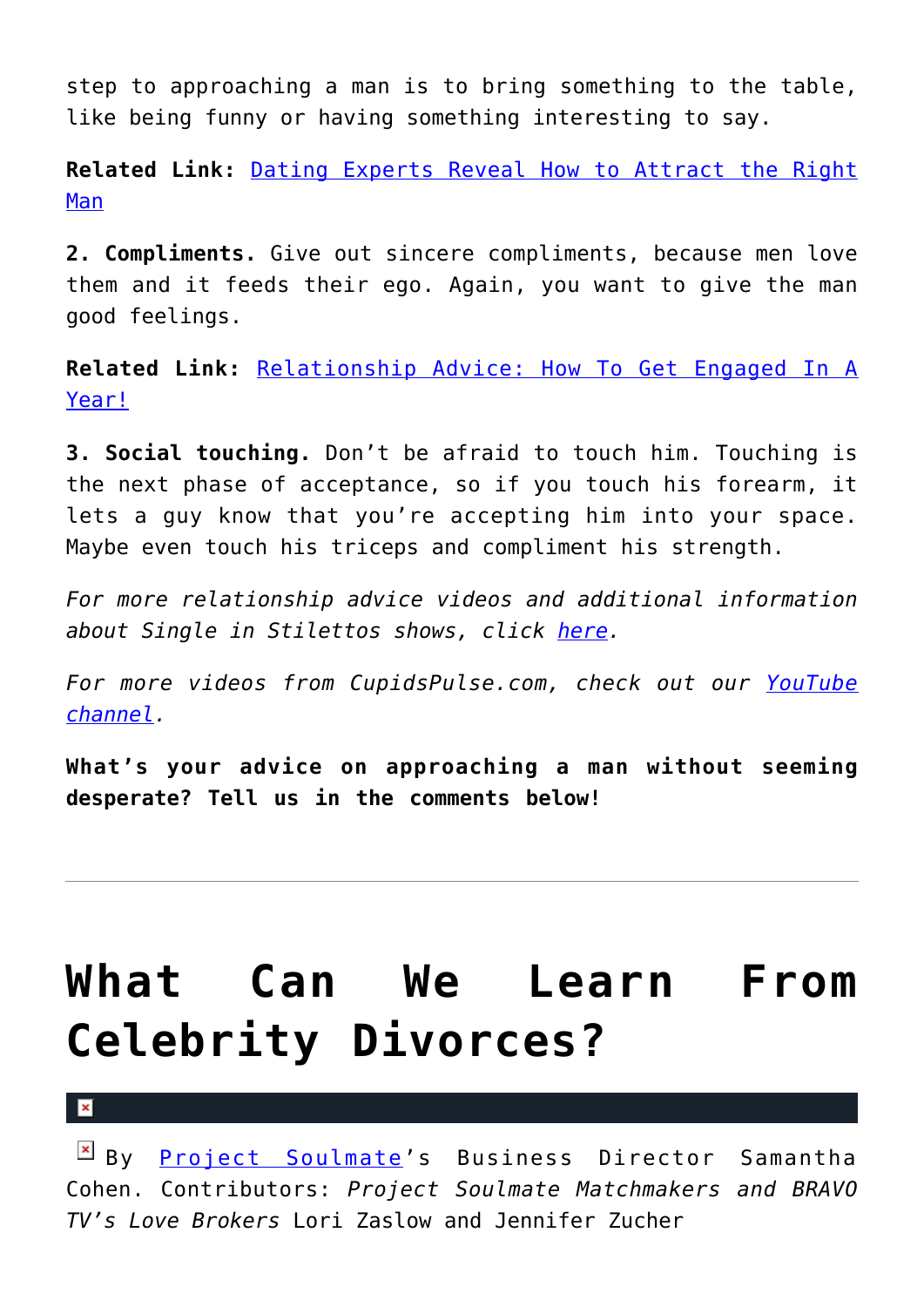From [Jennifer Aniston](http://cupidspulse.com/86079/jennifer-aniston/) and Brad Pitt to Jennifer Garner and [Ben](http://cupidspulse.com/87708/ben-affleck/) [Affleck](http://cupidspulse.com/87708/ben-affleck/), we have seen many of our favorite Hollywood couples unexpectedly split. The reason for their [celebrity divorces](http://cupidspulse.com/celebrity-relationships/break-up-divorce/) may vary, but many of the underlying issues are the same. While celebrities may seem to have a perfect relationship and love to an outsider, they all deal with real-life martial issues and temptations like everyone else. The main difference is that they're constantly being dissected by the media and have pressure to maintain a certain image. Keep reading for our relationship advice on what these celebrity divorces can teach you.

## **Relationship Advice: What Celebrity Divorces Can Teach You**

It's no secret that marriage is work. As we go through life's obstacles our relationships often turn into an emotional roller coaster, full of highs and lows. As a result, we like to turn to celebrity couples to give us hope for a perfect, flawless relationship. But the truth of the matter is that we're being deceived by the media portraying a perfect couple and celebrities are really just like us. Over the years, we have seen our favorite Hollywood couples crumble as they're forced to deal with real life marital issues such as infidelity, deceit, neglect and hardships. The main difference between celebrities and the average person is that they're forced to deal with their divorces in a very public manner where all of the details of their divorce become public knowledge. This can be detrimental for their kids, family, friends and of course, their image.

#### **Related Link:** [Dating Advice: First Date Fashion Do's And](http://cupidspulse.com/100665/dating-advice-first-date-fashion/) [Don'ts](http://cupidspulse.com/100665/dating-advice-first-date-fashion/)

So the question remains: What can we learn from celebrity divorces? The answer is simple. We can learn that celebrities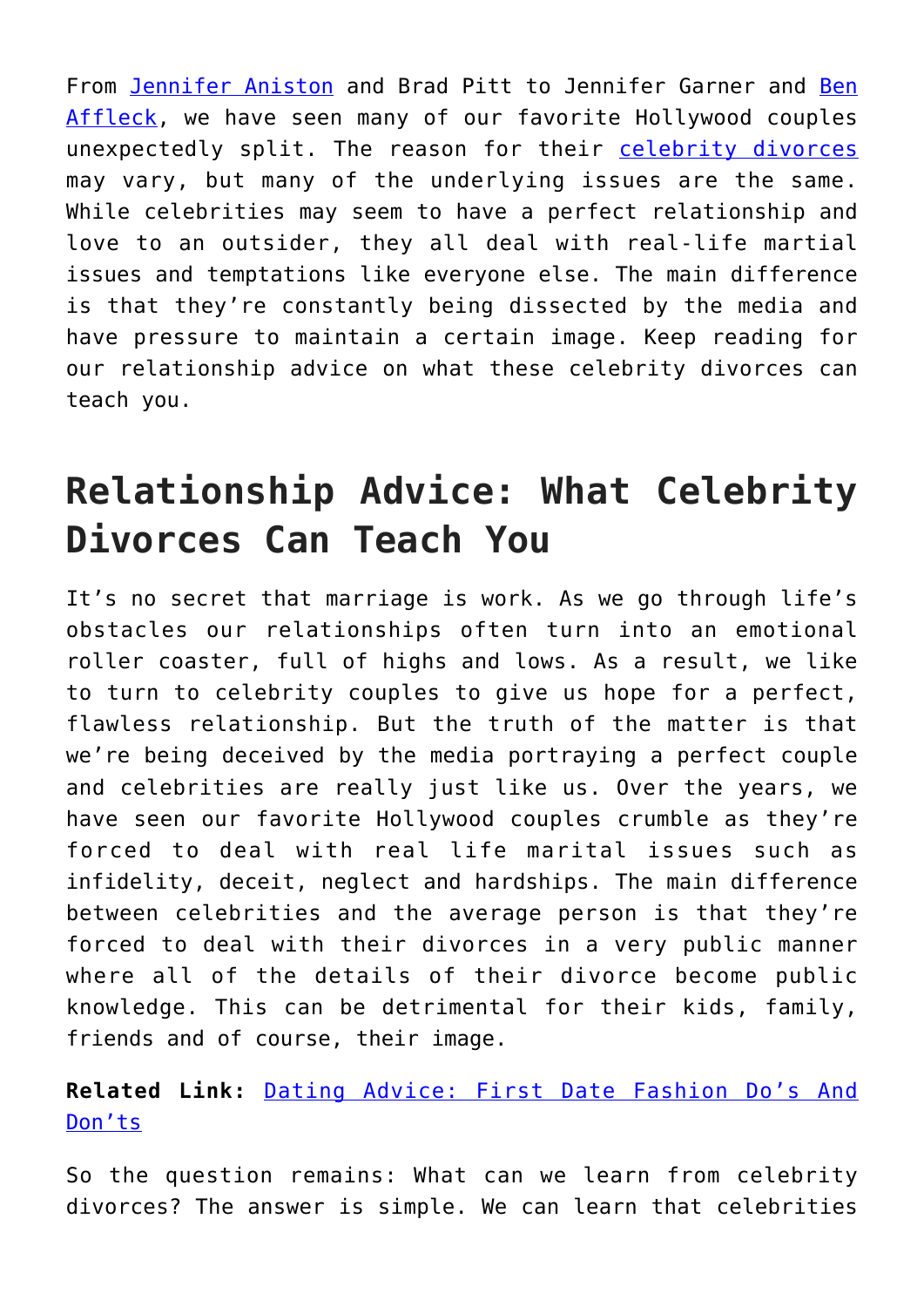are just like us and that there's no such thing as a perfect marriage. Instead of looking at celebrity couples as a goal for your marriage, you should focus on improving the issues in your own love life. Because the truth is that there's no perfect relationship and every partnership has its own unique struggles. While you may admire or even envy your favorite celebrity couple like Kim and Kanye, you need to realize that a relationship isn't always as perfect as it may seem from the outside. You don't want to set unrealistic expectations of a perfect marriage based on a façade.

Just like your favorite celebrities are altered to look skinny and flawless, their lives and relationships are often attuned in the public eye to look perfect. But the truth is there's no such thing as perfection, and every person and relationship has its flaws. And while life's bumpy ride may bring couples closer together, sometimes there's no other route but divorce and moving on. It can be hard to watch your favorite Hollywood couples fall apart, but one of the benefits of celebrity divorce is that the stigma that was once attached to ending your marriage has nearly disappeared. And celebrity couples that have made the move to publicly get divorced could be the influencing factor that gives someone the strength to move on from their unhealthy marriage and get a divorce.

#### **Related Link:** [Expert Dating Advice: How to Get Over "The](http://cupidspulse.com/99769/expert-dating-advice-project-soulmate-get-over-the-little-things/) [Little Things"](http://cupidspulse.com/99769/expert-dating-advice-project-soulmate-get-over-the-little-things/)

Celebrities, just like you and me, aren't exempt from the struggles in life and maintaining relationships. And when they're able to move on from martial issues, despite the fact that they might be judged or criticized by the media, they become good role models. Maybe then we'll be able to find the strength to do what will make us happiest in the long run.

*Relationship experts Lori Zaslow and Jennifer Zucher are BRAVO TV's* Love Brokers *and founders of [Project Soulmate](http://cupidspulse.com/relationship-dating-experts/lori-zaslow-jennifer-zucher-project-soulmate/), a high-end New York-based matchmaking company.*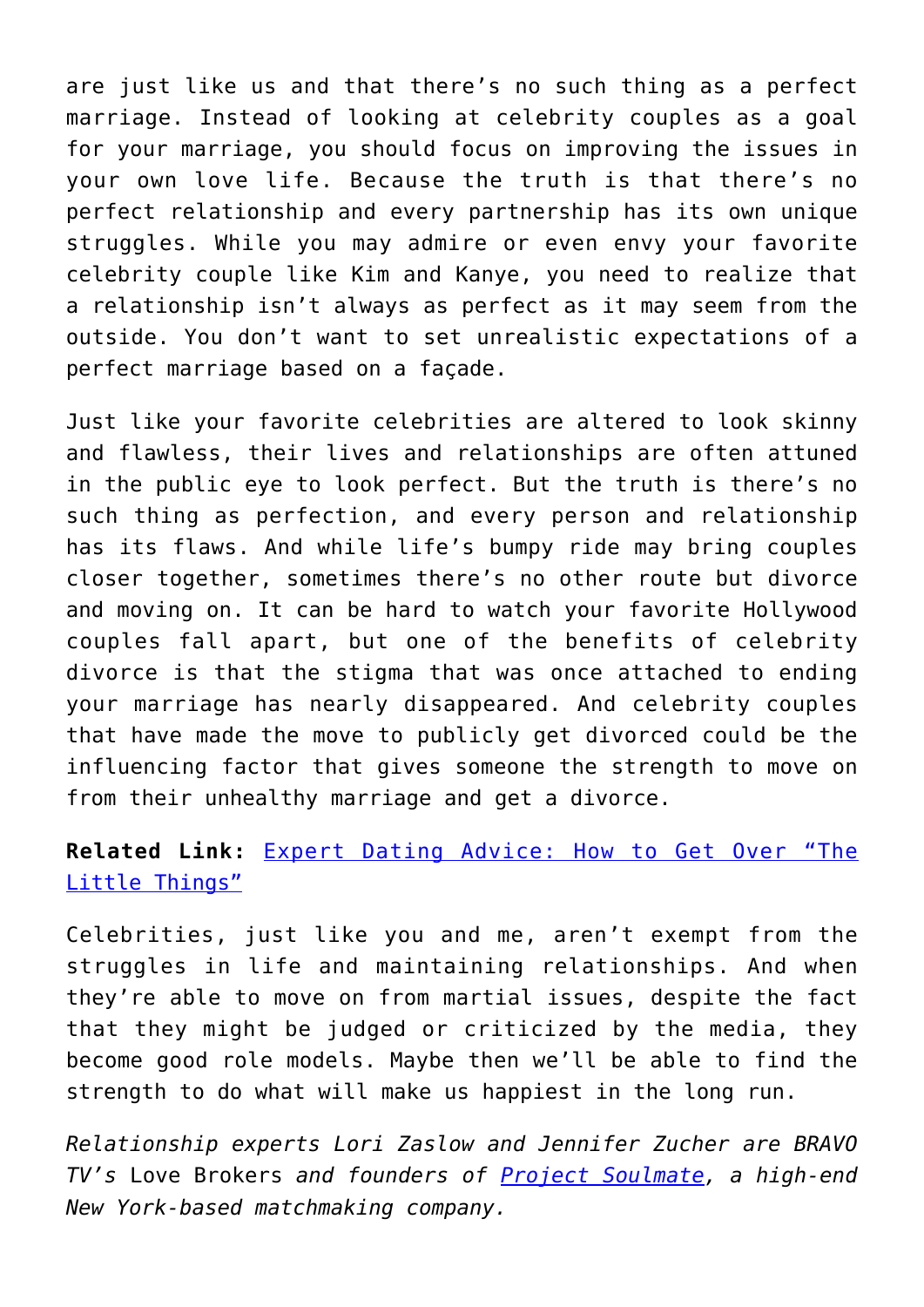## **[Relationship Advice: Why Your](https://cupidspulse.com/102918/relationship-advice-new-years-dating-resolutions/) [Dating New Year's Resolutions](https://cupidspulse.com/102918/relationship-advice-new-years-dating-resolutions/) [Fail](https://cupidspulse.com/102918/relationship-advice-new-years-dating-resolutions/)**

#### x

 $\boxed{\times}$  By Toni Coleman, LCSW

Once again it's time for that honored tradition of setting and then breaking our New Year's resolutions. Year after year we tell ourselves that this time it will be different; then armed with a renewed feeling of determination and optimism, we prepare to say goodbye to our bad habits, unhealthy lifestyle choices, and/or dead end job or even our relationship and love. Then at the beginning of February, we find that much of our resolve has been replaced with a feeling of defeat and a resignation that our life probably won't ever be what we want it to be. As a relationship expert, I know it's hard when your dating goals aren't met. Keep reading for my [relationship](http://cupidspulse.com/relationship-experts/) [advice](http://cupidspulse.com/relationship-experts/) on why you're dating New Year's resolutions are failing and what to do about it.

### **Relationship Advice On Your New Year's Dating Resolutions**

**1. Avoid the number one reason for failed resolutions.** Essentially we set ourselves up for failure every year. We do this by setting unrealistic goals, having too many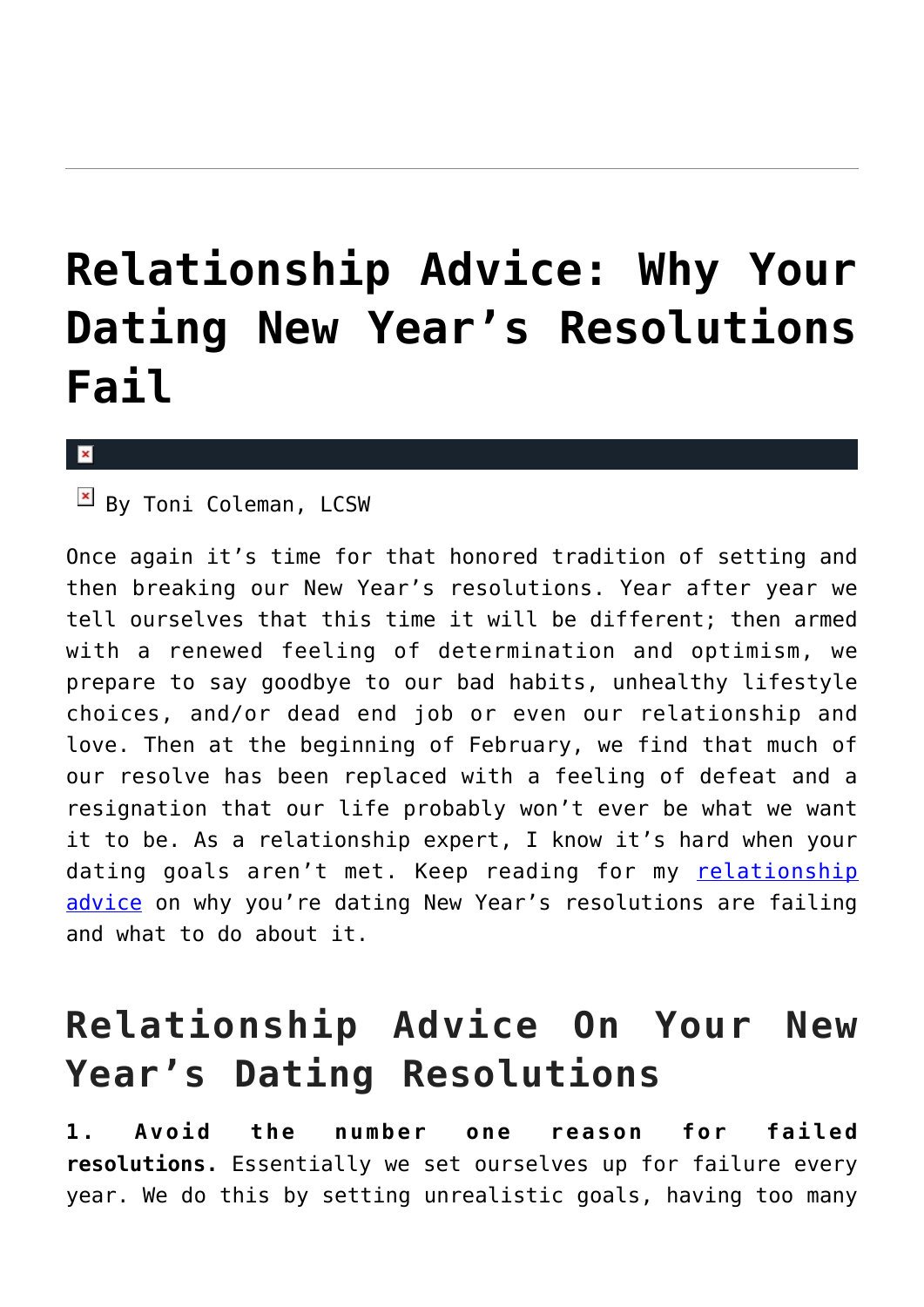goals, and not having a concrete and reasonable plan for how we will work toward them. This especially happens in the dating world. When we don't make any progress, our self-esteem and confidence take a hit, we feel defeated, and we abandon our plans. Our defeat contributes to a belief that this goal is just not possible for us, and if we do this year after year it becomes a self-fulfilling prophecy.

**Related Link:** [Relationship Advice: 10 Holiday Date Ideas For](http://cupidspulse.com/102864/relationship-advice-holiday-date-ideas-long-time-couples/) [Long Time Couples](http://cupidspulse.com/102864/relationship-advice-holiday-date-ideas-long-time-couples/)

**2. Set a maximum of one or two achievable goals.** These don't have to be major goals; they can be smaller objectives that will lead to bigger changes that can happen further down the road. By approaching change in small and manageable steps, you will help ensure your success, which will provide you with continued motivation and a boost of self-esteem along the way. It's also important to think about your core need or desire—in other words, what is the key problem or desired change you want to address. By correctly identifying this and tackling it first, you will find that most other issues you think require a separate resolution are connected to the core need, and will be impacted by addressing it.

**3. Write down how and when you will take your action steps.** Unless you have a concrete plan for working on your resolutions, they will not get acted on. Your calendar contains a record of work obligations and tasks, social events, and other life priorities so you won't neglect or forget them. Can you imagine what would happen if you never wrote anything down? Many things would slip through the cracks, and you would be hopelessly off track. The same problem presents itself when you make an agreement with yourself to work on a resolution—if it isn't put into your schedule, it simply won't happen. My dating advice is to set small goals like making an online dating profile, going on three dates, etc.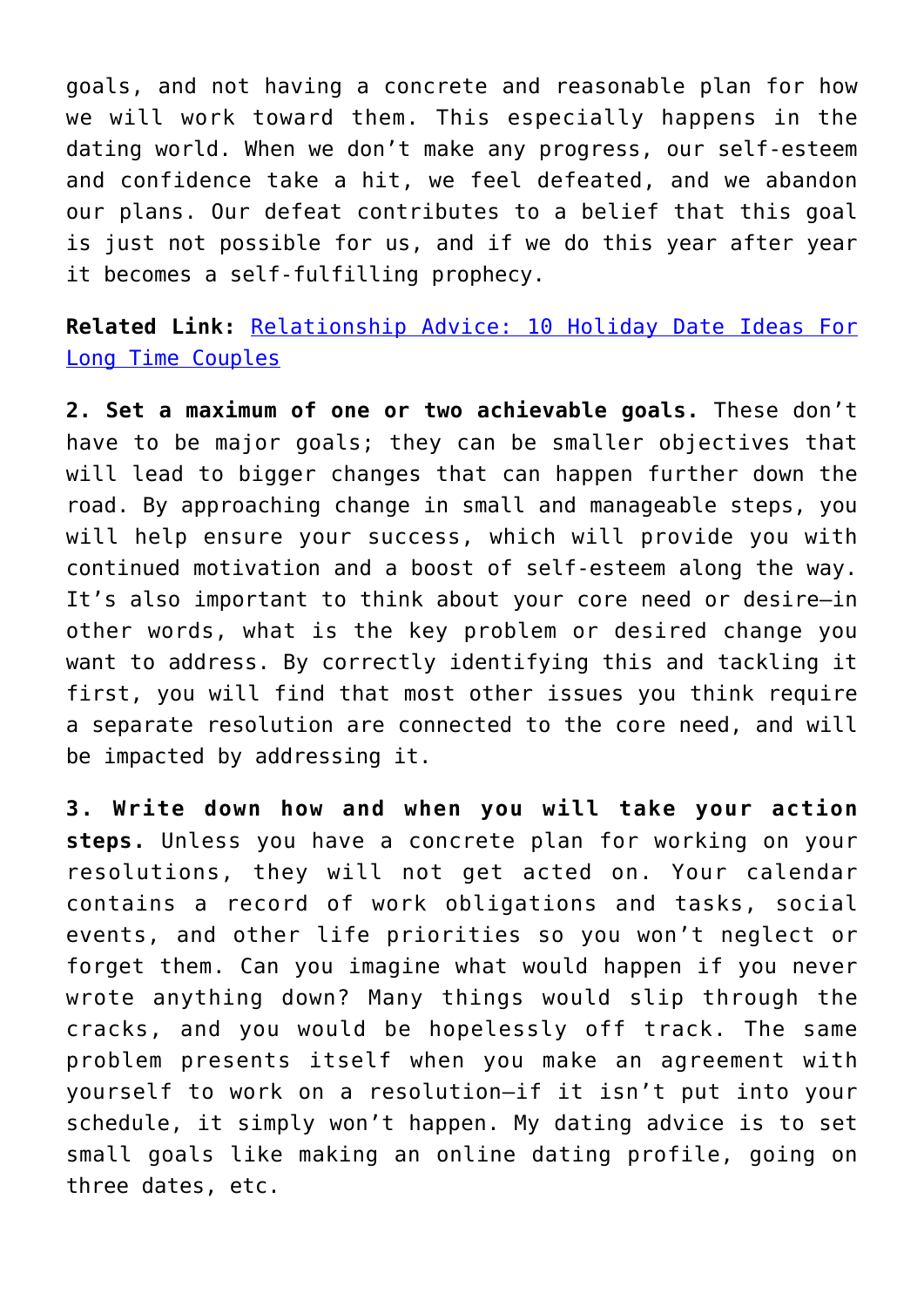**Related Link:** [Expert Dating Advice: How to Rebound from a Solo](http://cupidspulse.com/102067/expert-dating-advice-how-to-rebound-from-a-solo-holiday-season/) [Holiday Season](http://cupidspulse.com/102067/expert-dating-advice-how-to-rebound-from-a-solo-holiday-season/)

**4. If a goal proves unrealistic or unattainable, tweak it until it works.** This seems to be a hard one for many people as they equate stepping back with failure. However, this is no different from when you are involved with any project that presents unforeseen issues or challenges and requires you to make adjustments and changes along the way. If you are cutting a piece of wood for a home repair project and find it is too long or short, you will either have to shorten it or start with a new piece. If you are completing a work document and find omissions or errors, you go back and change, correct and/or delete until it is correct. Applying this same approach to achieving a resolution will work in much the same way, keeping you engaged until you are satisfied with the outcome.

**5. Celebrate every small win—this keeps momentum going.** It's hard to sustain ourselves through long, dry spells when we aren't receiving any feedback on our investment of time and energy. This is why using short-term objectives as building blocks to success is a great way to keep up the momentum. If you resolve to lose 5 pounds over 3-4 weeks as opposed to losing 40 pounds over 6-8 months, you increase your chance of success. At the end of those few weeks, you can congratulate yourself on achieving that first objective and get a boost to your self-esteem, which will help you to remain positive and more confident that you can continue achieving your ideal weight.

**Related Link:** [Relationship Advice: 5 Questions To Ask Yourself](http://cupidspulse.com/102467/relationship-advice-5-questions-to-ask-yourself-before-saying-i-do/) [Before Saying "I Do"](http://cupidspulse.com/102467/relationship-advice-5-questions-to-ask-yourself-before-saying-i-do/)

The people who are successful at realizing their New Year's resolutions do not have more self-control or discipline than you. They don't succeed because they are lucky, and many or most aren't blessed with more resources or a special talent that gives them an edge. What they do have is a clear and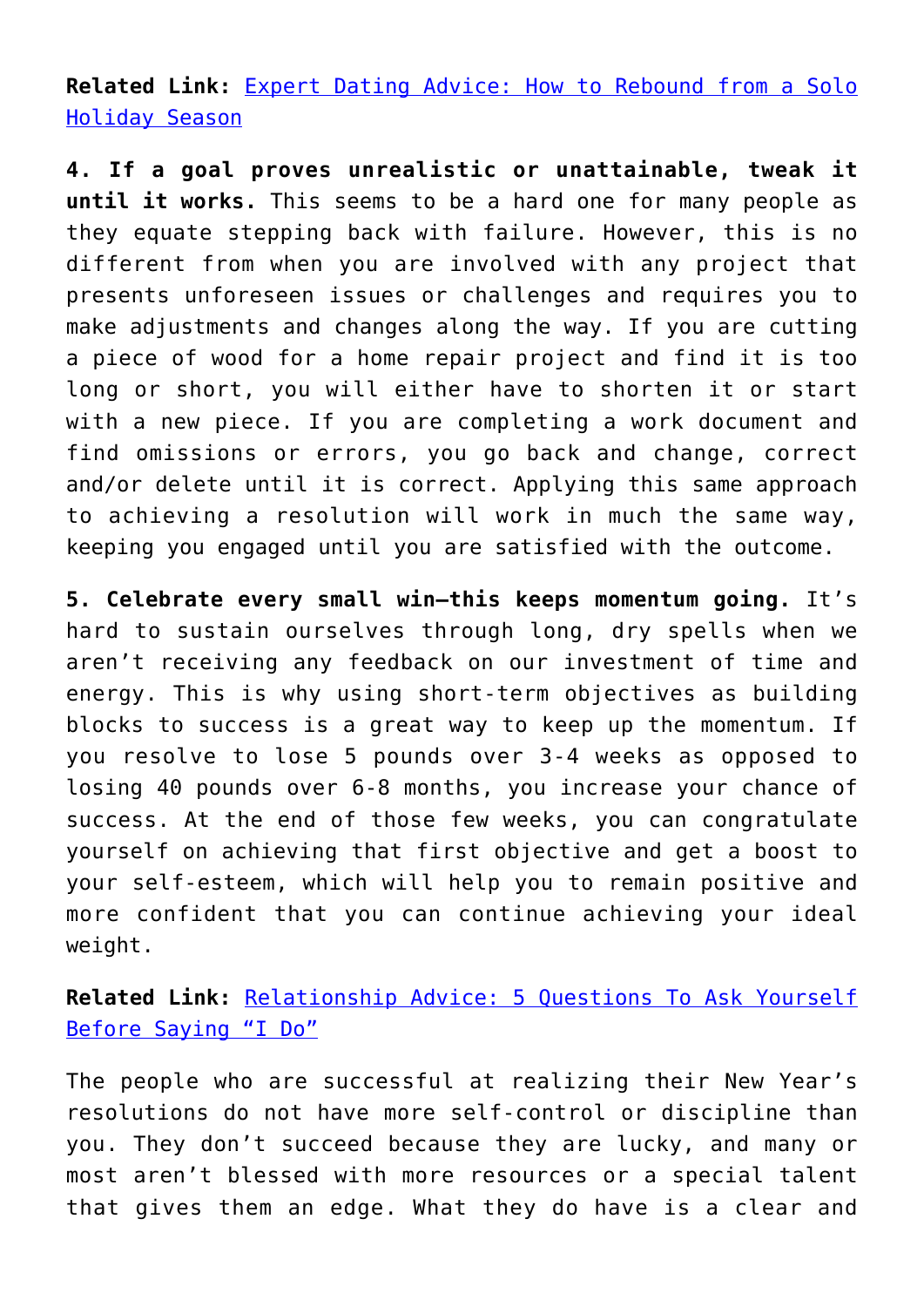strong desire for change, a written and well thought out plan, and a willingness to be flexible with their process and open to making adjustments along the way. My relationship advice is to do the same thing.

*[Toni Coleman](http://www.consum-mate.com/index.php), LCSW, CMC is an internationally known psychotherapist, relationship coach, and founder of consummate relationship coaching. As a recognized expert, Ms. Coleman is the featured relationship coach in* The Business and Practice of Coaching*, (Norton, September 2005.) In addition, she authored the forward for* Winning Points with the Woman in your Life*,* One Touchdown at a Time*, (Simon and Schuster, November 2005.) among many other achievements.*

*For more information about and articles by our Hope After Divorce relationship experts, click* [here](http://cupidspulse.com/relationship-dating-experts/hope-after-divorce-relationship-experts/)*.*

# **[Relationship Advice Video:](https://cupidspulse.com/103389/relationship-advice-video-dating-after-divorce-break-up/) [Dating After a Divorce or](https://cupidspulse.com/103389/relationship-advice-video-dating-after-divorce-break-up/) [Break-Up](https://cupidspulse.com/103389/relationship-advice-video-dating-after-divorce-break-up/)**

#### $\pmb{\times}$

#### $\pmb{\times}$

On this week's [Single in Stilettos](http://www.singleinstilettos.com) [relationship advice](http://cupidspulse.com/relationship-experts/) video, matchmaker Suzanne Oshima talks to My Own Diva founder Marianne Jordan about looking for love after a divorce or break-up. Jordan knows about this challenge from first-hand experience: She married when she was 26-years-old and found herself divorced in her early 30s. The dating expert launched her company when she realized there was no support for younger women dealing with the end of marriage, and now, My Own Diva also caters to those going through a tough break-up or the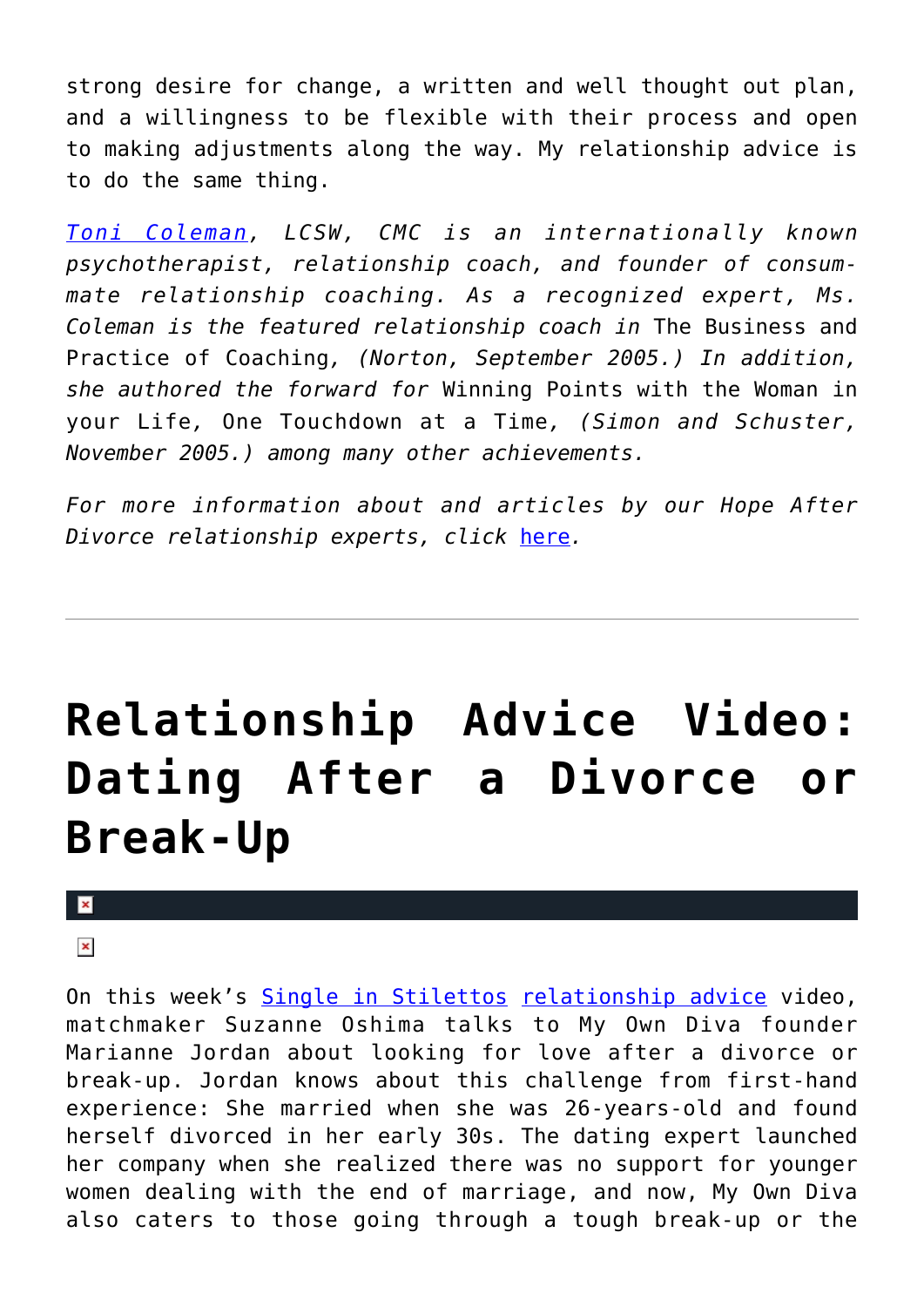loss of a loved one.

### **Post-Divorce Relationship Advice**

**Related Link:** [Looking for Love? 5 Things That Belong on Your](http://cupidspulse.com/99171/relationship-advice-video-duana-welch-must-have-list/) [Must-Have List](http://cupidspulse.com/99171/relationship-advice-video-duana-welch-must-have-list/)

Here are some of the love advice questions Jordan answers in the video above: How long should you wait after a divorce to look for a new relationship and love? How hard is it to take that first step into the dating world? And what do you do if you get scared? Plus, she reveals her five best tips for how to open up your heart again.

*For more relationship advice videos and additional information about Single in Stilettos shows, click [here.](http://cupidspulse.com/suzanne-oshima-single-in-stilettos-shows/)*

*For more videos from CupidsPulse.com, check out our [YouTube](https://www.youtube.com/channel/UCP4G7LiNJEVZ7U0M24qXmfg) [channel](https://www.youtube.com/channel/UCP4G7LiNJEVZ7U0M24qXmfg).*

**What is your best love advice for someone dating after divorce? Tell us in the comments below!**

# **[Relationship Advice: 10](https://cupidspulse.com/102864/relationship-advice-holiday-date-ideas-long-time-couples/) [Holiday Date Ideas For Long](https://cupidspulse.com/102864/relationship-advice-holiday-date-ideas-long-time-couples/) [Time Couples](https://cupidspulse.com/102864/relationship-advice-holiday-date-ideas-long-time-couples/)**

 $\mathbf{R}$ 

By [David Wygant](http://cupidspulse.com/relationship-dating-experts/david-wygant-dating-coach/)

Ho ho ho, merry Christmas…politically incorrect as that might be. To tell you the truth, I miss the days when Rudolph and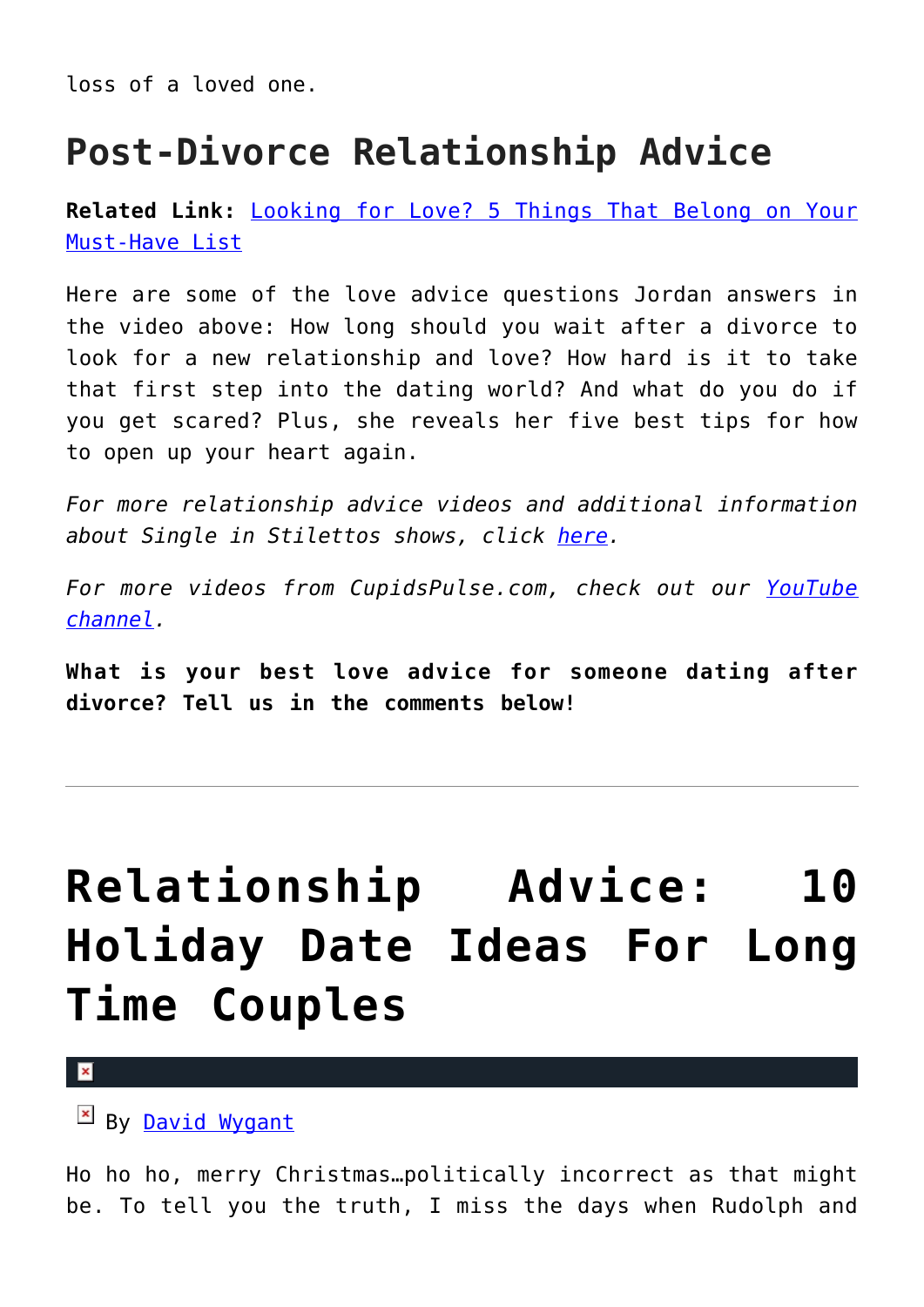Santa reigned and everybody wasn't as PC by saying "happy holidays," but it's the perfect season to put the focus back on your relationship and love. Even though the magic might be fading in your LTR, I have some great date ideas and [relationship advice](http://cupidspulse.com/relationship-experts/) that will wake up the romance and bring the naughty and nice back into your sleepy, long term relationship.

### **Relationship Advice For The Holiday Season**

**1. Nothing's sexier than dressing as his sexy little elf**. A little bit of lingerie and Santa's cap will go a long way. As a relationship expert, I strongly suggest surprising him with very naughty red lingerie and a red Santa's cap, letting him play Santa to your naughty little elf.

**Related Link:** [This Holiday Season, Stop Dating Your iPhone!](http://cupidspulse.com/84200/david-wygant-holidays-stop-dating-iphone/)

**2. Go for a walk together and take in the holiday spirit.** Considering that most of the country is bathed in balmy spring weather right now, it's nice to go out at night and just walk around and see the Christmas lights. They will bring back romance from yesteryear and today. It's almost like visiting the ghost of Christmas past and seeing the ghost of Christmas future. Hold hands, reminisce, get new ideas…then go home and have some fun!

**3. Hot chocolate**. Nothing is more fun than sitting by a fireplace with your honey and drinking some hot cocoa. Find a little cafe where you can sit, watch the fire, sip on hot cocoa, and people watch. You will quickly realize how grateful you are to still be a team. It's wonderful when you can reminisce and remember how great things are and can be.

**4. Bedtime stories**. Read him a Christmas bedtime story and it'll remind you just how magical the night can be. Couples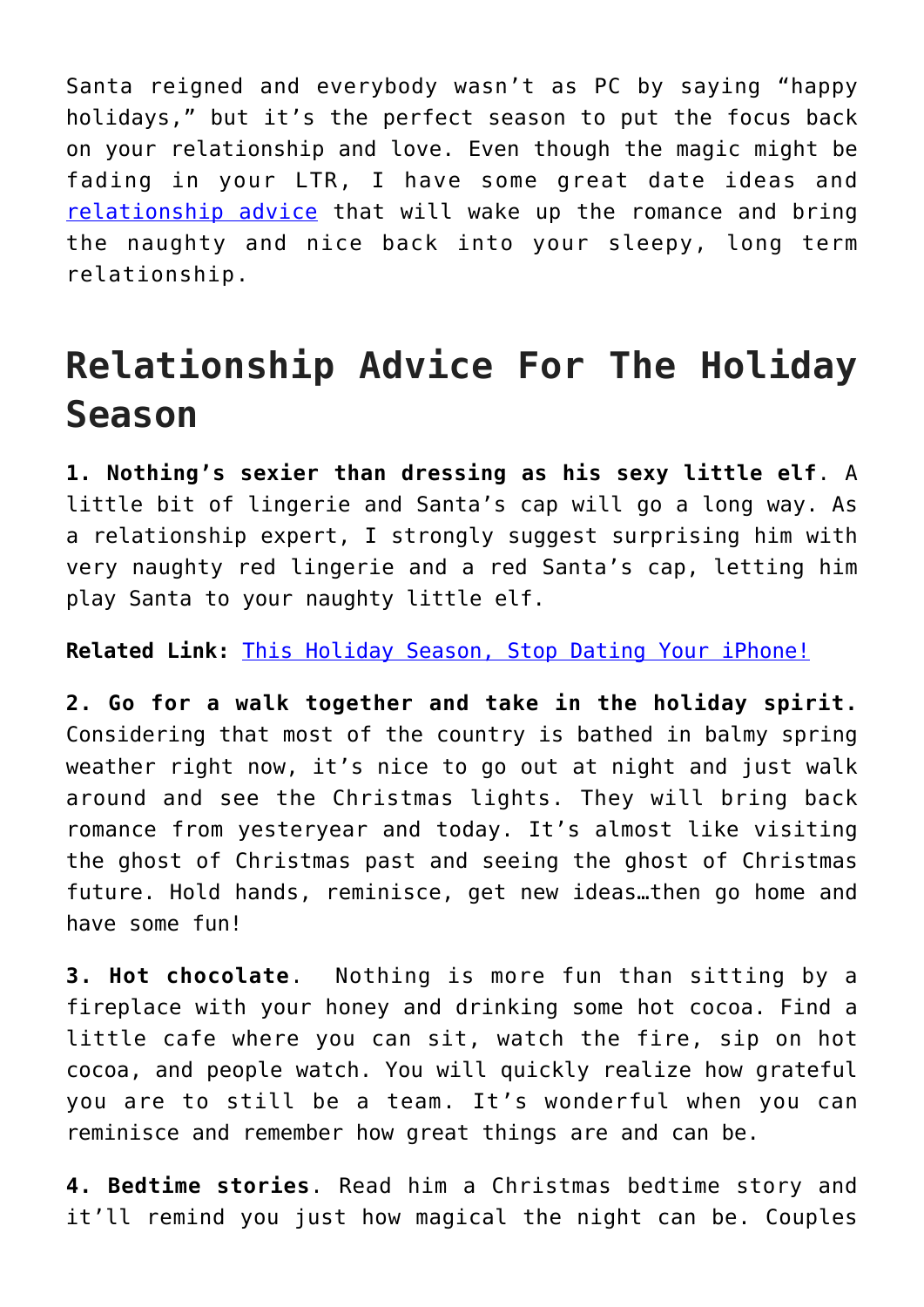need to reconnect, and when you reconnect to your youth, you reconnect to easy feelings of when things were fun and open.

**Related Link:** [Relationship Advice: Four Reasons To Be Thankful](http://cupidspulse.com/101887/relationship-advice-be-thankful-for-your-partner/) [For Your Partner](http://cupidspulse.com/101887/relationship-advice-be-thankful-for-your-partner/)

**5. Take a sleigh ride.** Even in Southern California, there are places that you can go sleigh riding. Once again, doing something that children love to do will awaken that spirit in you. These are the most exciting things to do when it comes to dating during the holidays. So take a sleigh ride together.

**6. Go caroling**. It might sound cheesy, but my relationship advice is to go caroling because of the closeness you'll feel with your partner. Singing songs in a group of people enables the inner child to come out and play. When a relationship gets stale, it's like old bread, or even old cookies, that even Santa's reindeer would reject. It's wonderful to just go and sing and be a kid all over again.

**7. Watch** *A Christmas Story* **together**. One of the best holiday movies out there. It's a movie that will remind you of when things were fun and easy. It's also a little spooky and life affirming. Great for cuddling.

**Related Link:** [Expert Dating Advice: How to Rebound from a Solo](http://cupidspulse.com/102067/expert-dating-advice-how-to-rebound-from-a-solo-holiday-season/) [Holiday Season](http://cupidspulse.com/102067/expert-dating-advice-how-to-rebound-from-a-solo-holiday-season/)

**8. Watch some holiday movies.** What would Christmas be without *A Wonderful Life*? So get some good holiday movies, watch *Harry Met Sally* and *Sleepless In Seattle*. Movies that will remind you of Christmas, maybe *Home Alone*. Have a marathon and make some popcorn.

**9. Get a Charlie Brown Christmas tree and bring it over to her house.** Or if you're living together, bring it home one day and decorate it with Christmas songs playing in the background. Wrap a little blanket around the tree and put up those ornaments.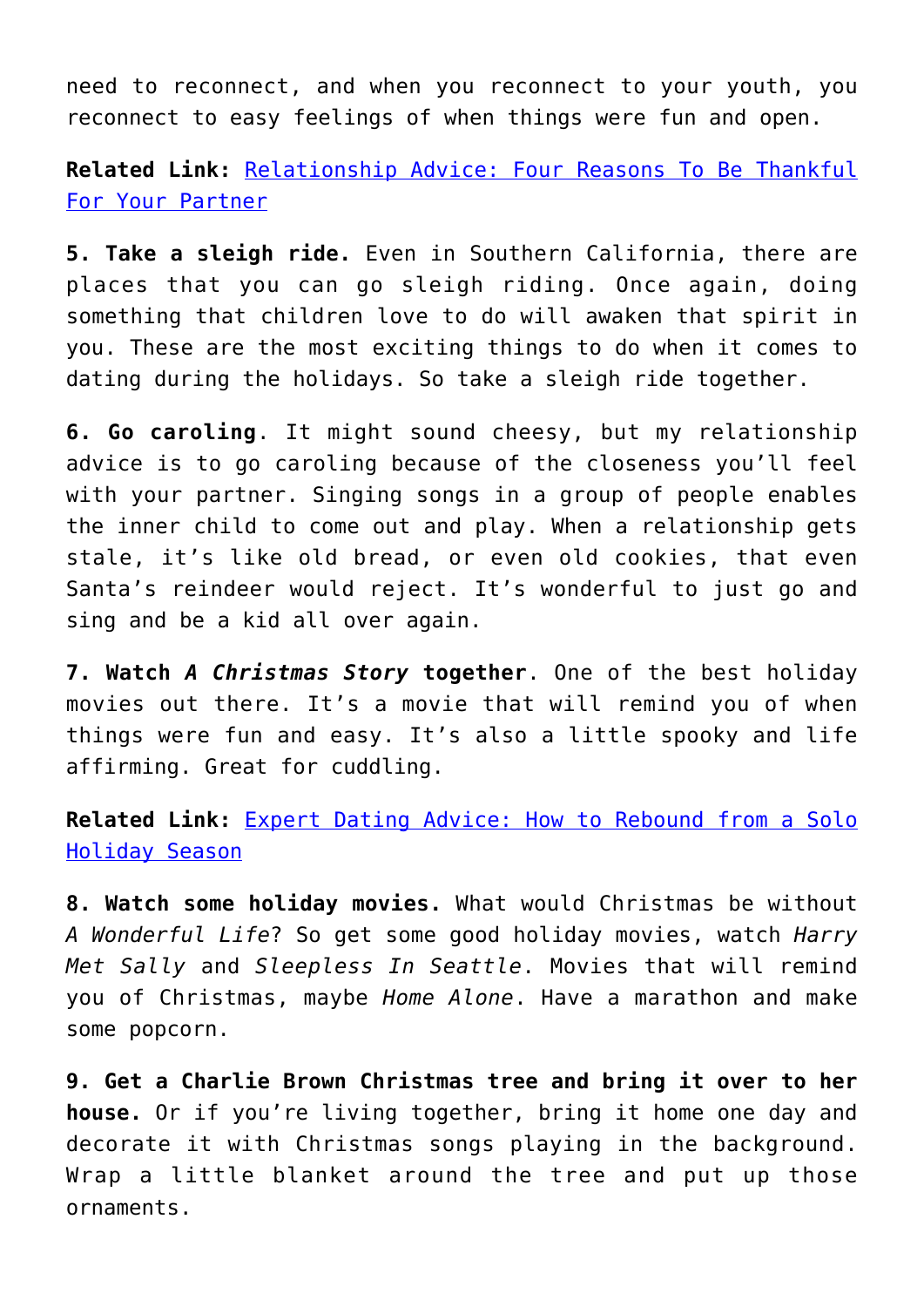**10. A gift a day, goes a long way.** There are 12 days of Christmas. Everyday give each other a little gift. A gift that reminds you of how much you love one another. Make it something simple and fun, even if it's just a card or a candy cane.

*David Wygant is an internationally-renowned dating and relationship expert, author of the book* Naked, *and speaker. Through his boot camps, personal coaching, and his [website,](http://www.davidwygant.com/) his love advice has transformed the relationships and love of hundreds of thousands of people from every corner of the globe.* 

*For more expert dating advice from David, click [here](http://cupidspulse.com/relationship-dating-experts/david-wygant-dating-coach/).*

# **[Dating Experts Reveal How to](https://cupidspulse.com/102656/dating-experts-reveal-how-to-attract-the-right-man/) [Attract the Right Man](https://cupidspulse.com/102656/dating-experts-reveal-how-to-attract-the-right-man/)**

#### $\mathbf x$

#### $\pmb{\times}$

On this week's [Single in Stilettos](http://www.singleinstilettos.com) expert dating advice video, matchmaker Suzanne Oshima and dating expert Nicole Moore discuss how to attract the right man and find a lasting relationship and love.

### **Expert Dating Advice to Meet Someone Special**

If you're ready to meet The One, consider these three pieces of [dating advice:](http://cupidspulse.com/dating/date-ideas/)

**1. You have to stop hating men:** Grab a friend or a journal and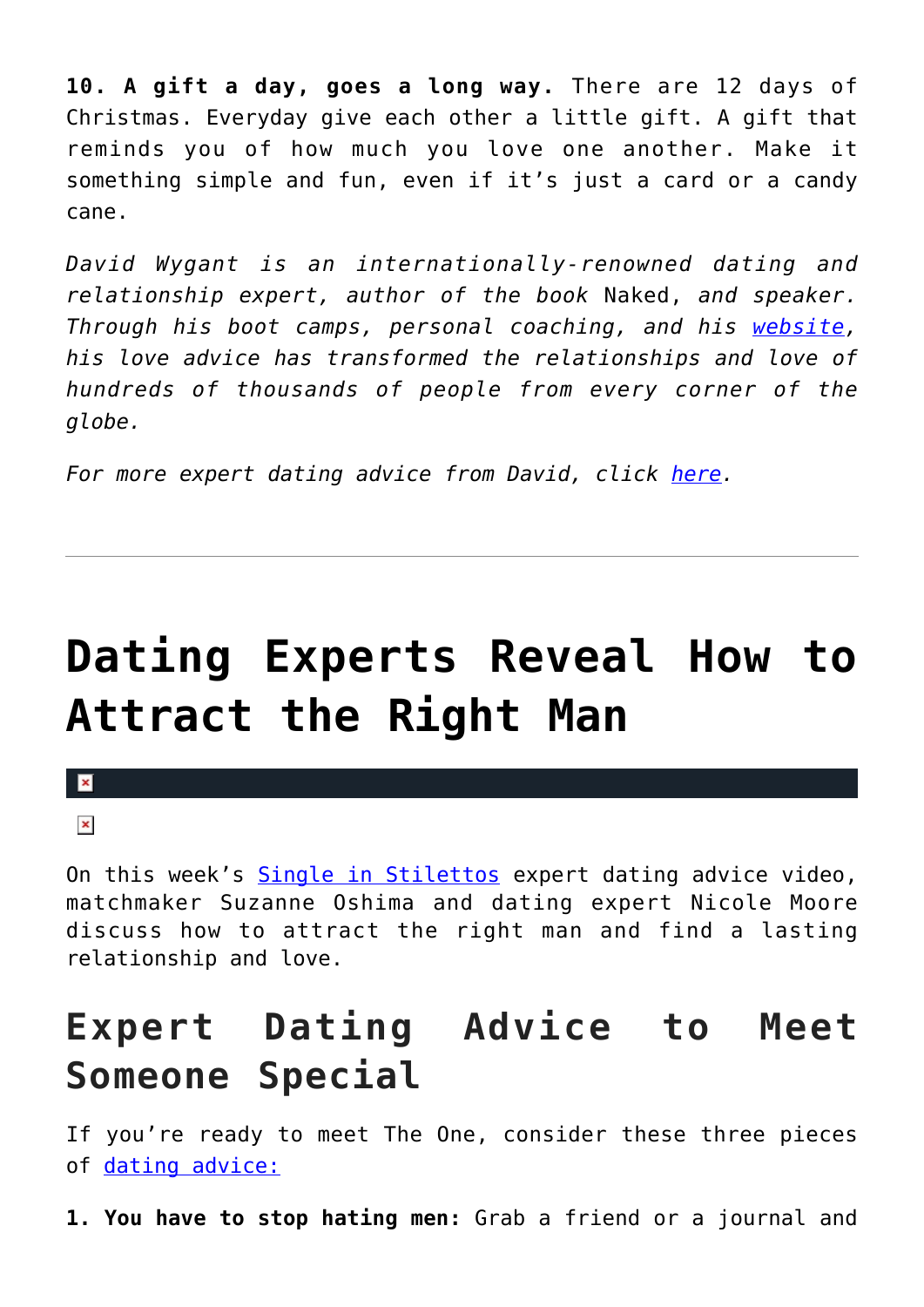clear out all of the negative thoughts in your head. Remember that "good men really want women who love men because that makes them feel safe," Moore says.

**Related Link:** [Five Ways to Get His Undivided Attention](http://cupidspulse.com/57461/five-ways-to-get-undivided-attention-david-wygant/)

**2. You must have confidence:** Every single man wants confidence in a partner. "When you're confident in yourself, he's going to trust that he's making a good choice in you," she shares. "And men want to make a good decision. They hate to fail!" To channel your inner confidence, make a list of 30 reasons why you're a great catch.

**Related Link:** [Celebrity Couples: What True Love Looks Like](http://cupidspulse.com/66711/celebrity-couples-what-true-love-looks-like-amanda-seyfried-justin-long/)

**3. Believe that you can attract the right guy:** "It doesn't matter what the dating field is; it matters what *you* want," Moore says. "Hold in your mind, 'I'm the woman who only attracts high-quality men.'" Be firm and strong in that positioning.

As the dating expert explains, "I believe love is a skill, and if you learn it, you can really make it work well." We couldn't agree more!

*For more relationship advice videos and additional information about Single in Stilettos shows, click [here.](http://cupidspulse.com/suzanne-oshima-single-in-stilettos-shows/)*

*For more videos from CupidsPulse.com, check out our [YouTube](https://www.youtube.com/channel/UCP4G7LiNJEVZ7U0M24qXmfg) [channel](https://www.youtube.com/channel/UCP4G7LiNJEVZ7U0M24qXmfg).*

**What is your best dating advice to attract the right man? Tell us in the comments below!**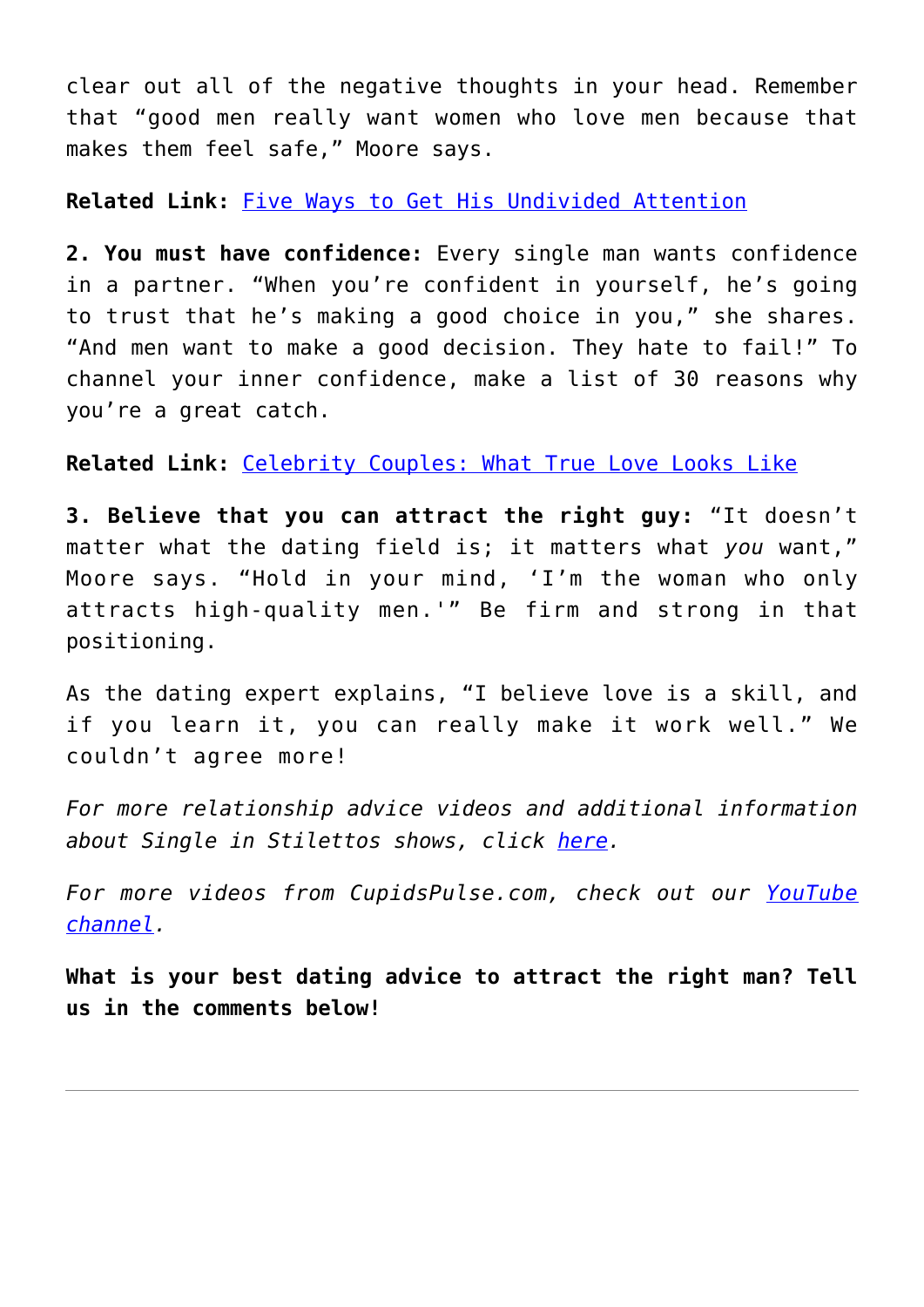# **[Dating Advice Q&A: How](https://cupidspulse.com/102471/dating-advice-qa-how-harmless-is-sending-pictures-via-text/) [Harmless Is Sending Pictures](https://cupidspulse.com/102471/dating-advice-qa-how-harmless-is-sending-pictures-via-text/) [Via Text?](https://cupidspulse.com/102471/dating-advice-qa-how-harmless-is-sending-pictures-via-text/)**

#### $\mathbf{x}$

*Question from Carolynn R.: I've been texting this guy, and he's really nice, but he keeps asking me for pictures — not nude pictures, just pictures. It seems a bit weird to me, and I don't know if this means he's going to ask for more revealing ones in the future. Am I just being paranoid, or is this as weird as I think it is*?

Keep reading to see what [dating advice](http://cupidspulse.com/dating/date-ideas/) the relationship experts had for Carolynn!

### **Dating Advice: When Is It Okay To Send Pictures?**

[Suzanne K. Oshima, Matchmaker:](http://www.dreambachelor.com/) If you don't feel comfortable sending him photos via text, then just tell him to friend you on Facebook where there are a lot of great photos of you. If he still keeps pressuring you to send photos and he takes it one step further where he asks you to send him nude photos of yourself, then just remember you have choice. Don't let him pressure you into doing something that you don't want to do. No matter how nice he is, if he keeps up the pressure to send nude photos, my dating advice is to move on, because it's obvious he's only interested in one thing.

**Related Link:** [Dating Advice Q&A: How Do I Tell My Friend She](http://cupidspulse.com/101474/dating-advice-friend-shares-too-much-about-relationship-and-love/) [Shares Too Much About Her Relationship And Love On Instagram?](http://cupidspulse.com/101474/dating-advice-friend-shares-too-much-about-relationship-and-love/)

Paige Wyatt, Reality TV Star: When a guy asks you to send him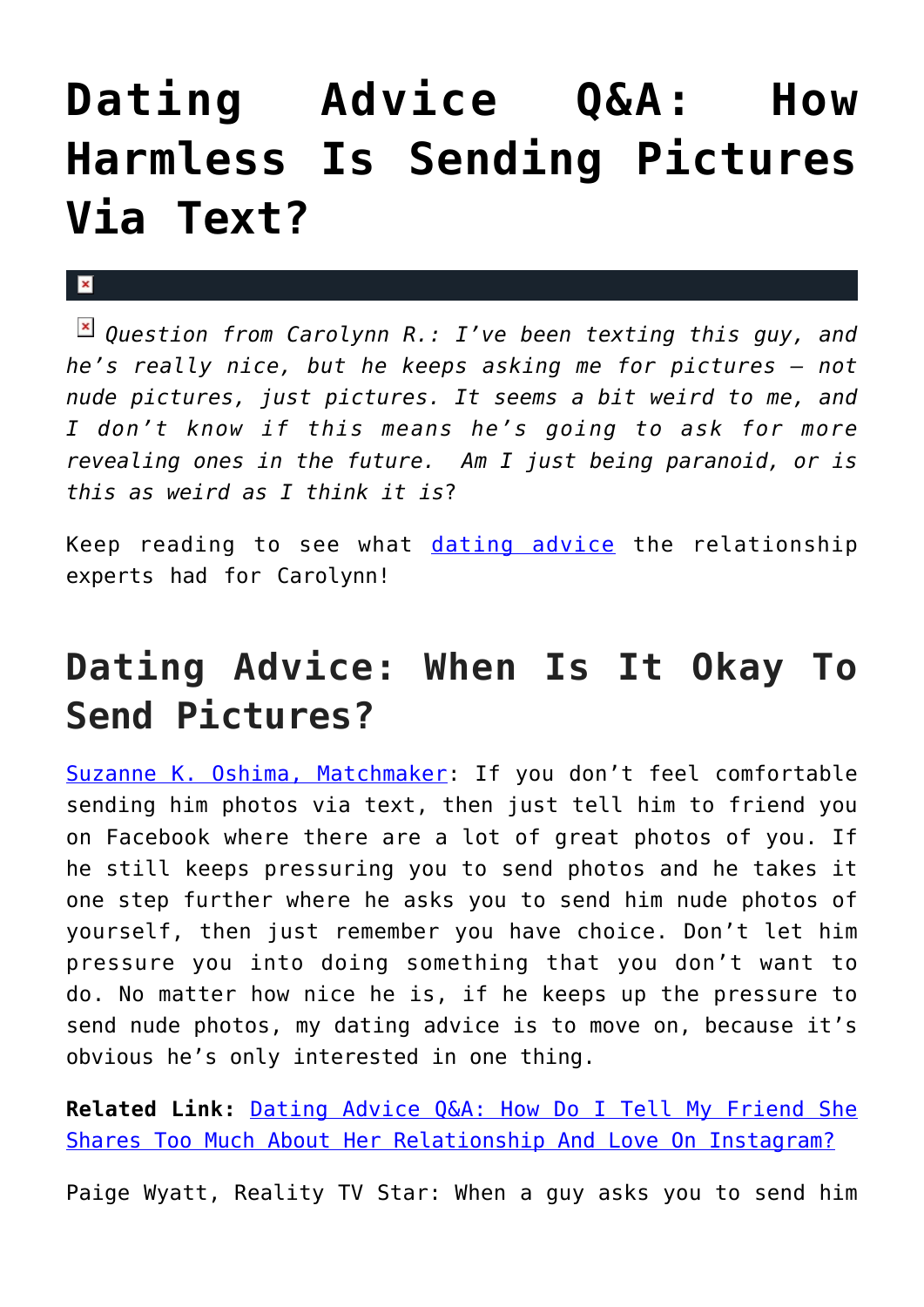photos of you, revealing or not, you should know that he's very interested in your looks and maybe only your looks. If a guy asks for one or two photos of you, it may be his harmless way of wanting to put a face to the person texting him. If he is constantly asking for photos of you, he may only be interested in your looks instead of forming a relationship and love. If you really like him, my relationship advice is to tell him to add you on Facebook and creep on photos there!

**Related Link:** [Love Advice Q&A: How Do I Show My Interest In](http://cupidspulse.com/99478/love-advice-show-interest-online/) [Someone Online?](http://cupidspulse.com/99478/love-advice-show-interest-online/)

[Robert Manni, Guy's Guy:](http://www.robertmanni.com/) Without knowing for sure the kind of photos your guy is asking for, my guess is that he is most likely seeking provocative pics of you, not the ones you share on Facebook and Instagram. If so, you need to decide if this is something you're comfortable with. In the interim, I suggest spending more actual face time with him versus FaceTime, to get a better sense of his true character and intentions. If he is more interested in photos of you than being with you, that, of course is a problem and reason to move on. Good luck.

*To find out more about our three dating and technology gurus, click [here.](http://cupidspulse.com/relationship-dating-experts/oshima-wyatt-manni-technology-experts/)*

*If you have any questions you would like answered by our relationship experts, please e-mail them to cupid@cupidspulse.com.* 

**Do you think it's appropriate to send pictures via text? Share your dating advice with us in the comments below!**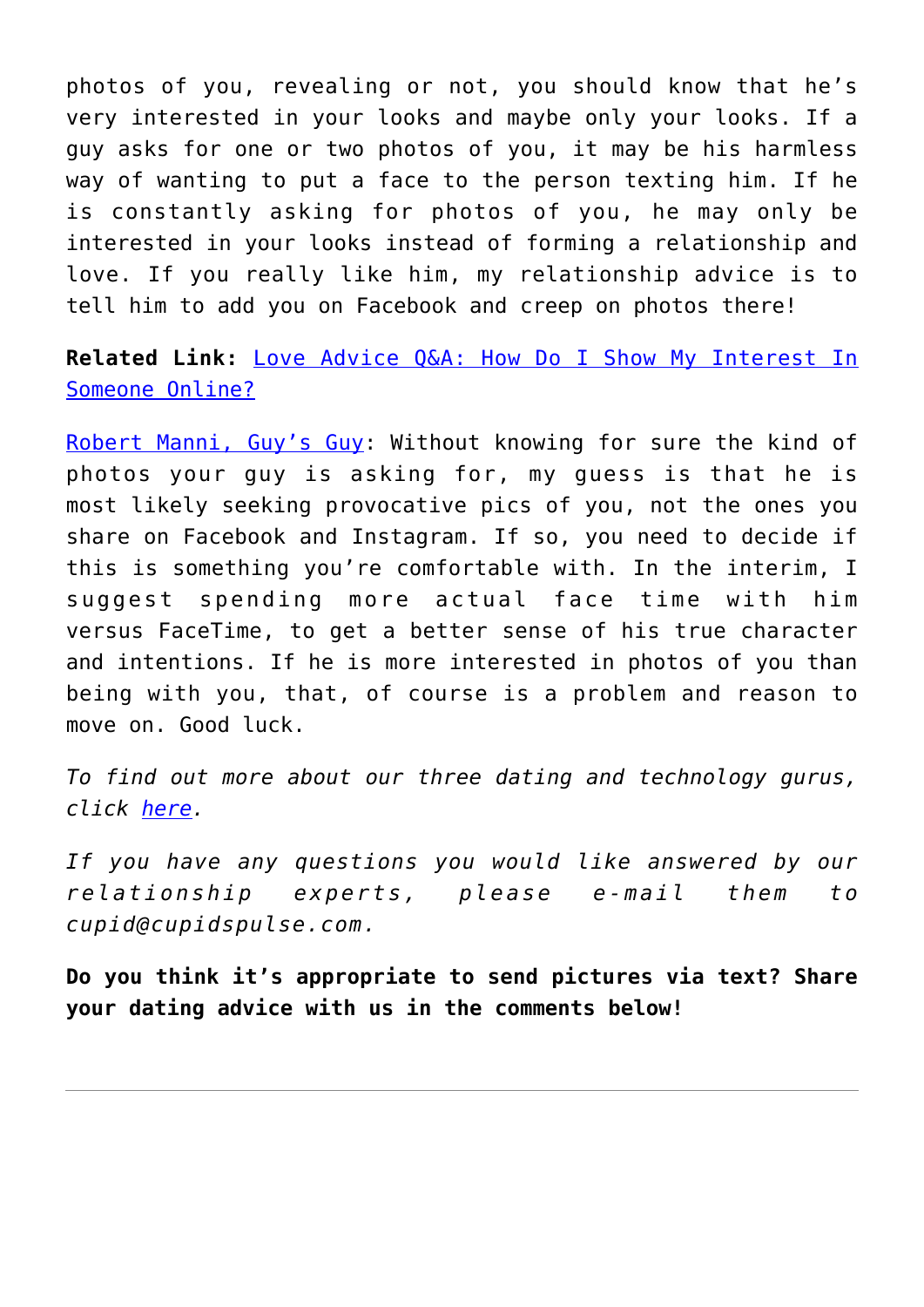# **[Relationship Advice: 5](https://cupidspulse.com/102467/relationship-advice-5-questions-to-ask-yourself-before-saying-i-do/) [Questions To Ask Yourself](https://cupidspulse.com/102467/relationship-advice-5-questions-to-ask-yourself-before-saying-i-do/) [Before Saying "I Do"](https://cupidspulse.com/102467/relationship-advice-5-questions-to-ask-yourself-before-saying-i-do/)**

#### $\mathbf{x}$

By Amy Osmond Cook for [Divorce Support Center](http://www.divorcesupportcenter.com/)

In light of John Legend and Chrissy Teigen's exciting pregnancy announcement, I couldn't help but take a look at when John knew he was ready to propose. In an interview with Oprah, the gushing celebrity couple gave the inside scoop on their relationship and love and John recounted exactly how he knew it was the right time to propose. Check out the [relationship advice](http://cupidspulse.com/relationship-experts/) below for what questions you should ask yourself to see if you're ready for your man to put a ring on it and start a life of bliss together.

**Related Link:** [Celebrity Pregnancy: John Legend Says He's](http://cupidspulse.com/102358/celebrity-pregnancy-john-legend-attracted-pregnant-women/) [Always Been Attracted to Pregnant Women](http://cupidspulse.com/102358/celebrity-pregnancy-john-legend-attracted-pregnant-women/)

## **Dating Expert Shares Relationship Advice On What To Ask Yourself Before Saying "I Do"**

**1. Do you love him?** First and foremost, it's important to be honest with yourself and your significant other about your feelings in the relationship. Remember that being in love doesn't mean you think he is perfect or you never fight. It does mean you're able to talk openly with him, care about his dreams and ambitions in addition to your own, and feel a deep connection with him emotionally, mentally, physically, and intellectually.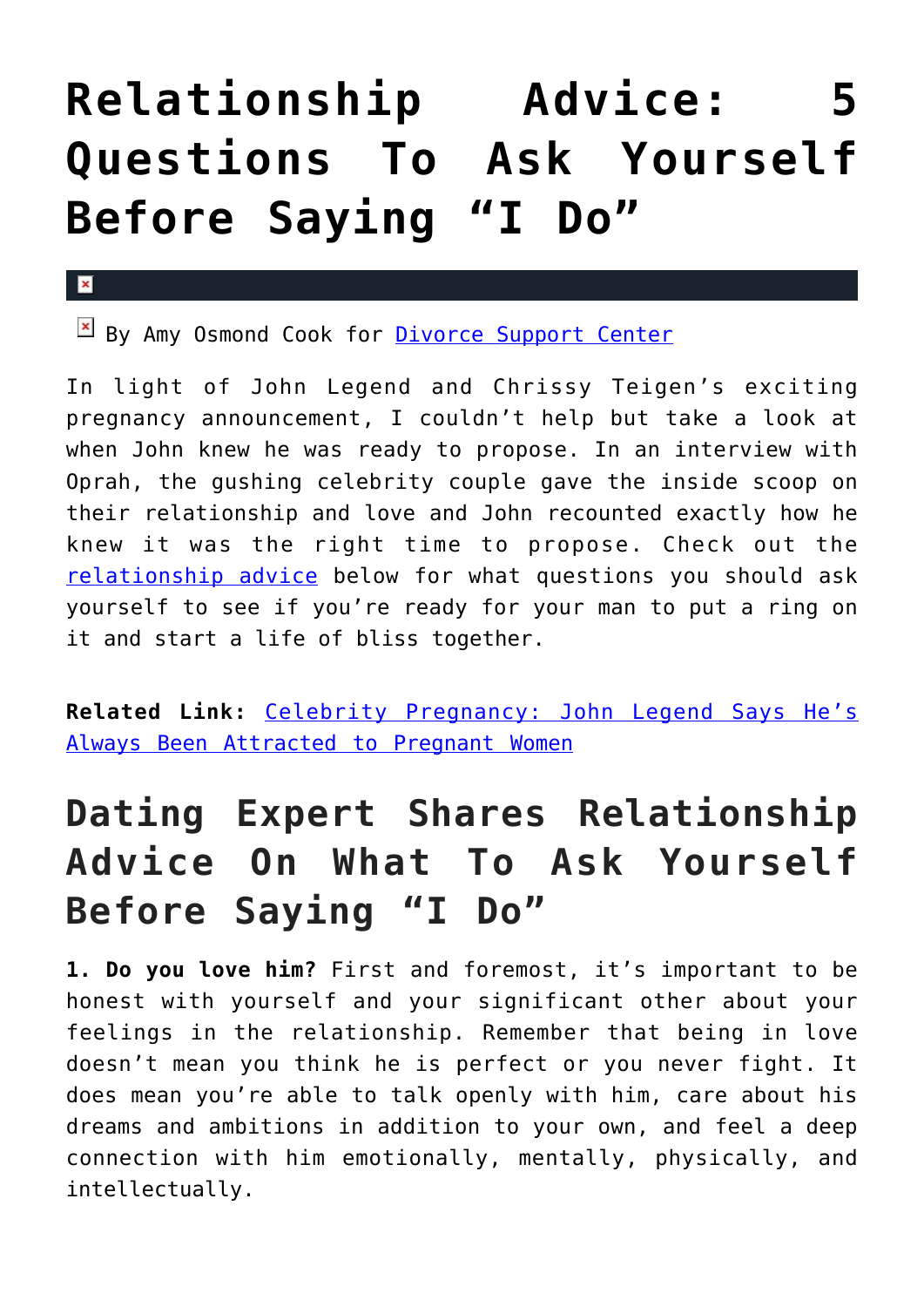#### **Related Link:** [Relationship Advice On Finding True Love](http://cupidspulse.com/101777/relationship-advice-finding-true-relationships-and-love/)

**2. Do you see yourself living with him?** After the big 'I do' comes getting a new roommate! Do you know if you're compatible with your man's living habits? While a dirty sock on the floor is nothing to freak out about, it's important to notice how he treats his space. It's best to know this *before* you move in together so you can talk about living preferences and make any necessary compromises. Also remember that moving in together means you'll be seeing a lot more of each other. Are you ready to see each other everyday when you wake up and every night when you go to sleep, or does it feel too early in the relationship to take that step?

**3. Do you want to spend forever with him?** He may feel like the love of your life right now, but do you see him in the picture years down the road? As a dating expert, I know that growth and change are inevitable aspects of life. If you see yourself growing and changing with him, then you're headed in the right direction! It's important to talk about where you see yourselves in the future and make sure you want the same things.

**Related Link:** [Expert Love Advice: How To Tackle That Nagging](http://cupidspulse.com/94753/expert-love-advice-tackle-seven-year-itch/) [Seven-Year Itch](http://cupidspulse.com/94753/expert-love-advice-tackle-seven-year-itch/)

**4. Do you want to have kids with him?** Asking this question is a great way to decide whether or not you have a future together. Do you want this man to raise your sons and daughters? If you envision him by your side as you play with and teach your children, then you've got a good thing going.

**5. Does it feel like the right time or do you feel pressured?** In the interview with Oprah, John Legend said, "She didn't pressure me, she didn't say, you know, it's time to put a ring on it…I felt like 'it's time for us to put a ring on it.'" It's important that the two of you are thinking about marriage because you both *want* to get married. If one of you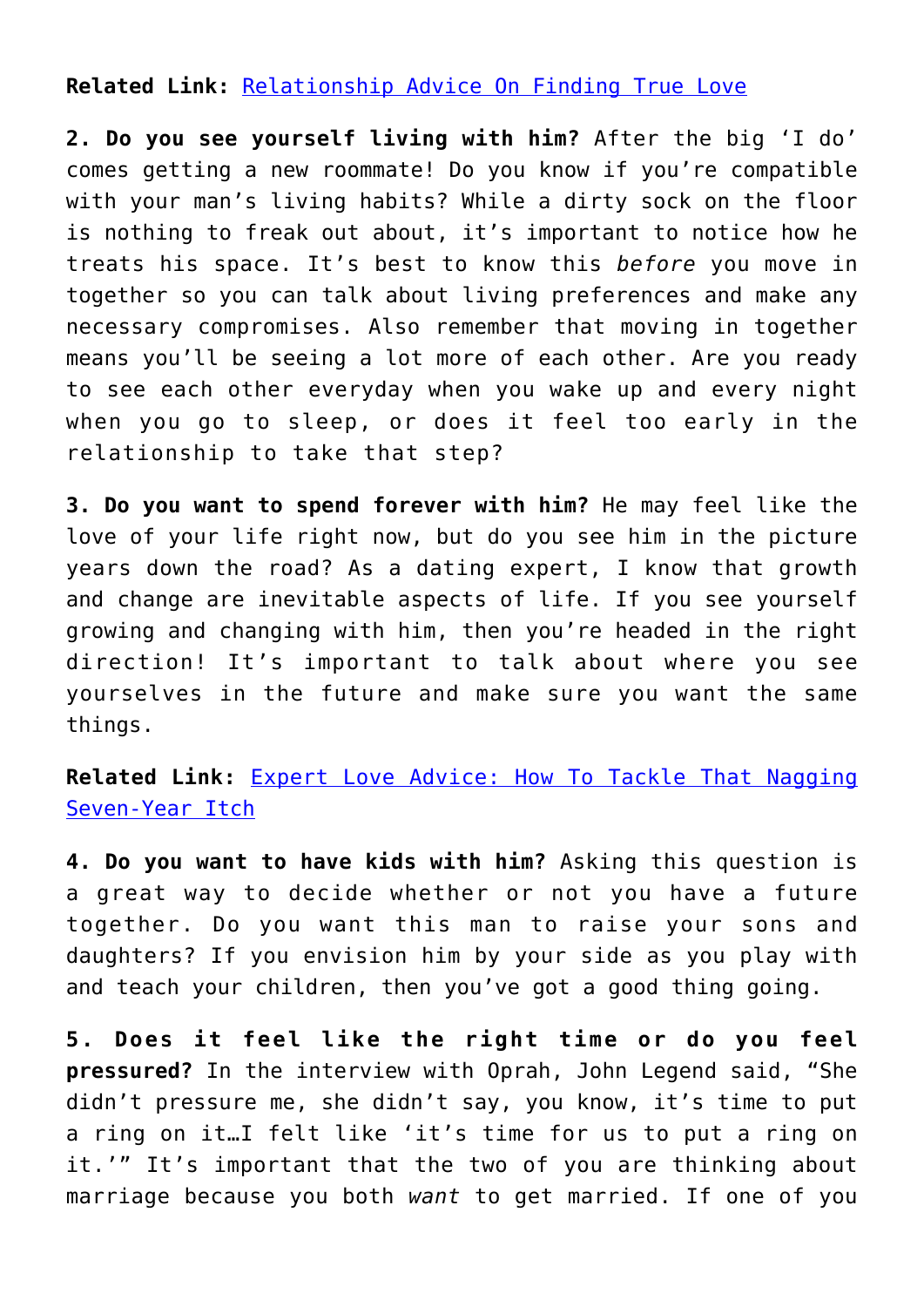feels unhealthy pressure, whether it's from you, him, or your parents, then you need to think long and hard about whether it's something you really want.

**Related Link:** [Relationship Advice: How Do You Know When Prince](http://cupidspulse.com/102286/relationship-advice-prince-charming-prince-alarming/) [Charming Is Actually Prince Alarming?](http://cupidspulse.com/102286/relationship-advice-prince-charming-prince-alarming/)

Choosing whom you marry is a big decision. It's important to feel confident about your choice before you say yes. My relationship advice is to ask yourself these questions inspired by John Legend will help you decide whether to say yes to the love of your life or wait until you're more sure of your feelings.

*For more information about and articles by our Hope After Divorce relationship experts, click* [here](http://cupidspulse.com/relationship-dating-experts/hope-after-divorce-relationship-experts/)*.*

## **[Expert Dating Advice: How Do](https://cupidspulse.com/102316/expert-dating-advice-how-do-i-know-if-a-guy-is-into-me/) [I Know If a Guy is Into Me?](https://cupidspulse.com/102316/expert-dating-advice-how-do-i-know-if-a-guy-is-into-me/)**

#### $\pmb{\times}$

#### By **Jared Sais**

*"I found out that a guy liked me, and I liked him too. I tried to talk to him more and set up a casual date, but he stopped responding. What gives?"*

As a relationship expert, I hear about this story happening a lot. It's like the person just vanishes. You thought they liked you back. You were talking a lot, and then suddenly, you never hear back from them. This phenomenon is called "ghosting," and the idea behind it is simple: It's easier to ignore the situation instead of facing it head on.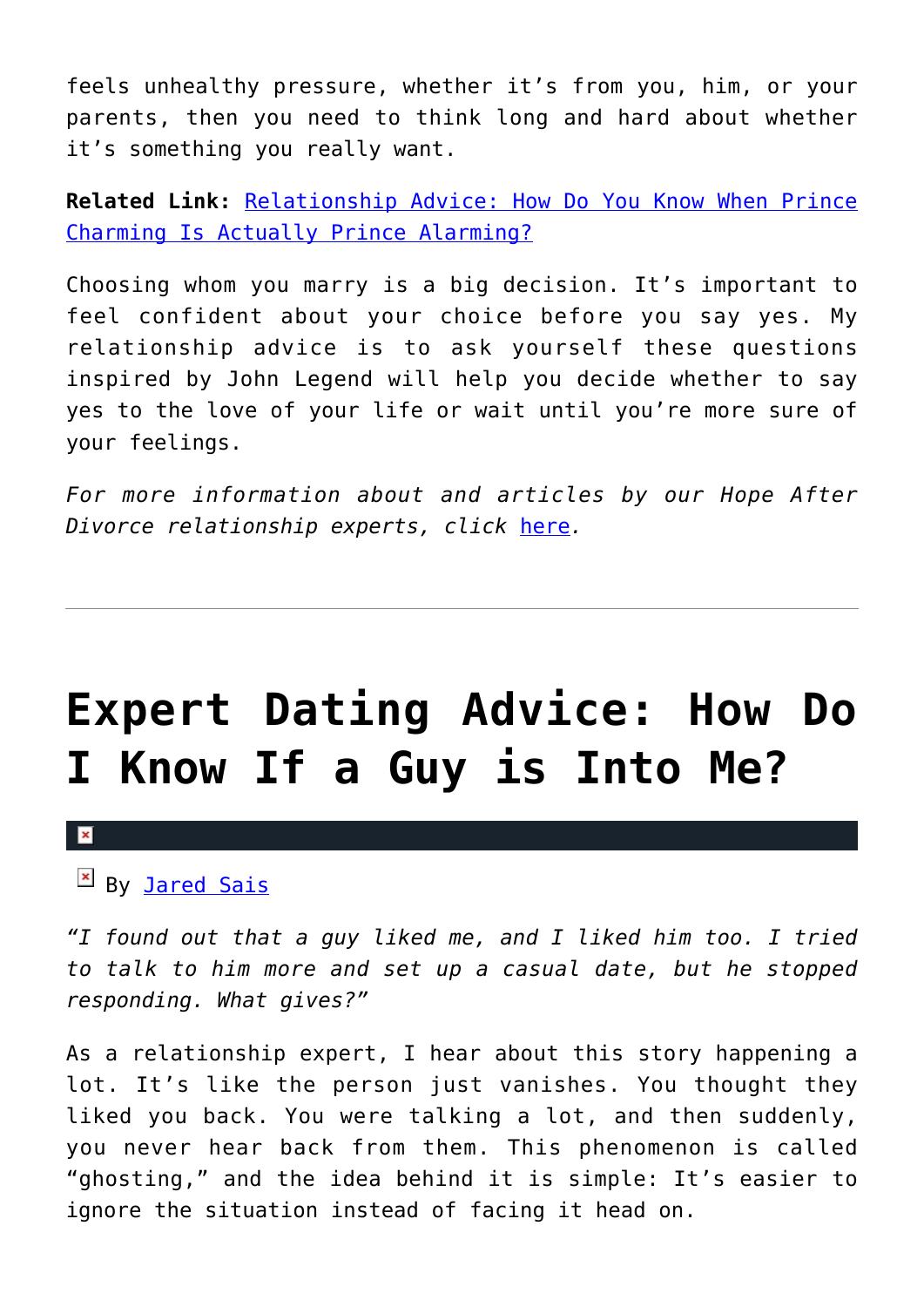**Related Link:** [Expert Love Advice: 10 Signs He's Just Not That](http://cupidspulse.com/96138/expert-love-advice-10-signs-that-hes-just-not-that-into-you/) [Into You](http://cupidspulse.com/96138/expert-love-advice-10-signs-that-hes-just-not-that-into-you/)

## **Relationship Expert Shares His Thoughts on "Ghosting"**

People ghost as a way to say they're not interested in you. It sucks, I know. It hurts, and you're left with a bad taste in your mouth. Things may even feel unresolved. I hope you take comfort in the fact you're not alone. People everywhere are wondering the same question. What the heck is going on?

Ghosting is the new way of saying, "It's not you; it's me." Technology has been integrated into the dating world and the process of forming new relationships and love. Ghosting is how people are using (or not using) it to end their partnerships.

As part of my expert [dating advice](http://cupidspulse.com/dating/date-ideas/), I've said before that people don't have the same social skills they used to. They text instead of talking face-to-face. I remember when texting was considered the "cheap way" to break-up with someone. Back then, someone would be so offended if you called it quits via text! Now it's standard, and ghosting is becoming less and less taboo.

So if the person just vanishes into the night with no response, chances are he's ghosting you and isn't interested in continuing what you already started. But why, right? You want answers!

**Related Link:** [Relationship Expert Talks About What's Wrong](http://cupidspulse.com/100079/relationship-expert-whats-wrong-men-in-dating/) [with Men in the Dating World](http://cupidspulse.com/100079/relationship-expert-whats-wrong-men-in-dating/)

The first thing that comes to mind is that they might have been dating other people at the same time and felt they had more in common with the other person. A second possibility is that, while they aren't seeing someone else, they didn't feel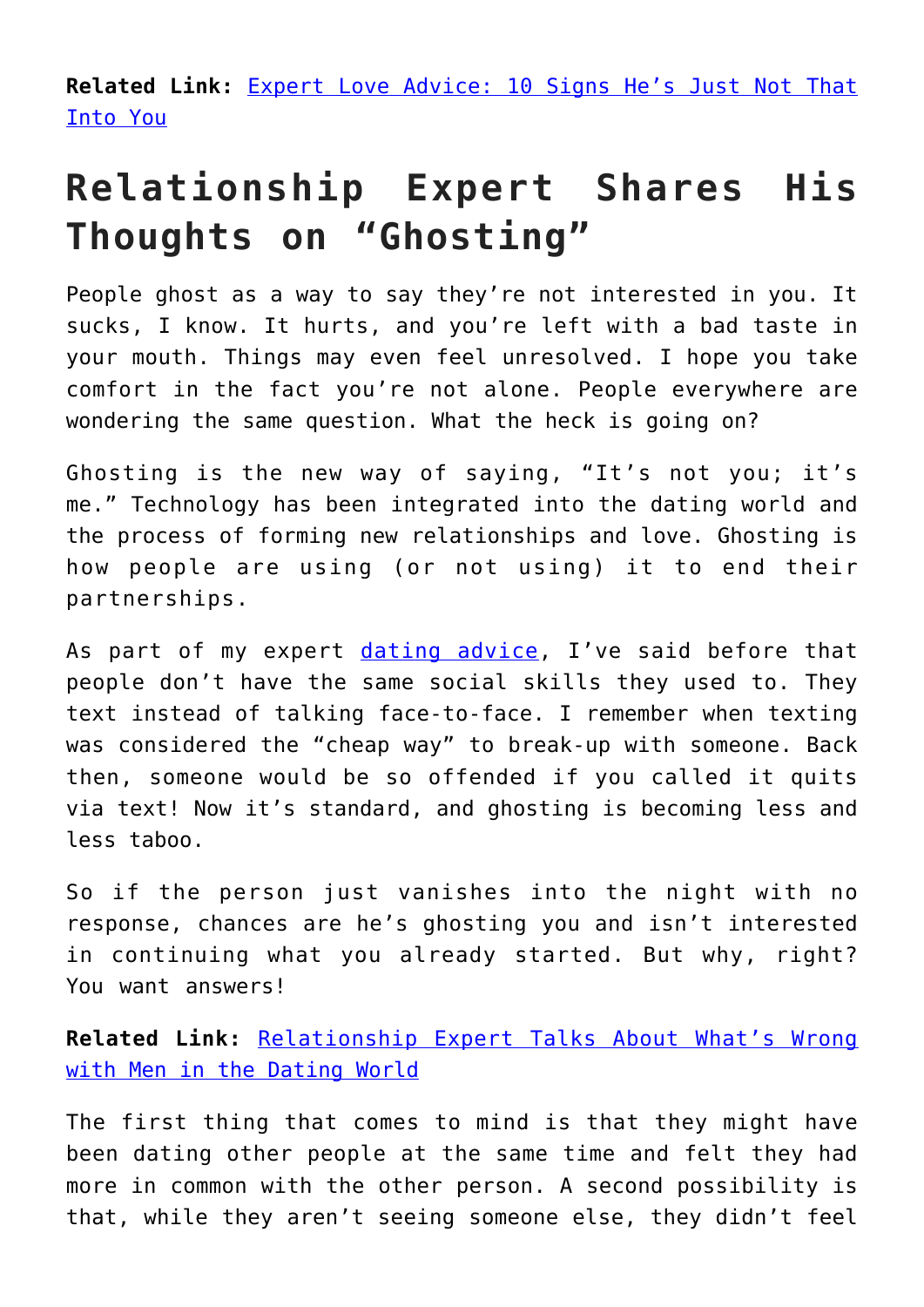that chemistry with you, causing them to ghost you. A third option  $-$  one that's very cliche but could be true  $-$  is that they're a workaholic and simply don't have time for a relationship. Regardless of why, they're ignoring you instead of being an adult about things and just talking to you.

Here's what you need to remember: If someone is truly interested in you, they'll want to see you, talk to you, and spend time with you. That's how you should be treated: with kindness and respect. How someone starts or ends a relationship shows a lot about their character. If someone is ghosting you, they probably aren't ready for anything serious. It's time to move on!

*[Jared Sais](http://cupidspulse.com/experts/jared-sais/) is the co-author of the website [The Non-Verbal](http://www.thenonverbalgame.com/) [Game,](http://www.thenonverbalgame.com/) where you can find free downloadable content. He is a relationship expert in non-verbal communication, who specializes in dating advice about body language, microexpressions, and lie deception.*

# **[Dating Advice for Women: Get](https://cupidspulse.com/102193/dating-advice-single-in-stilettos-find-the-right-man/) [Out of Your Dating Rut & Find](https://cupidspulse.com/102193/dating-advice-single-in-stilettos-find-the-right-man/) [the Right Man](https://cupidspulse.com/102193/dating-advice-single-in-stilettos-find-the-right-man/)**

 $\pmb{\times}$ 

 $\pmb{\times}$ 

On this week's [Single in Stilettos](http://www.singleinstilettos.com) show, founder and matchmaker Suzanne Oshima talks to relationship expert Marni Battista about how to get out of your dating rut and meet someone special.

**Related Link:** [How to Communicate to Get What You Need](http://cupidspulse.com/21753/how-to-communicate-get-need-galtime-communication-boundaries/)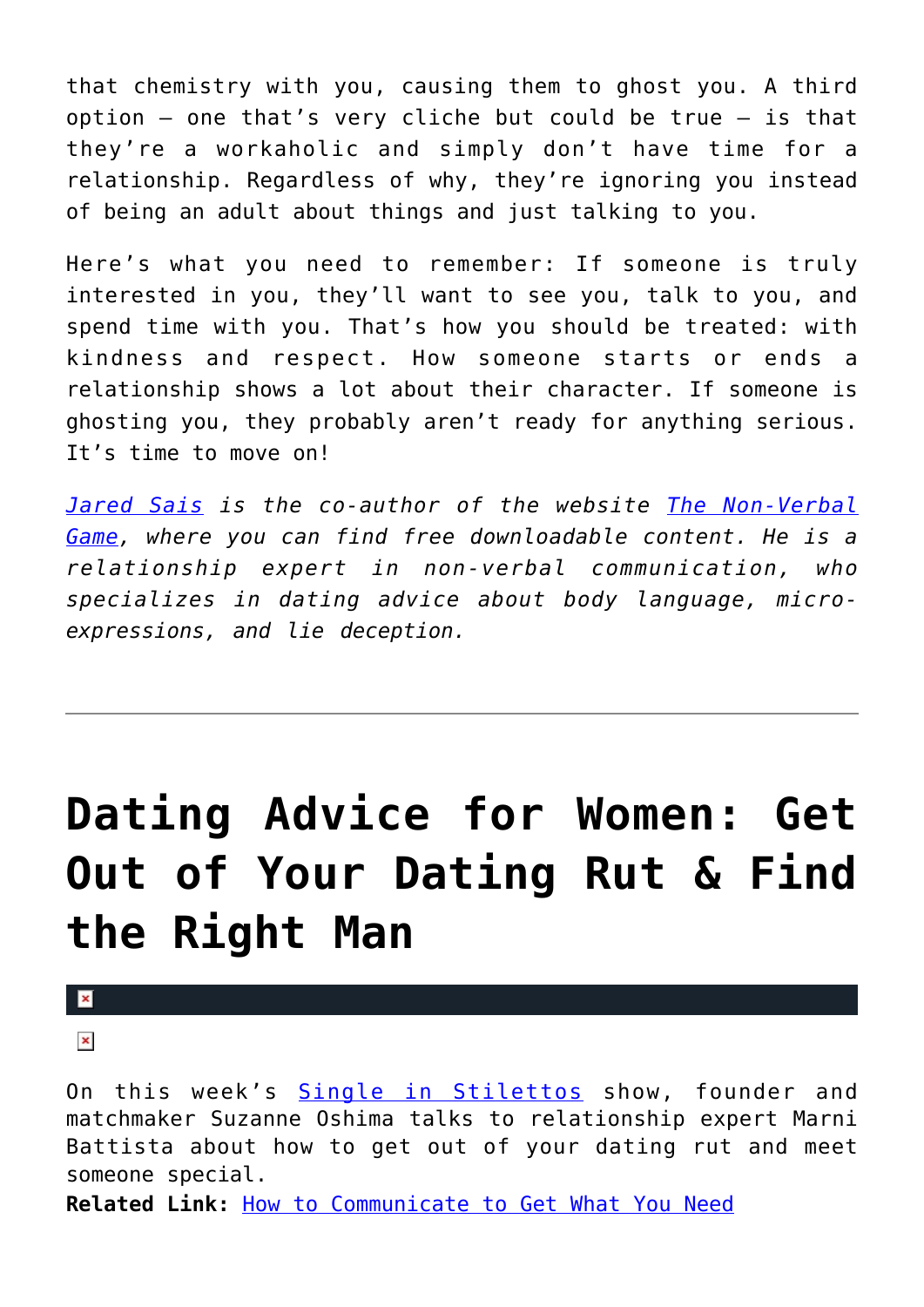## **Follow This Dating Advice to Find the Right Man**

The relationship experts believe that, if the same thing keeps happening in your search for a relationship and love, you need to look inward and make some changes. They discuss their best [dating advice](http://cupidspulse.com/dating/date-ideas/) to help you do a dating cleanse and stop repeating the same negative patterns. Plus, they share how staying in your comfort zone can keep you single, why you need to go on at least three dates with someone before making a decision about them, and what the biggest turn-off is for men on a first date.

**Related Link:** [Get Back in the Dating Game This New Year](http://cupidspulse.com/42120/get-back-dating-game-new-year/)

Watch the video above for more great dating advice!

*For more relationship advice videos and additional information about Single in Stilettos shows, click [here.](http://cupidspulse.com/suzanne-oshima-single-in-stilettos-shows/)*

*For more videos from CupidsPulse.com, check out our [YouTube](https://www.youtube.com/channel/UCP4G7LiNJEVZ7U0M24qXmfg) [channel](https://www.youtube.com/channel/UCP4G7LiNJEVZ7U0M24qXmfg).*

**What is your best love advice to get out of a dating rut? Tell us in the comments below!**

# **[Celebrity Couple Predictions:](https://cupidspulse.com/102073/celebrity-couple-predictions-gwen-stefani-serena-williams-nicole-scherzinger/) [Gwen Stefani, Serena Williams](https://cupidspulse.com/102073/celebrity-couple-predictions-gwen-stefani-serena-williams-nicole-scherzinger/) [and Nicole Scherzinger](https://cupidspulse.com/102073/celebrity-couple-predictions-gwen-stefani-serena-williams-nicole-scherzinger/)**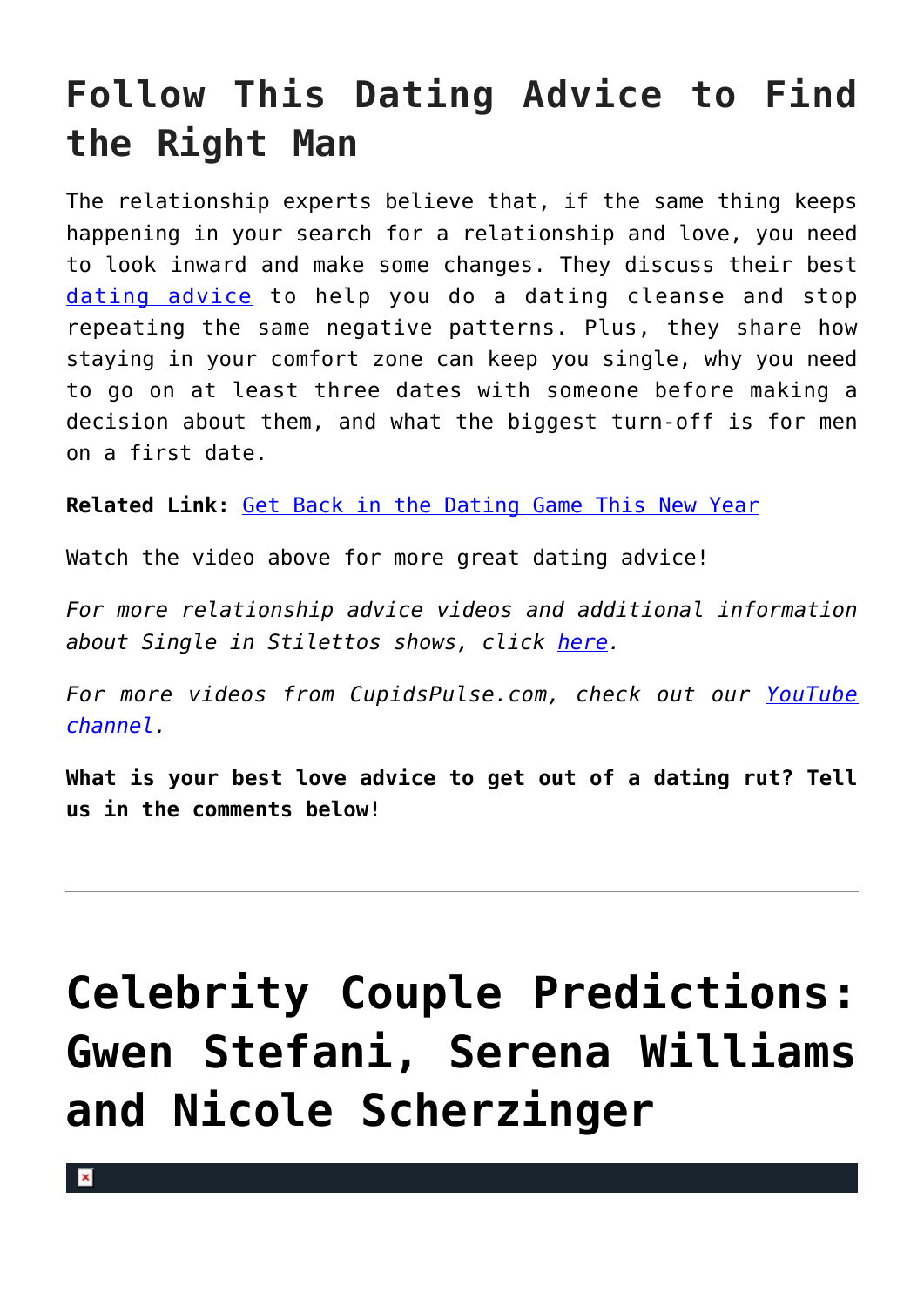### By [Shoshi](https://about.me/yolandashoshana)

If you're looking for the latest celebrity news and romance rumors, you've come to the right place! Below, I consider the future of three [celebrity couples](http://cupidspulse.com/celebrity-relationships/long-term-relationships-flings/), two new pairs and one onagain, off-again duo.

### **Get the Latest Celebrity News on Blake Shelton and Gwen Stefani**

**Blake Shelton and Gwen Stefani
:** When it was announced that Gwen Stefani and Gavin Rossdale were getting a celebrity divorce, it wasn't a big surprise. Throughout their marriage, there were cheating rumors on Rosedale's end — and where there's smoke, there tends to be fire. Good for Stefani for doing what she needed to do to get out of their marriage and get on with her life. Besides, she's as hot as ever; she will land another lover…which brings us to her new romance with Blake Shelton.

**Related Link:** [Gwen Stefani Drops New Music Video About](http://cupidspulse.com/100759/gwen-stefani-new-music-video-about-celebrity-divorce/) [Celebrity Divorce](http://cupidspulse.com/100759/gwen-stefani-new-music-video-about-celebrity-divorce/)

If ever someone needed to have fun after ending a marriage, it's the pop star. Looks like Shelton is the right partner in crime! I don't see this relationship and love as a longlasting one though. It's simply two people coming together to heal as they put their marriages behind them. After Shelton, Stefani will move on to a new guy who is a little younger and wants to settle down.

**Serena Williams and Alexis Ohanian:** It seems like any man that the tennis star speaks to for more than five minutes gets the title of "boyfriend." Currently, that man is Alexis Ohanian, the co-founder of Reddit. Rumor has it that they were seen holding hands after one of her workouts. However, I have to ask: Is there even one photo of this celebrity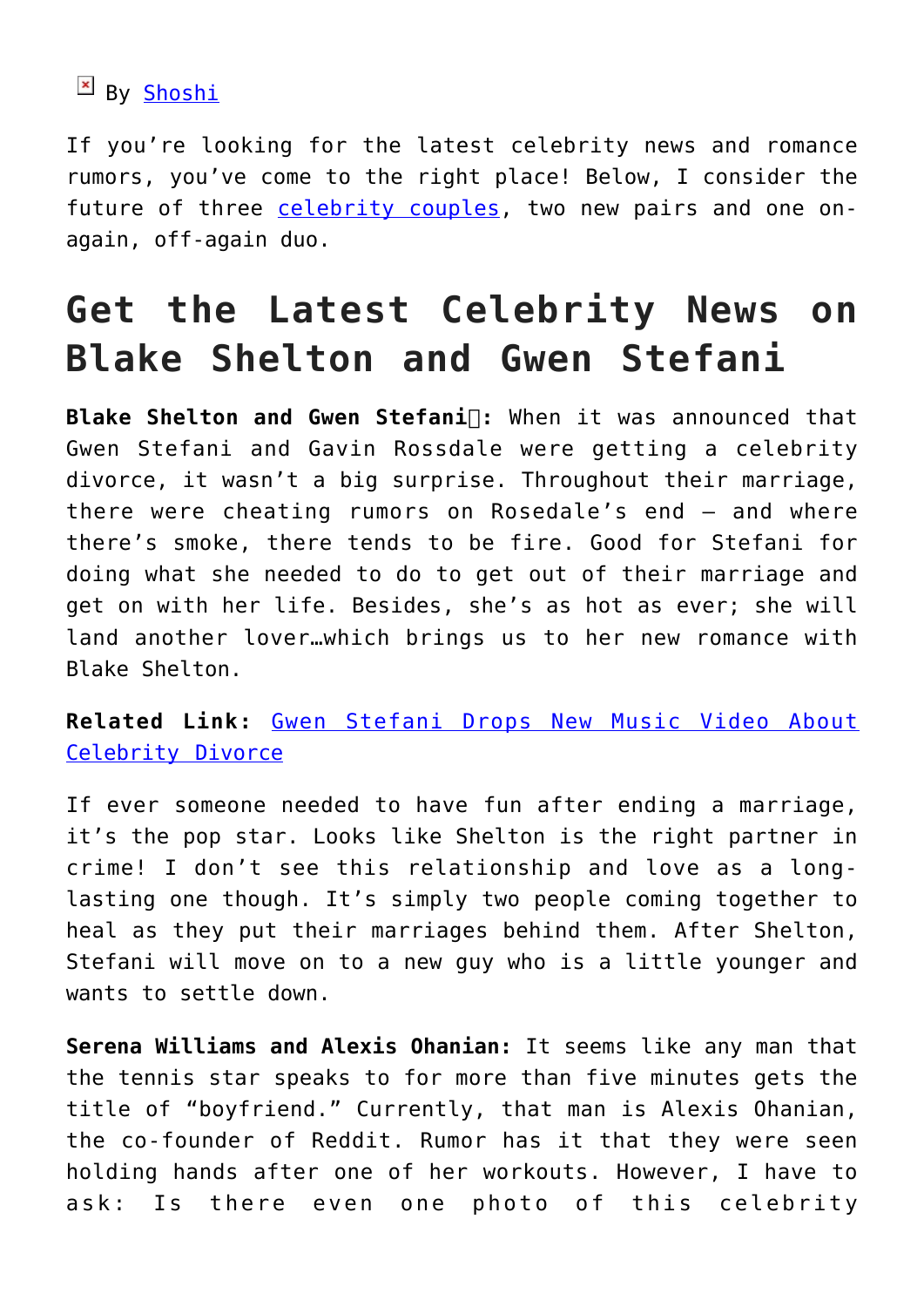couple together? It'd be nice to have a little proof that they have been in the same room at the same time! Unfortunately, Williams tends to keep her personal life to herself, so it may a while before we get the true scoop on this pair.

This relationship looks like a casual one, though it could very easily turn out to be the real deal. They're both at the top of their field; they both have their own money; and they're both good-looking. It's a grand slam.

## **Shoshi's Prediction for Celebrity Exes Nicole Scherzinger and Lewis Hamilton**

**Nicole Scherzinger and Lewis Hamilton:** These two make one hot famous couple. When they walk a red carpet, people have to fan themselves. That being said, it's not all hearts and flowers between them. They have broken up and gotten back together so many times that they probably don't know which date to use as their anniversary.

**Related Link:** [Nicole Scherzinger and Lewis Hamilton Become](http://cupidspulse.com/86147/celebrity-couple-nicole-scherzinger-lewis-hamilton-become-celebrity-exes/) [Celebrity Exes Again](http://cupidspulse.com/86147/celebrity-couple-nicole-scherzinger-lewis-hamilton-become-celebrity-exes/)

Besides their six-year age difference, there seems to be a lot of physical distance. Scherzinger lives in Los Angeles, while Hamilton lives in Monaco. It's being said that the distance is causing a strain on the relationship and love. Plus, there's the fact that Hamilton won't marry Scherzinger. Put all of that together, and it screams *hot mess*.

One of them is going to have to put an end to all of the celebrity break-ups and make-ups. From what I see, it will have to be Scherzinger. It looks like they want different things from their relationship. If no one is willing to move to make this relationship work, it doesn't stand a chance.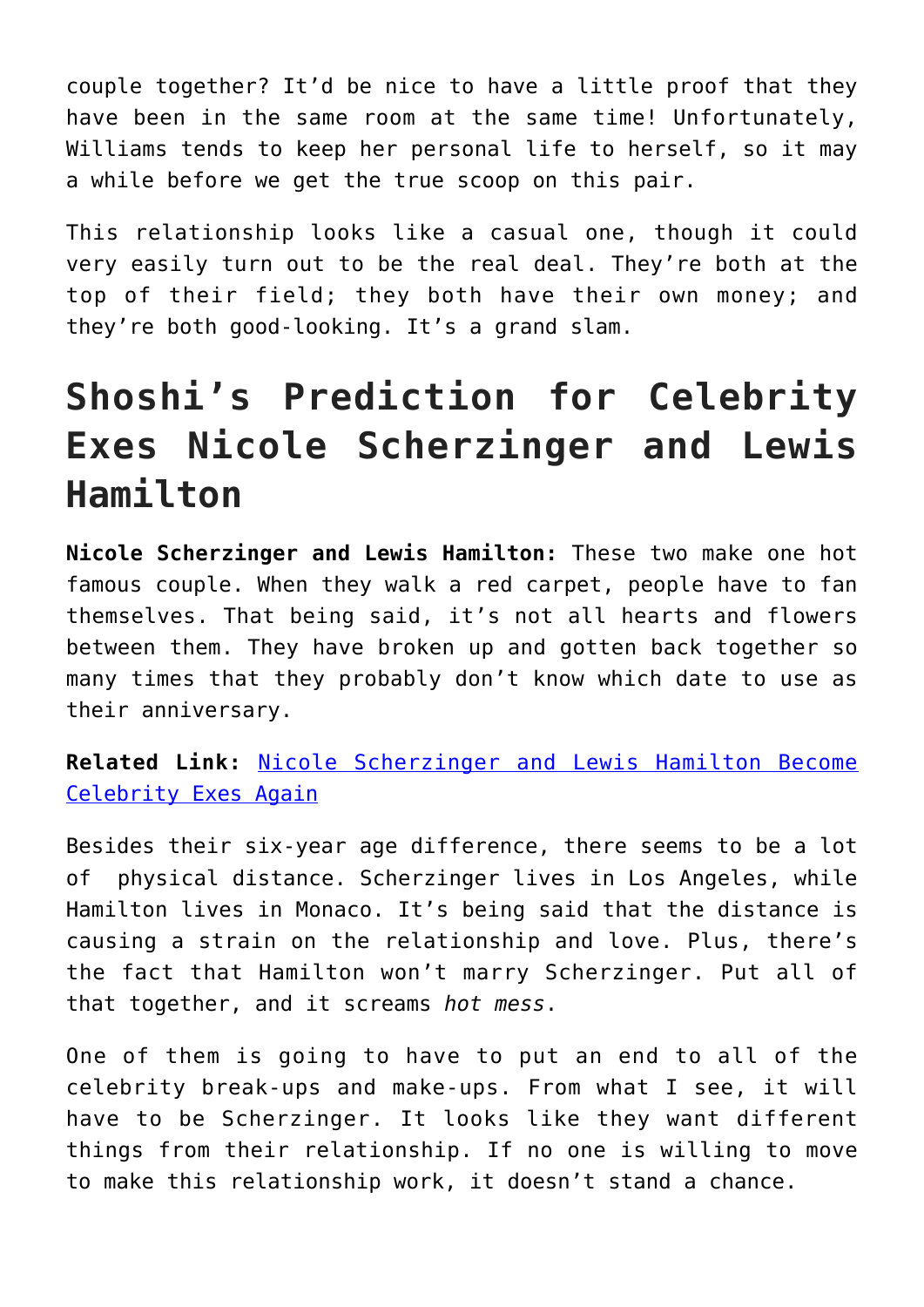*For more information on Shoshi, click [here.](http://cupidspulse.com/relationship-dating-experts/yolanda-shoshana-shoshi-lifestyle-provocateur/)*

**What celebrity couples do you want to see predictions for next? Tell us in the comments below!**

## **[Expert Dating Advice: How to](https://cupidspulse.com/102067/expert-dating-advice-how-to-rebound-from-a-solo-holiday-season/) [Rebound from a Solo Holiday](https://cupidspulse.com/102067/expert-dating-advice-how-to-rebound-from-a-solo-holiday-season/) [Season](https://cupidspulse.com/102067/expert-dating-advice-how-to-rebound-from-a-solo-holiday-season/)**

#### $\pmb{\times}$

By Debbie Ceresa for *[Divorce Support Center](http://www.divorcesupportcenter.com/)* 

Does Christmas have you singing the blues? The holidays are supposed to be about good times with family, friends, and traditions. Yet, many of us dredge up old feelings from divorce, job loss, money, or even the death of a beloved pet. December has more stimuli than other times of the year, sparking memories that are both happy and sad. The many holiday sounds, traditions, and smells take us down memory lane, but often that road runs two ways, lined with both cherished and painful memories of what once was part of our lives.

### **Dating Advice for Rebounding From a Solo Holiday Season**

While the sparkling lights, decorations, and songs may leave you with an emptiness that magnifies your new single status, here are three pieces of expert [dating advice](http://cupidspulse.com/dating/date-ideas/) to help you avoid an unhealthy rebound relationship and love and bring the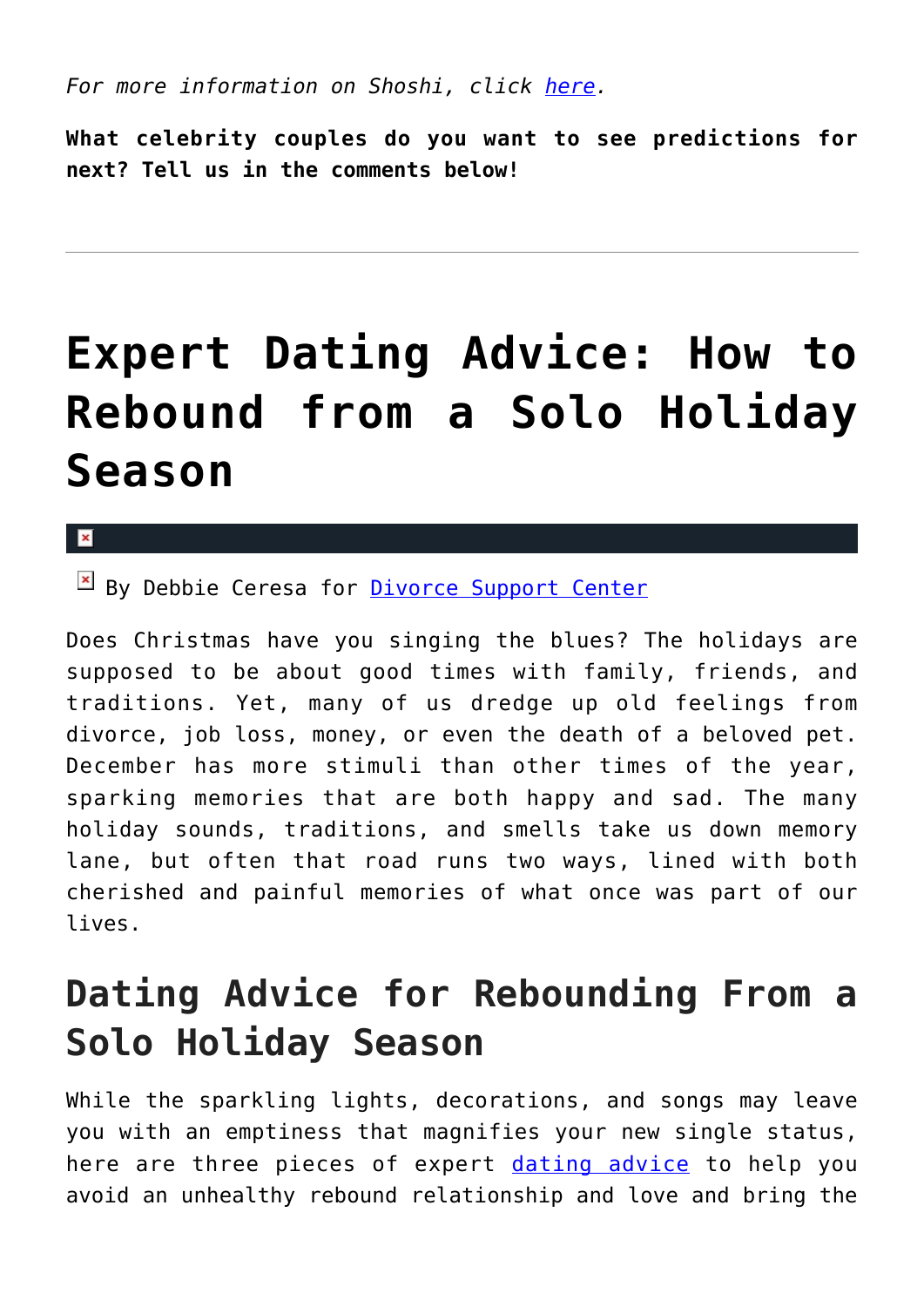ring back into the holidays and throughout the coming New Year.

**Related Link:** [Moving On After a Divorce](http://cupidspulse.com/97402/expert-dating-advice-post-divorce/)

**1. Follow your heart:** We all need a connection with someone. However, before beginning a new relationship, make sure your heart is telling you it's right. If you can't fully commit emotionally to moving forward, you may still be grieving over a previous loss. Resolving feelings following a failed partnership or divorce takes time.

Instead of getting involved with someone, step back and evaluate your unresolved grief. Many of us don't give ourselves credit when it comes to our instincts. The pain of loss is sharp and lingering, but awareness of your feelings can help you avoid a rebound relationship that will surely complicate your ability to move forward and hurt the other person involved.

**2. Take your life on a vacation:** That's right. Take a vacation. Instead of thinking and rethinking your new marital status, start planning a life vacation. Think about how motivated you are while planning a trip! Most of us have so many tasks to get done before leaving, so try looking at your life this way.

Social psychologist Erica B. Slotter, Ph.D. calls it looking for the silver lining. "Focus on the good things that may come out of the end of your relationship and love. Perhaps now you feel you can cook foods your partner never liked or finally take that pottery class," she writes in the article, "3 Ways to Take Care of Yourself After a Breakup." "Maybe you can simply feel grateful that a painful relationship is over, and in the future, look for a better one."

Focus on a to-do list of how you can improve your situation, however small or large, and write it down. Look at your list daily, and promise to check off one item each day. Channel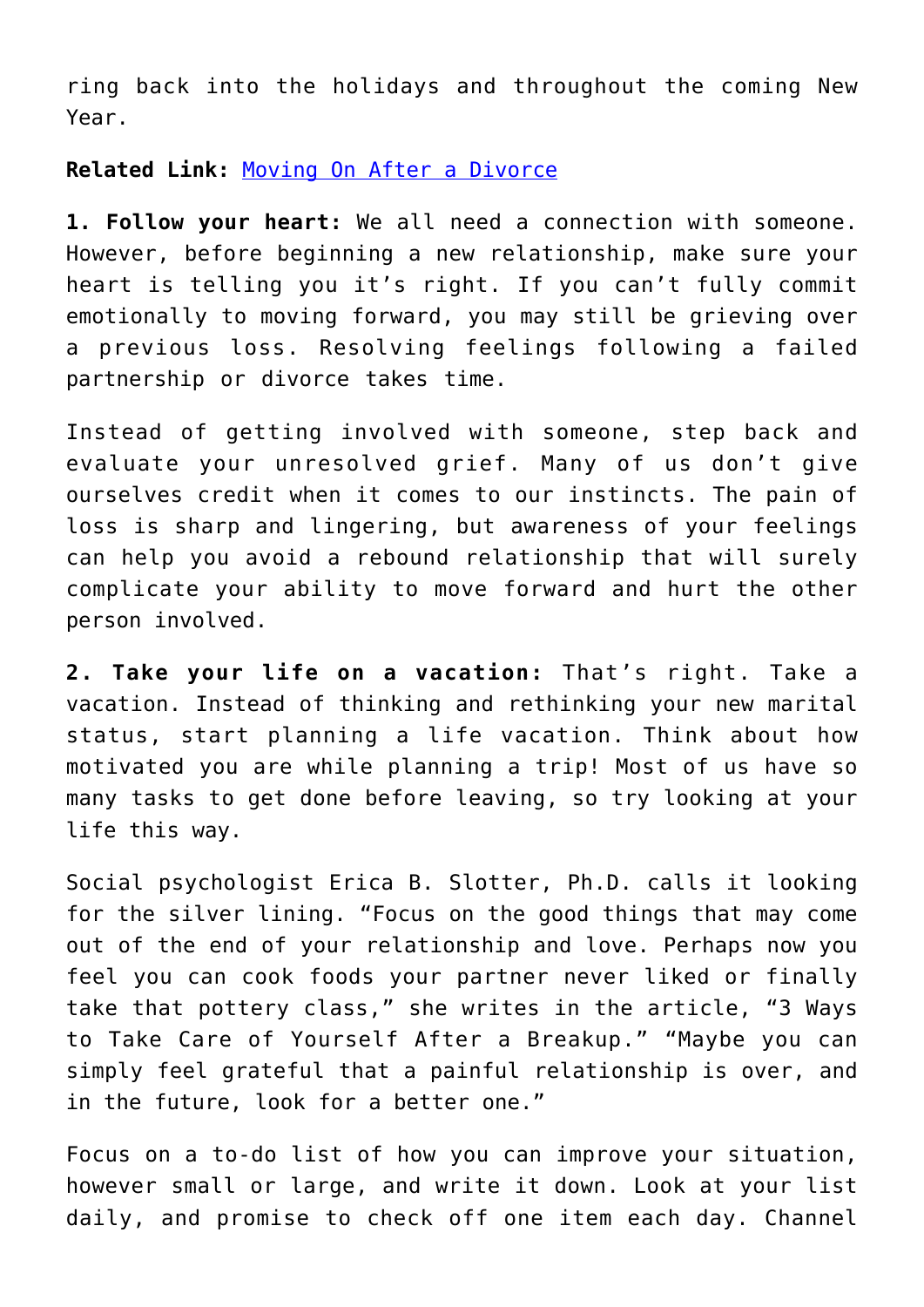thoughts from past trips that improved your well-being and feel confident about taking this emotional vacation.

**Related Link:** [Dating Advice: Create the Person You Want to Be](http://cupidspulse.com/89290/dating-advice-create-yourself/)

**3. Love yourself:** You are a wonderful human being! Take a few minutes every day to remind yourself of the many good things you've done in your life. "When relationships end, people tend to be very hard on themselves," writes Slotter. "Stop it. Self-compassion involves viewing yourself with kindness and acceptance, not being overly focused or identified with negative emotions, and acknowledging that many others in the world have likely been where you are now at some point in their lives."

If you want to listen to my expert dating advice, you should add meditation to your to-do list. It works wonders for your well-being. Along with meditation, a great daily exercise is to tell yourself you're a good person and deserve to be happy. Think about the many things that would make you feel whole again and concentrate on the positive.

By following your heart, using personal accomplishment and growth to help heal, and remembering to love ourselves, we can all have beautiful views in our lives, one needs only to step back and look.

*Debbie is a Certified Grief Recovery Specialist® and the author to the #1 bestselling memoir* A Beautiful View*, available on amazon.com. A Beautiful View documents her journey through her husband's battle with cancer, which ultimately ended with his death. She has experienced grief firsthand and is well equipped to aid others in the recovery process, whether with death or divorce. For more information about Debbie and how to recover from your loss, please visit debbieceresa.com.*

*For more information about and articles by our Divorce Support Center relationship experts, click* [here](http://cupidspulse.com/relationship-dating-experts/hope-after-divorce-relationship-experts/)*.*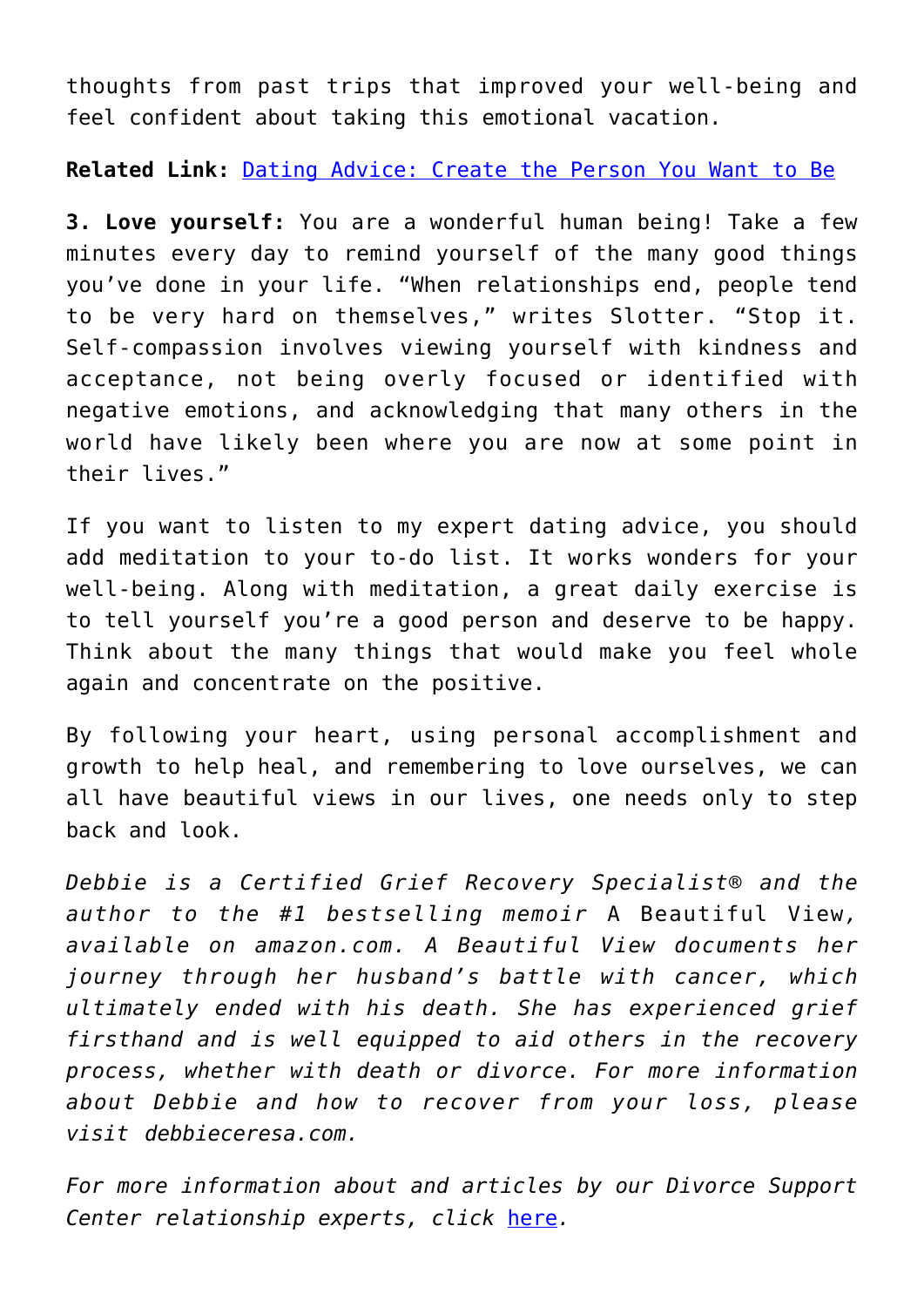## **[Expert Dating Advice: Top](https://cupidspulse.com/101994/expert-dating-advice-top-place-to-meet-mr-right-duana-welch/) [Four Places to Meet Mr. Right](https://cupidspulse.com/101994/expert-dating-advice-top-place-to-meet-mr-right-duana-welch/)**

### $\overline{\mathbf{x}}$

 $\pmb{\times}$ 

In this week's [dating advice](http://cupidspulse.com/dating/date-ideas/) video from [Single in Stilettos,](http://www.singleinstilettos.com) founder Suzanne Oshima and relationship author Duana Welch discuss the top four places to meet Mr. Right.

## **Consider This Expert Dating Advice If You Want to Meet Mr. Right**

To follow this expert dating advice, the best places to meet Mr. Right are listed below:

**1. Look for your future in your past:** Welch says that 10 percent of women have a "lost love." If you broke up because of outside circumstances, like moving away or a background difference, it's worth reconnecting. These couples "often know within one hour that this person is The One for them," explains the relationship author. "And their divorce rate is *two percent*."

**Related Link:** [Duana Welch Says Living Together Doesn't Prepare](http://cupidspulse.com/101118/relationship-advice-living-together-prepare-for-marriage/) [You for More](http://cupidspulse.com/101118/relationship-advice-living-together-prepare-for-marriage/)

**2. Ask your friends and family to set you up:** Statistically, most people meet their significant other this way. It's so successful because it capitalizes on familiarity and safety. "It's an informal matchmaking process that works really well," says Welch.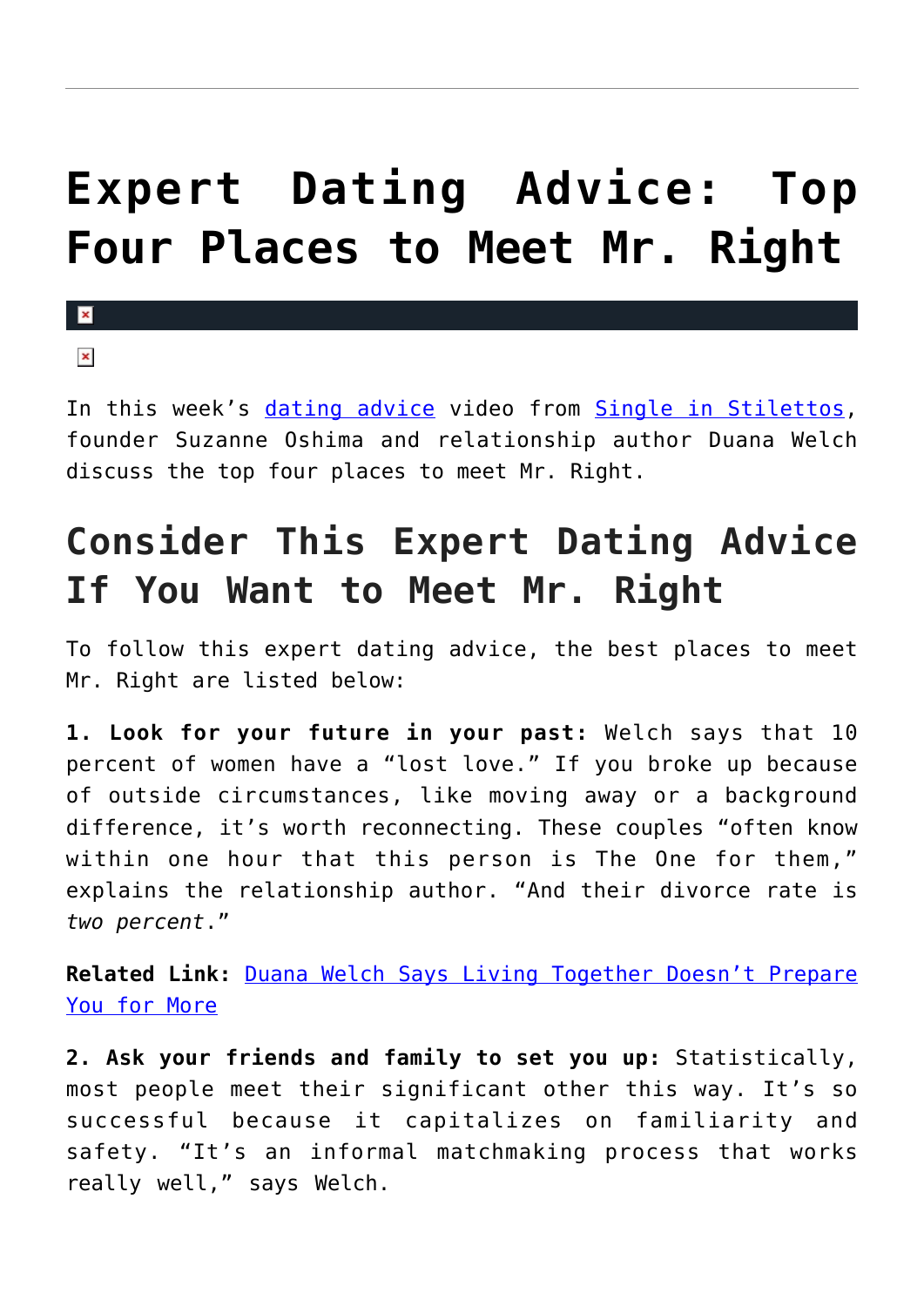**3. Get online:** Between 2002 and 2008, according to the Harris Survey, one in three new marriages were between people who met through online dating — and those couples were slightly happier than pairs who met another way. "That's my story," the relationship author of *Love Factually* shares. "I met my husband online."

**Related Link:** [How to Ditch Your "Better Than Nothing"](http://cupidspulse.com/100024/breaking-up-ditch-your-relationship-and-love/) [Relationship and Love](http://cupidspulse.com/100024/breaking-up-ditch-your-relationship-and-love/)

**4. Use the Law of Proximity:** You're most likely to marry someone you've met in person (duh!), and therefore, the single biggest predictor of a life partner is geographic nearness. "You need to put yourself next to this person," Welch says. "Let's say that you're taking a couple of college classes, and there's a really attractive guy in that class…You need to sit *next* to him."

*For more relationship advice videos and additional information about Single in Stilettos shows, click [here.](http://cupidspulse.com/suzanne-oshima-single-in-stilettos-shows/)*

*For more videos from CupidsPulse.com, check out our [YouTube](https://www.youtube.com/channel/UCP4G7LiNJEVZ7U0M24qXmfg) [channel](https://www.youtube.com/channel/UCP4G7LiNJEVZ7U0M24qXmfg).*

**Where is the best place to find true love? Tell us in the comments below!**

## **[Relationship Advice: Four](https://cupidspulse.com/101887/relationship-advice-be-thankful-for-your-partner/) [Reasons To Be Thankful For](https://cupidspulse.com/101887/relationship-advice-be-thankful-for-your-partner/) [Your Partner](https://cupidspulse.com/101887/relationship-advice-be-thankful-for-your-partner/)**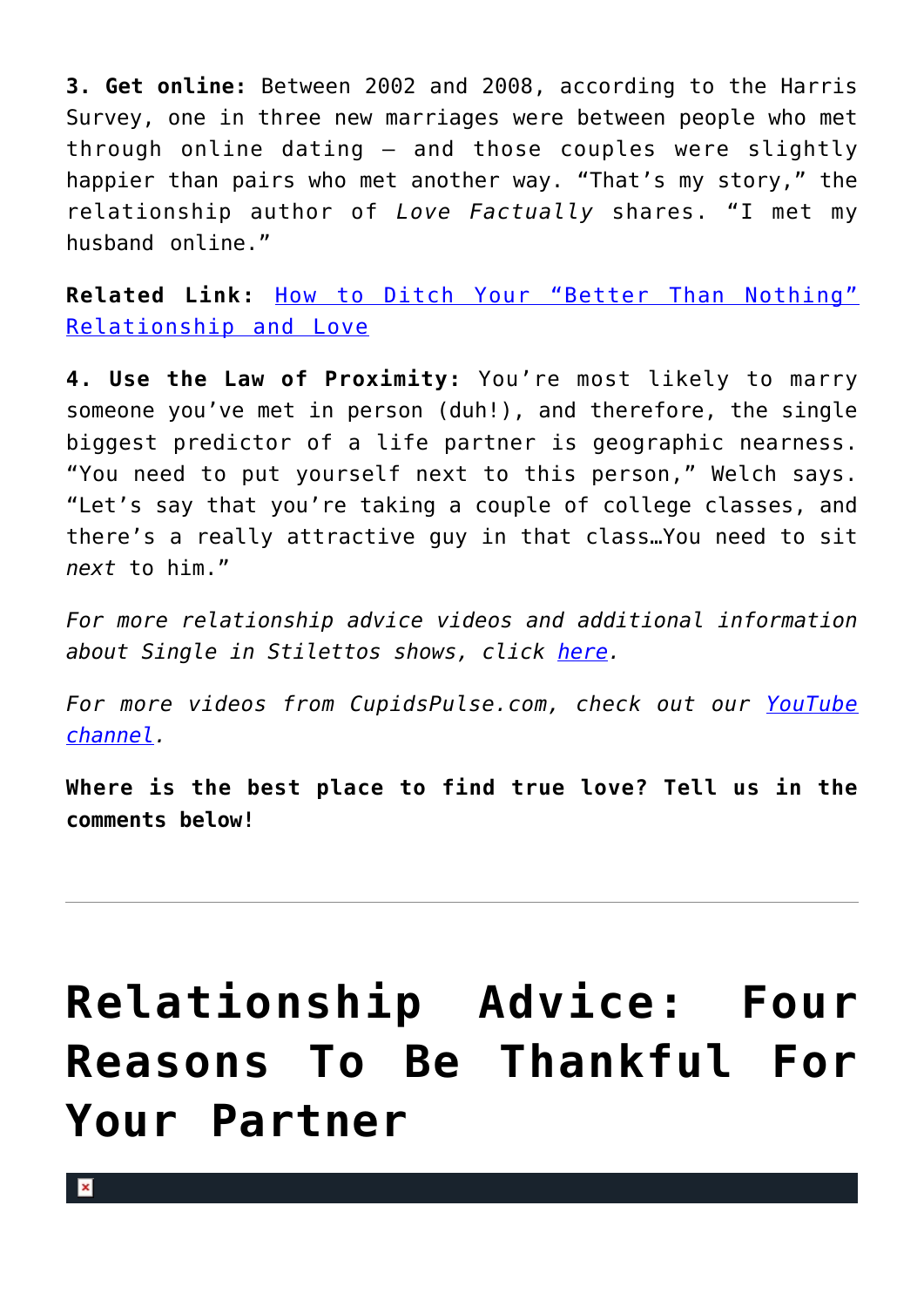By Lori Zaslow and Jennifer Zucher for **[Project](http://www.projectsoulmate.com/)** [Soulmate](http://www.projectsoulmate.com/) with contributing writer Nicole Hartley

Leaves are falling and frost is here, which can only mean one thing: the holiday season is here! Thanksgiving is a time to be thankful for the things in your life that you may not stop to appreciate on a daily basis. But most importantly, Thanksgiving is a time to be thankful for the *people* in your life. As relationship experts, we know that it can be difficult to take the time to appreciate your significant other as often as you probably should. Aside from birthdays and anniversaries, Thanksgiving is the perfect time to show the person you love why you care about them. But before you do, our [relationship advice](http://cupidspulse.com/relationship-experts/) is to realize why you're thankful for them.

## **Relationship Advice: Be Thankful For Your Partner This Holiday Season**

Here's 4 reasons you should be thankful and appreciative of your partner this Thanksgiving:

**1. It's the holidays.** Who doesn't love holidays? Holidays bring food, friends, family, and most importantly love. The Thanksgiving spirit in and of itself should give you a reason to celebrate your relationship and love a little extra this week. Spend some time cooking together or watching a game of football. Listen to our love advice and whatever the tradition is, share it together.

**Related Link:** [Taking Your Partner on a Family Vacation](http://cupidspulse.com/75534/project-soulmate-taking-your-partner-on-family-vacation/)

**2. They put up with you.** Okay, this is a big one. If nothing else, you should appreciate your significant other because they have to put up with you on a regular basis. Sure, we all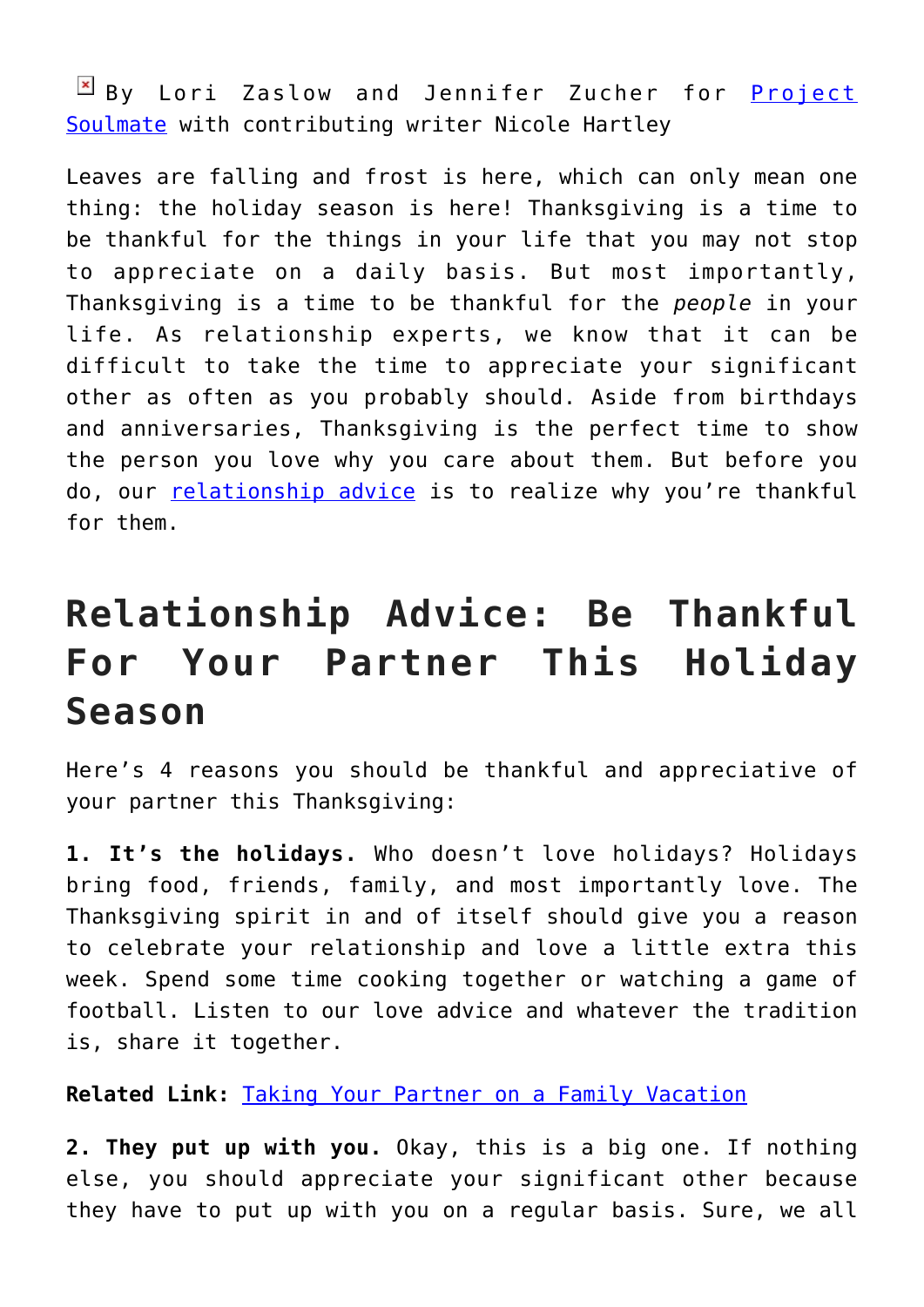think we're great and have no flaws, but the fact of the matter is that we do. Thanksgiving is meant to ignite a sense of gratefulness for the people you care about, so be grateful that he/she puts up with you during your best and worst moments.

**Related Link:** [Expert Dating Advice: How to Get Over "The](http://cupidspulse.com/99769/expert-dating-advice-project-soulmate-get-over-the-little-things/) [Little Things"](http://cupidspulse.com/99769/expert-dating-advice-project-soulmate-get-over-the-little-things/)

**3. It's the season of giving.** Relationships live and thrive through compromise. The ever-changing cycle of give and take is what makes a relationship tick and function properly. Only you and your significant other know your system of give and take, but consider giving a little extra this holiday because it's good-natured and it even feels good too. If you know he/she likes their potatoes made a certain kind of way, consider making their favorite dish this Thanksgiving to put a smile on their face and satisfaction in their stomach. The little things go a long way, so consider what they love and try to give them what you can this Thanksgiving.

**Related Link:** [Love Advice: What To Do If Your Friends Don't](http://cupidspulse.com/99013/love-advice-friends-dont-love-your-partner/) [Love Your Partner Like You Do](http://cupidspulse.com/99013/love-advice-friends-dont-love-your-partner/)

**4. For all the times you didn't say thank you.** We're all guilty of taking things for granted, but it's important to stop and appreciate who you have every once in a while. There probably has been countless times that your partner has done something for you that you didn't notice, like hanging your keys up in the same spot so you don't forget them. Again, it's the little things that count. It's okay to forget a thank you here and there. Thanksgiving is an opportunity to tell the person you love how you truly appreciate every time they do those little things, even when you may not say it every time. It's the perfect time to say thank you for all the things that typically go unnoticed. Our relationship advice is to spread thanks as generously as you spread your gravy and your holiday is bound to be a success along with your relationship.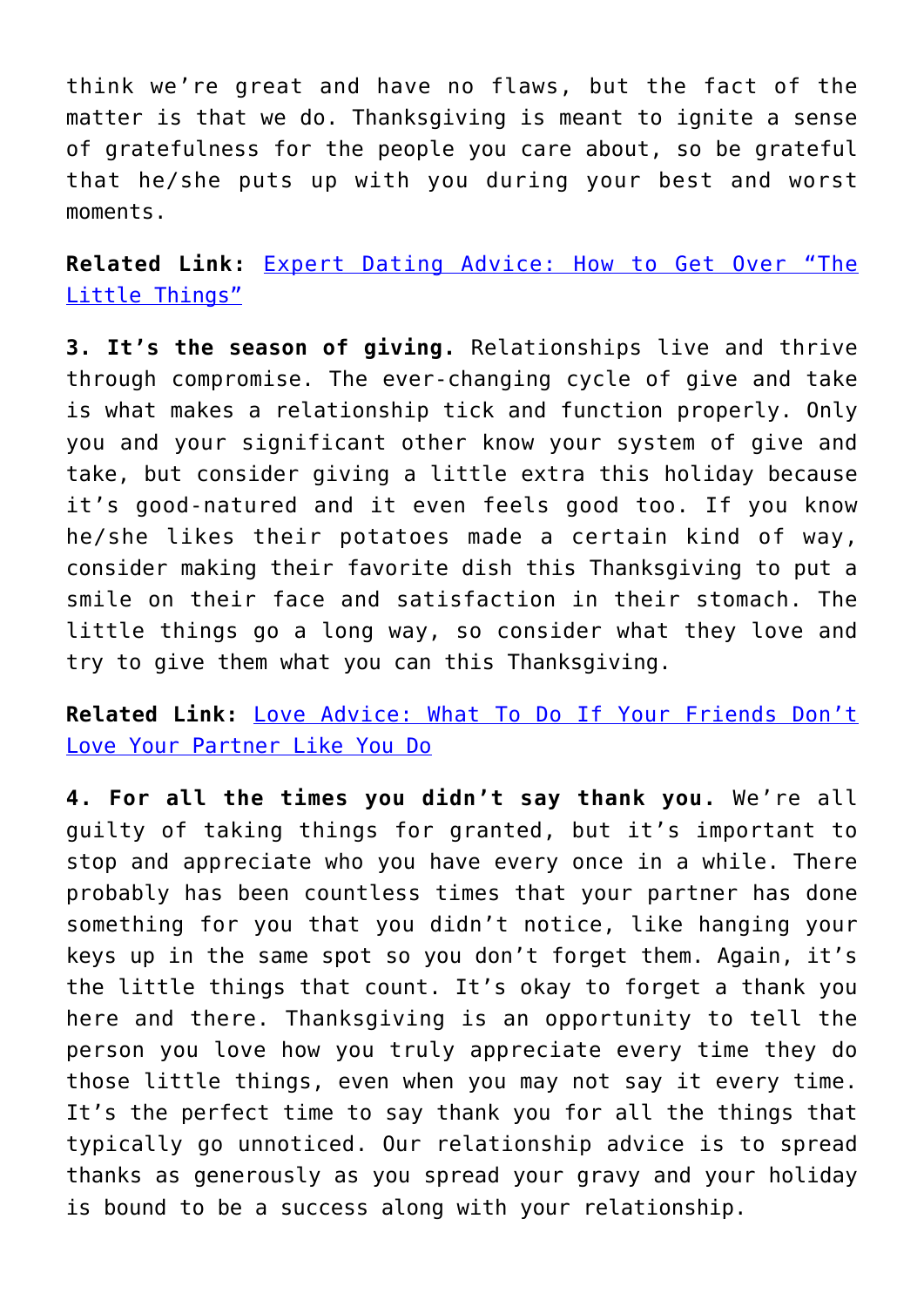*Relationship experts Lori Zaslow and Jennifer Zucher are BRAVO TV's* Love Brokers *and founders of [Project Soulmate](http://cupidspulse.com/relationship-dating-experts/lori-zaslow-jennifer-zucher-project-soulmate/), a high-end New York-based matchmaking company.*

# **[Relationship Advice On](https://cupidspulse.com/101777/relationship-advice-finding-true-relationships-and-love/) [Finding True Love](https://cupidspulse.com/101777/relationship-advice-finding-true-relationships-and-love/)**

#### $\mathbf{x}$

#### $\pmb{\times}$

On this week's Single in Stilettos [relationship advice](http://cupidspulse.com/relationship-experts/) video, matchmaker Suzanne Oshima and dating expert Tinzley Bradford reveal how to find relationships and love that will last a lifetime!

## **Dating Experts Give Relationship Advice On Finding True Love**

Check out the video above for the best relationship advice on how to find true love.

**1. Be with someone who wants to be with you.** The person you're dating should be able to tell you, without hesitating, that they're looking for the same things you are. The relationship experts revealed their dating advice that you need to watch out for the man who will pursue you one week and disappear the next.

**Related Link:** [Relationship Advice: How To Get A Ring On The](http://cupidspulse.com/100590/relationship-advice-get-a-ring-on-the-finger/) [Finger!](http://cupidspulse.com/100590/relationship-advice-get-a-ring-on-the-finger/)

**2. Be a lovable person.** Even though you may have had bad experiences in the past, don't be critical or downgrading of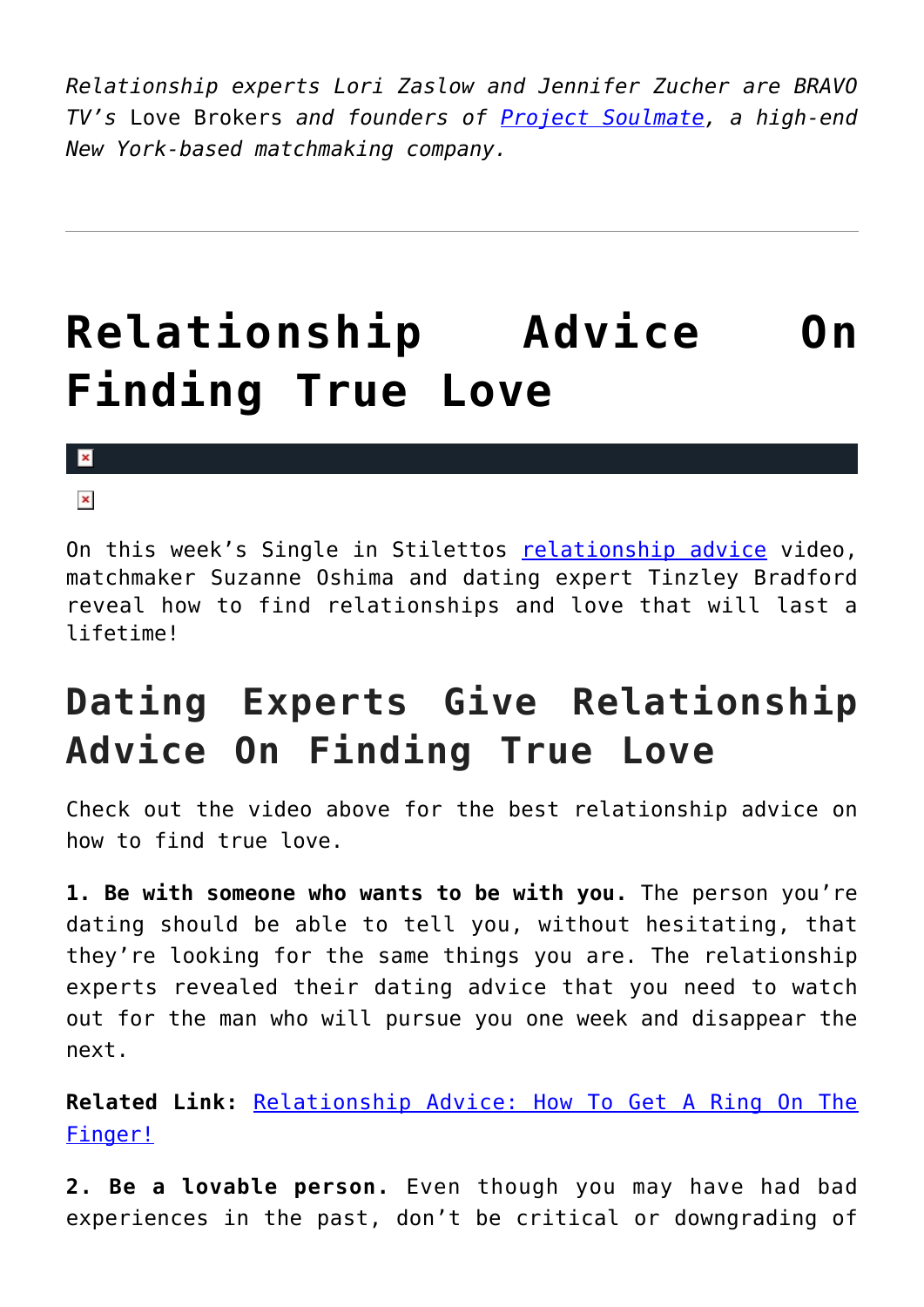the man you're dating currently. That negatively isn't good for either of you!

**Related Link:** [Dating Advice: Balancing Your Career &](http://cupidspulse.com/101543/dating-advice-balancing-career-relationships-and-love/) [Relationships and Love](http://cupidspulse.com/101543/dating-advice-balancing-career-relationships-and-love/)

**3. Be patient.** Don't let the fact that you're single consume you. Hang out with friends and family and do things to keep you occupied. Just enjoy life as you are, have fun, do something different, and flirt. The worst thing you can do is stress over being single.

*For more relationship advice videos and additional information about Single in Stilettos shows, click [here.](http://cupidspulse.com/suzanne-oshima-single-in-stilettos-shows/)*

*For more videos from CupidsPulse.com, check out our [YouTube](https://www.youtube.com/channel/UCP4G7LiNJEVZ7U0M24qXmfg) [channel](https://www.youtube.com/channel/UCP4G7LiNJEVZ7U0M24qXmfg).*

**What are your tips for finding true love? Tell us in the comments below!**

# **[Expert Relationship Advice:](https://cupidspulse.com/101757/expert-relationship-advice-travel-101/) [Travel 101 for the Guys](https://cupidspulse.com/101757/expert-relationship-advice-travel-101/)**

#### $\pmb{\times}$

By [David Wygant](http://cupidspulse.com/relationship-dating-experts/david-wygant-dating-coach/)

What should a man know before going on vacation with his significant other for the very first time? Well, there are a couple of things to keep in mind. You're going to see your significant other in a whole different way when you go away with her. If you follow my expert [relationship advice](http://cupidspulse.com/relationship-experts/), I strongly suggest you engage her to see how she handles certain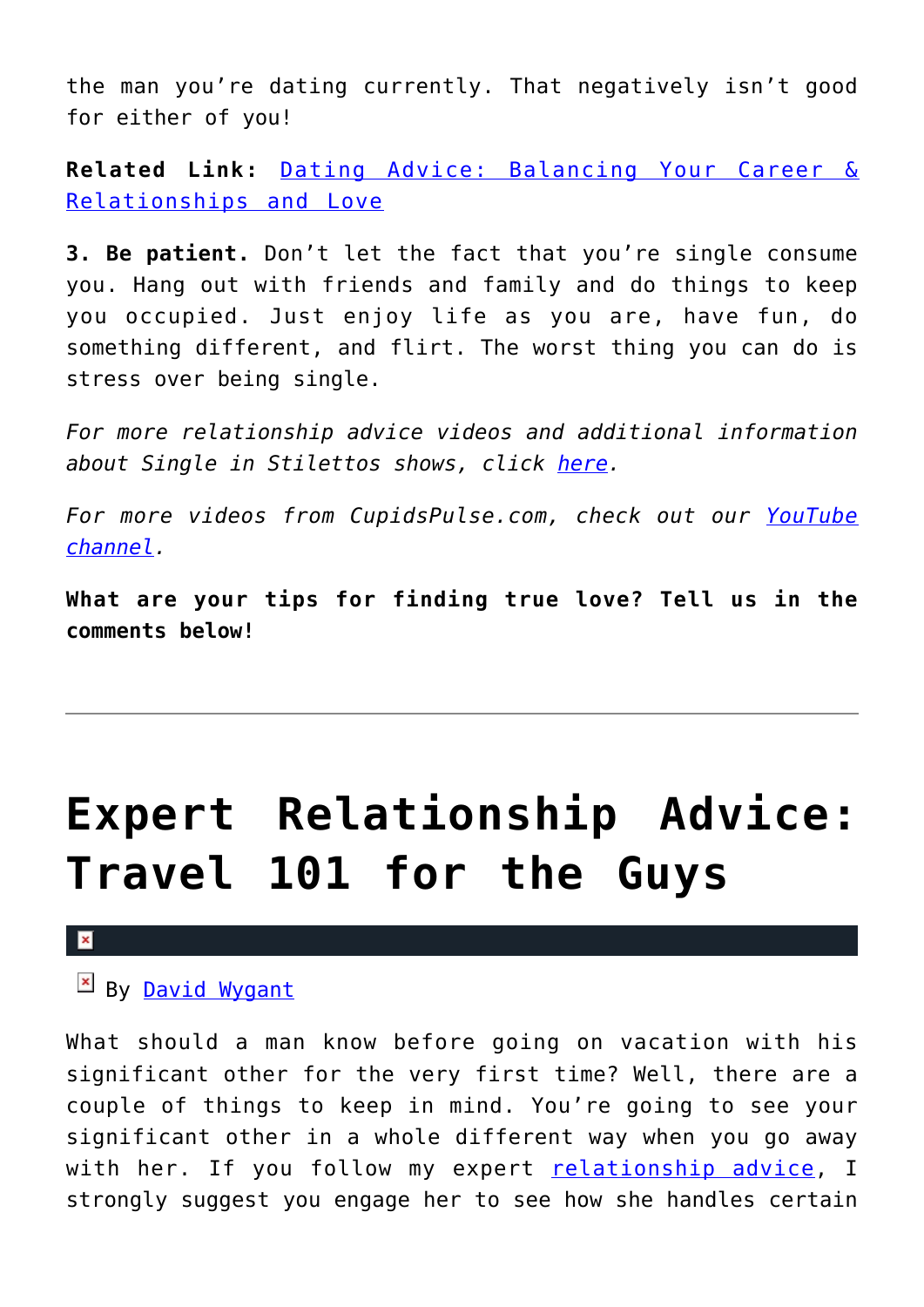situations.

## **Follow This Expert Relationship Advice on Your First Vacation as a Couple**

The first thing you are going to learn is her level of flexibility. When you take a person out of their everyday surroundings, they need to become a little more, let's just say, flexible. Whether you spend three or four days with her walking around a city or vacationing in paradise, you are going to see how flexible she is outside of her day-to-day routine. How does she roll with the punches when the person in the next hotel room is loud at night? Or when she doesn't have any cell service and can't check her e-mails? What about when you guys get into a little tiff? Because those things are bound to happen when you go on vacation with somebody.

**Related Link:** [This Holiday Season, Stop Dating Your iPhone!](http://cupidspulse.com/84200/david-wygant-holidays-stop-dating-iphone/)

Another thing you're going to learn about is her habits. When you're dating somebody, they tend to be on their best behavior. For instance, they won't check their phone as often as they usually do. But when you take them out of their environment, you'll get an idea of her *real* social media and texting habits. How often does she look at her phone? How often is she checking her e-mail or Instagram? Is she answering texts and phone calls from friends when she is away with you? You're going to quickly figure out how her attention is spent. Is she present in the moment? Or is she constantly thinking about work?

You get an idea of who somebody is because, when you take them away, you'll start to learn about how well they can relax. One time, when I took somebody away for the first time, I realized after that three-day trip that it would be our last vacation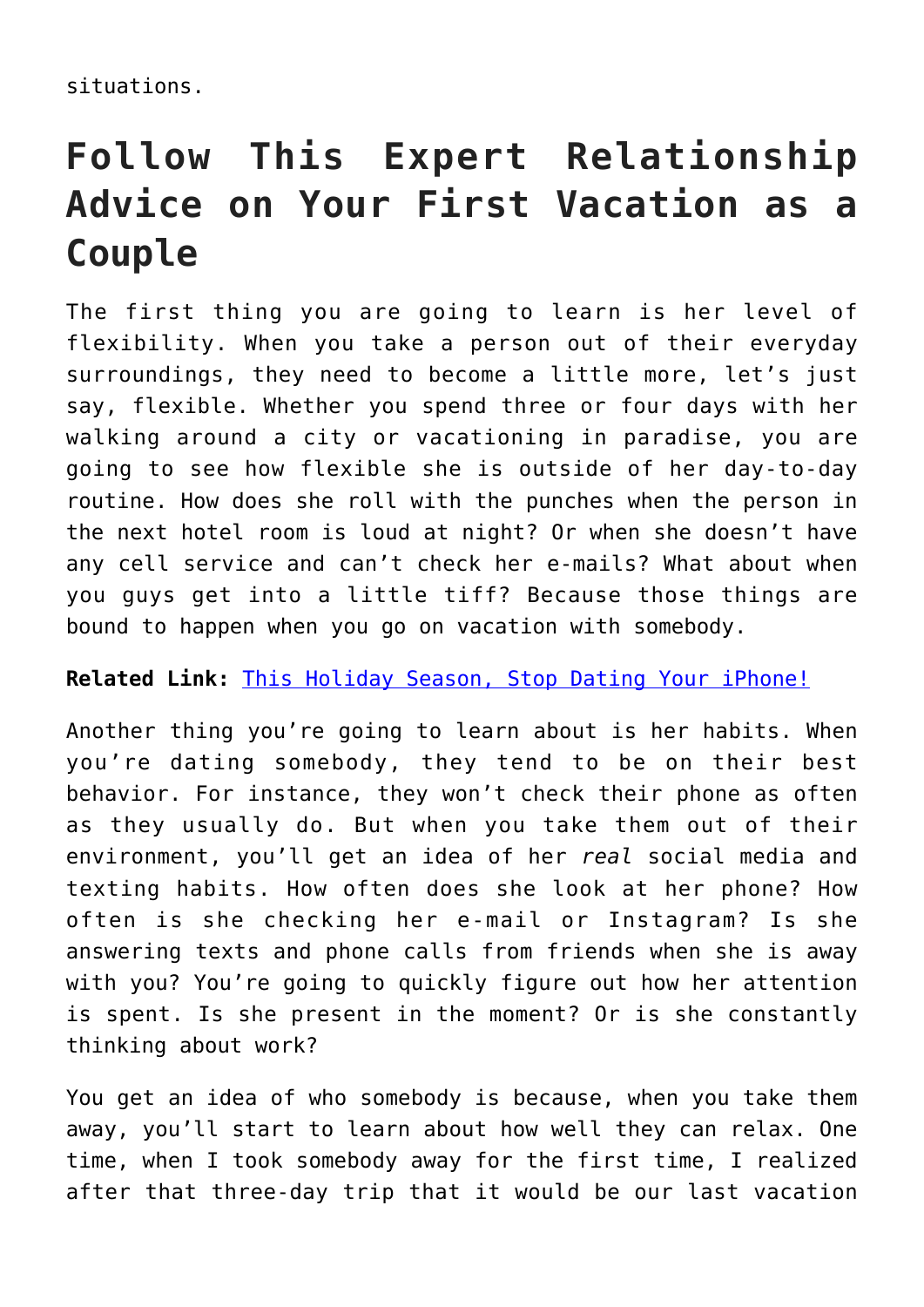ever. She couldn't get out of work mode. She was constantly checking her phone, constantly worried about things back at home. She wasn't present at all, and it taught me a lot about her and about the type of relationship and love I was going to have with her. You see, when we were together on a Saturday night, it was easy for her to hide all of those things…but when we were together for five days straight, she couldn't hide those neurotic behaviors.

Another great thing you can learn about somebody is their sleeping habits. Most of the time, when you take someone away for the first time, you spend a night or two together. Imagine spending a week with them and taking a look at their *real* sleeping habits. For instance, how long does she spend in the bathroom before bed? I was dating an awesome girl once, but after our first trip, I realized that she spent 90 minutes in the bathroom every night doing who knows what. I couldn't believe that was how her days always ended!

#### **Related Link:** [Expert Love Advice: Why Getting to Know Her](http://cupidspulse.com/90025/expert-love-advice-getting-to-know-her-friends/) [Friends Is Like a Football Game](http://cupidspulse.com/90025/expert-love-advice-getting-to-know-her-friends/)

Traveling with your partner is really an amazing experience. It allows you to see somebody for exactly who they are. Here's my best expert relationship advice: Go away together for a week. That length of time will allow you to get an idea of their habits and of their flexibility when they're out of their comfort zone. It's easy for a woman to pack a bag and come to your house for a night, but it's a challenge for her to come and hang out with you for a full week. You will learn so much about who she is.

*David Wygant is an internationally-renowned dating and relationship expert, author of the book* Naked, *and speaker. Through his boot camps, personal coaching, and his [website,](http://www.davidwygant.com/) his love advice has transformed the relationships and love of hundreds of thousands of people from every corner of the globe.*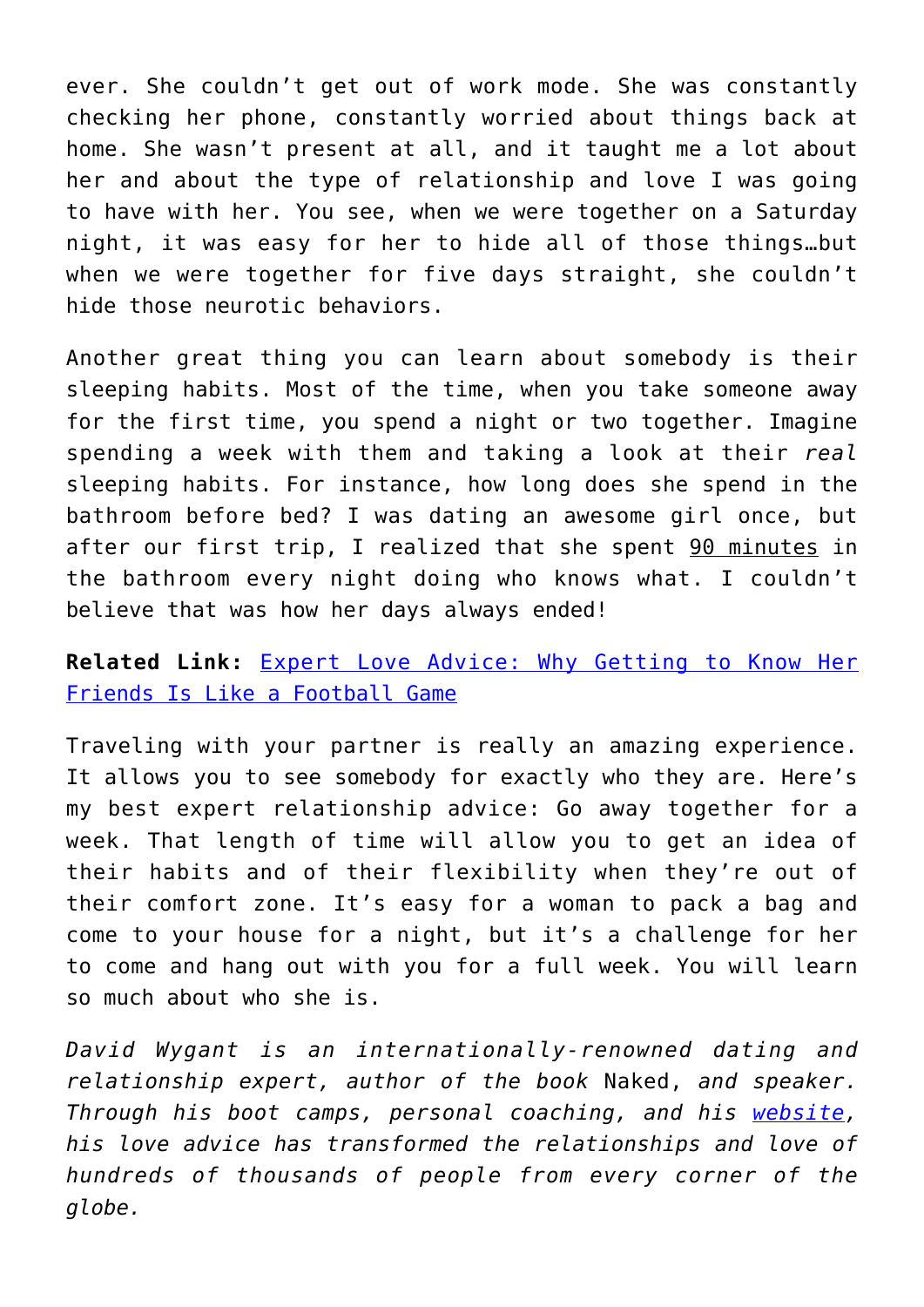# **[Relationship Advice: Is](https://cupidspulse.com/101670/relationship-advice-friendship-after-divorce/) [Friendship After Divorce](https://cupidspulse.com/101670/relationship-advice-friendship-after-divorce/) [Possible?](https://cupidspulse.com/101670/relationship-advice-friendship-after-divorce/)**

#### x

By Amy Osmond Cook for [Divorce Support Center](http://www.divorcesupportcenter.com/)

Headlines are filled with photos of happy celebrities vacationing in remote places with their children in tow. It's a picture perfect story—almost. For some celebrity exes such as Miranda Kerr and Orlando Bloom and Mariah Carey and Nick Cannon, the marriage ended long ago, but the family unit remains. It's not uncommon to hear stories of former couples vacationing together, living by each other and spending family time together. With such a high-profile breakup, how can coparenting be such an easy transition for them? My [relationship](http://cupidspulse.com/relationship-experts/) [advice](http://cupidspulse.com/relationship-experts/) for you is to emulate these famous relationships because the success largely depends on the parents' ability to move forward.

### **Relationship Advice Navigating Friendship Post-Divorce**

Though the success of co-parenting is largely dependent on the circumstances of the split, these celebrity couples are proof that children can still grow up with the positive influence of both parents, even after the marriage or longtime relationship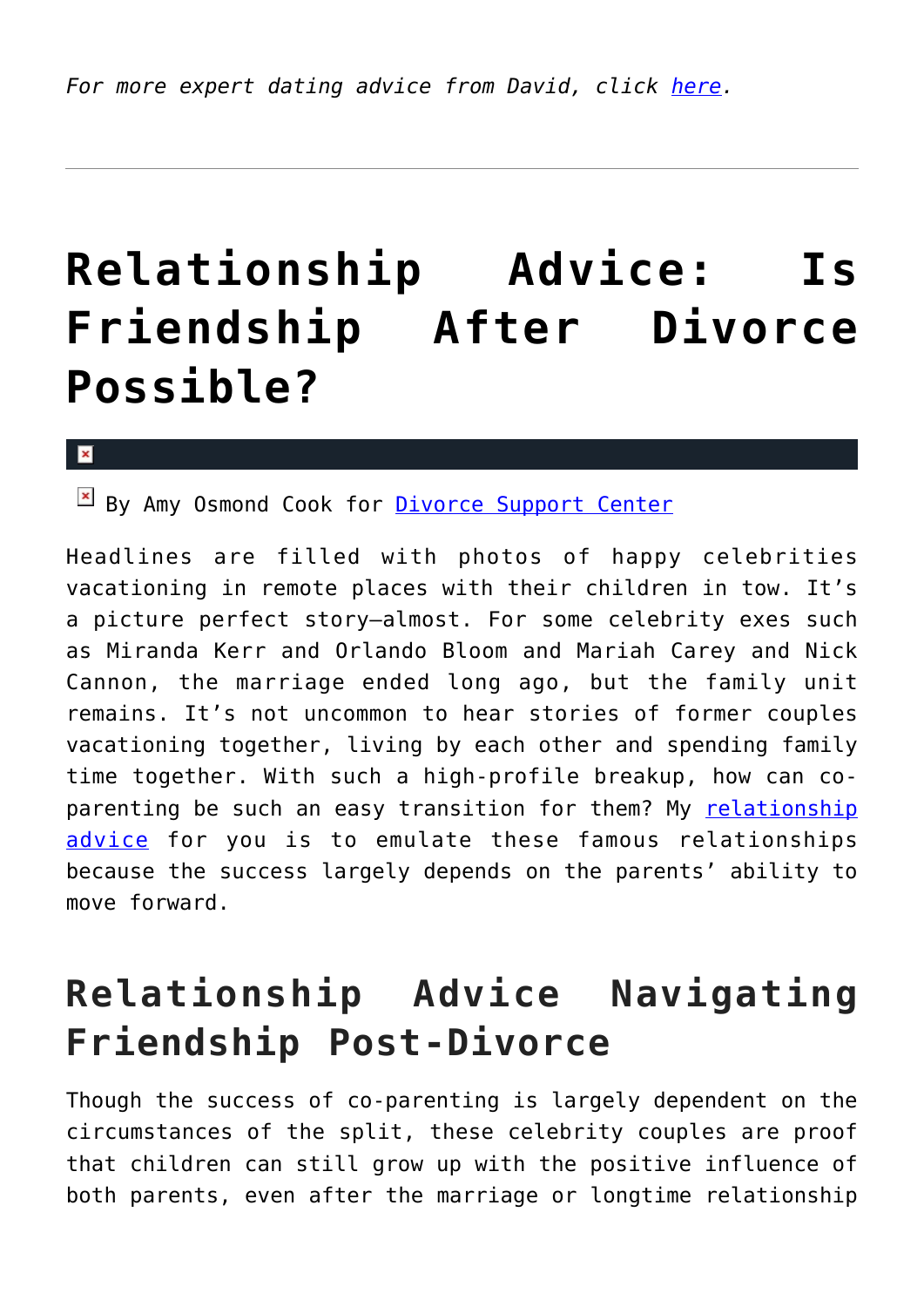and love has ended. Here is my relationship advice for how to successfully transition from a married household to shared parenting between two households.

**1. Focus on long term**. A swift dose of reality should remind you that carrying anger or other negative feelings won't change the outcome. Your marriage died. Mourn the loss of that part of your life then move forward to create a new future for yourself and children. "I am always impressed when I see couples who manage to stay friends, as it takes strength in character and an understanding of the bigger picture to rise above the hurt," wrote Seth Myers, Psy.D., in the article, Stay Friends After Divorce: Why, Coping, and Moving On. "While we can't do much to change the state of affairs in other couples, you can reflect on your own relationship." Recognize that your former partner must make the same effort. This often means a new relationship—and you need to be okay with that.

#### **Related Link:** [Expert Dating Advice: Moving On After a Divorce](http://cupidspulse.com/97402/expert-dating-advice-post-divorce/)

**2. You are not defined by your divorce, so don't allow it to dictate your actions.** Your role as a spouse may be over, but your parenting role continues. Don't allow the end of your marriage to overshadow the positive, future memorable moments you owe your children. By making the choice to fill your life with positive and hopeful plans for the future, you'll have a solid base on which to build new relationships. But, you do need a plan. A personal strategy will lessen the potentially negative effects if you witness your partner moving forward. It will also remind you to stay focused on the plans you have prepared for your progress. This transition requires a great deal of discipline and compromise since you're putting your feelings aside for the sake of contributing to a positive parenting environment for your children. A large part of this growth is recognizing that was then, and this is now. Your actions will be a lasting example for your children. What message do you hope they remember? Whether positive or negative—it'll make an impact.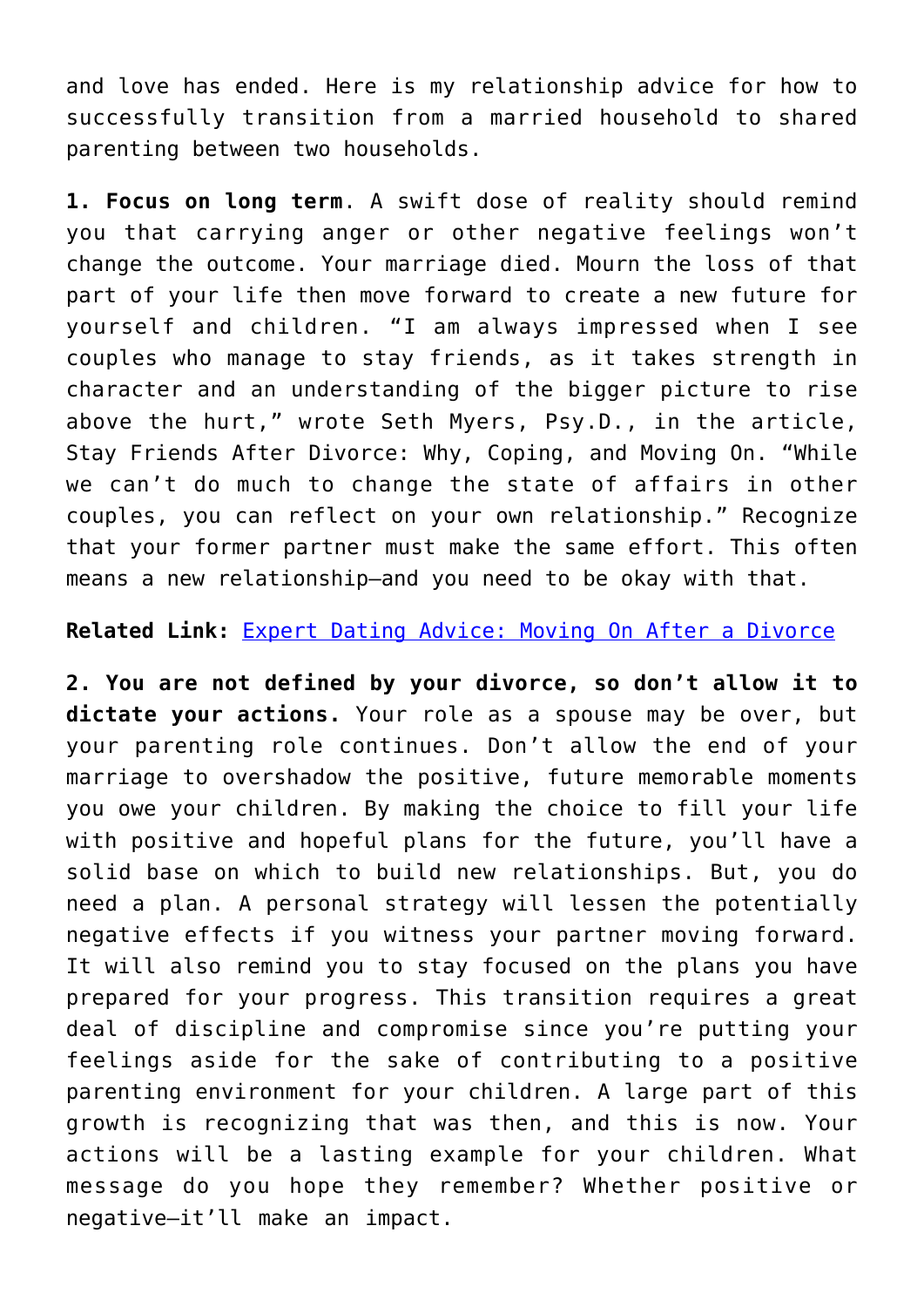**Related Link:** [Relationship Expert Talks About Being Friends](http://cupidspulse.com/98984/relationship-expert-being-friends-with-your-ex/) [With Your Ex](http://cupidspulse.com/98984/relationship-expert-being-friends-with-your-ex/)

**3. Relationships are life's classroom.** Seth Myers described it best when he wrote, "Too often, men and women end relationships and feel that they made a mistake in choosing the partner they committed to in the past because the relationship didn't work. But such a perspective betrays the bigger picture that relationships are one of life's greatest classrooms and it's within this context that we figure out what we need and learn how to move closer to true fulfillment." Instead of focusing your energy on changing the result of your ended marriage by making him pay for what he did, recognize your role in the demise of that relationship and make it a goal to learn from that experience. Feelings of resentment and revenge do nothing to change the outcome. All it does is affect those you still fully love—your children. "Barring cases of abuse," added Myers, "learning to forge a friendship with your ex after divorce can be a truly healing experience and allows for an important integration of your past with the present."

By staying committed to long-term goals, maintaining a positive and hopeful attitude on your future, and viewing your relationship as a learning experience, you're set to develop a surprisingly supportive relationship with the one person who used to know you best and that's a winning strategy for you and your children.

*For more information about and articles by our Hope After Divorce relationship experts, click* [here](http://cupidspulse.com/relationship-dating-experts/hope-after-divorce-relationship-experts/)*.*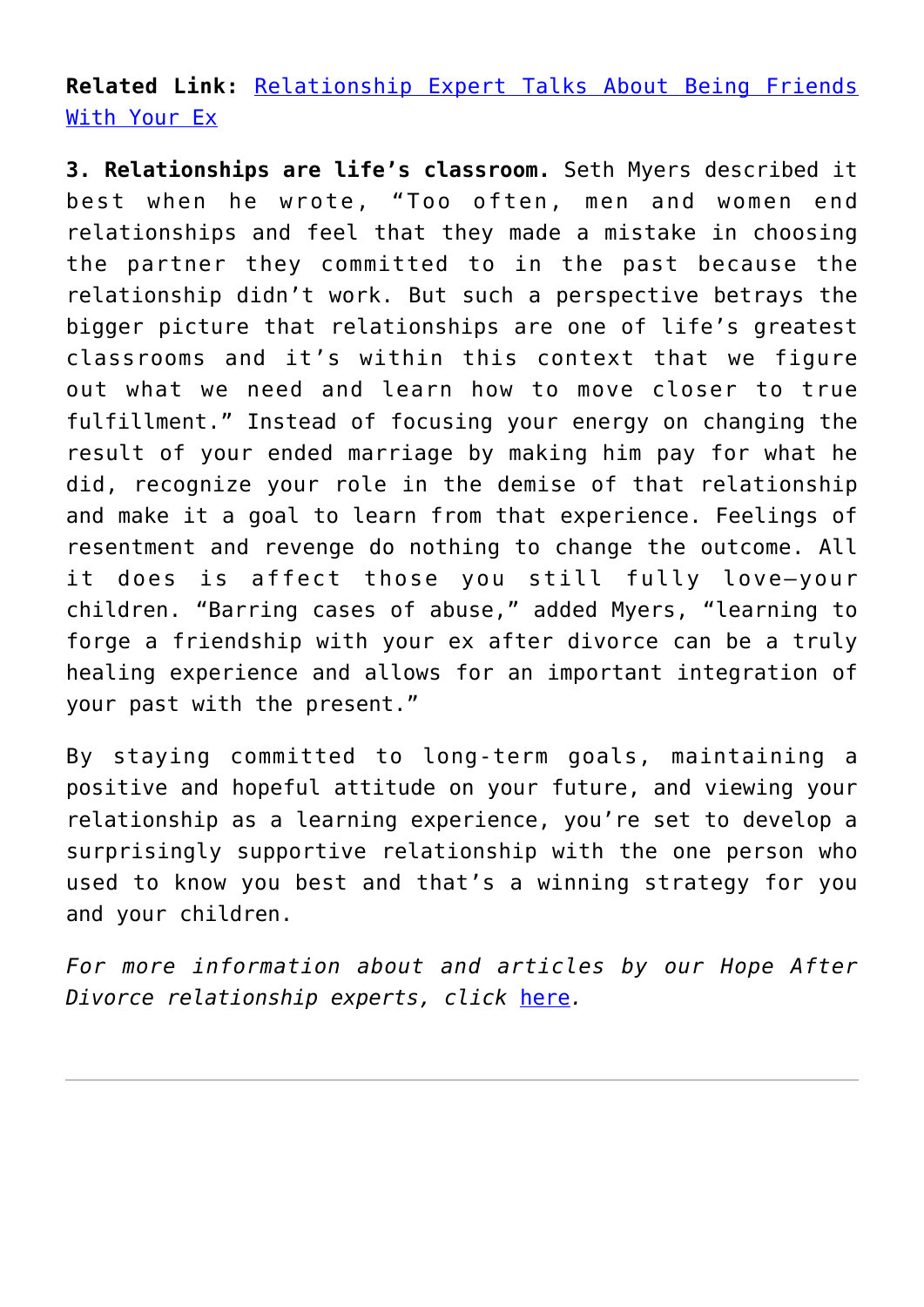# **[Dating Advice: Balancing Your](https://cupidspulse.com/101543/dating-advice-balancing-career-relationships-and-love/) [Career & Relationships and](https://cupidspulse.com/101543/dating-advice-balancing-career-relationships-and-love/) [Love](https://cupidspulse.com/101543/dating-advice-balancing-career-relationships-and-love/)**

#### $\pmb{\times}$

#### $\pmb{\times}$

On this week's [Single in Stilettos](http://www.singleinstilettos.com/) relationship advice video, dating experts Suzanne Oshima and CupidsPulse.com Executive Editor [Lori Bizzoco](http://cupidspulse.com/104596/lori-bizzoco/) reveal three [dating advice](http://cupidspulse.com/dating/date-ideas/) tips on balancing your relationships and love with a booming career!

## **Dating Advice On How To Balance Your Love Life & A Booming Career**

If you've ever wondered, "Can I really have it all?", these relationship experts are here to tell you that you can. We may not be able to have it all at the same time, but you can balance your career and love life with these tips below.

**1. Prioritization.** Make sure you set priorities for yourself so you're happy with what you've accomplished, whether it be at work or in your personal life. Also, communicate what's important to you with your significant other and even your boss.

**Related Link:** [Dating Advice: First Date Tips For Women!](http://cupidspulse.com/101471/dating-advice-first-date-tips/)

**2. Time management.** Need some dating advice? Start devoting time to your relationship the same way you do with work. Set boundaries and make sure you're not working 12-14 hour days, because that's not healthy. If you make a time commitment to someone, be there, whether it's with your friends or your partner.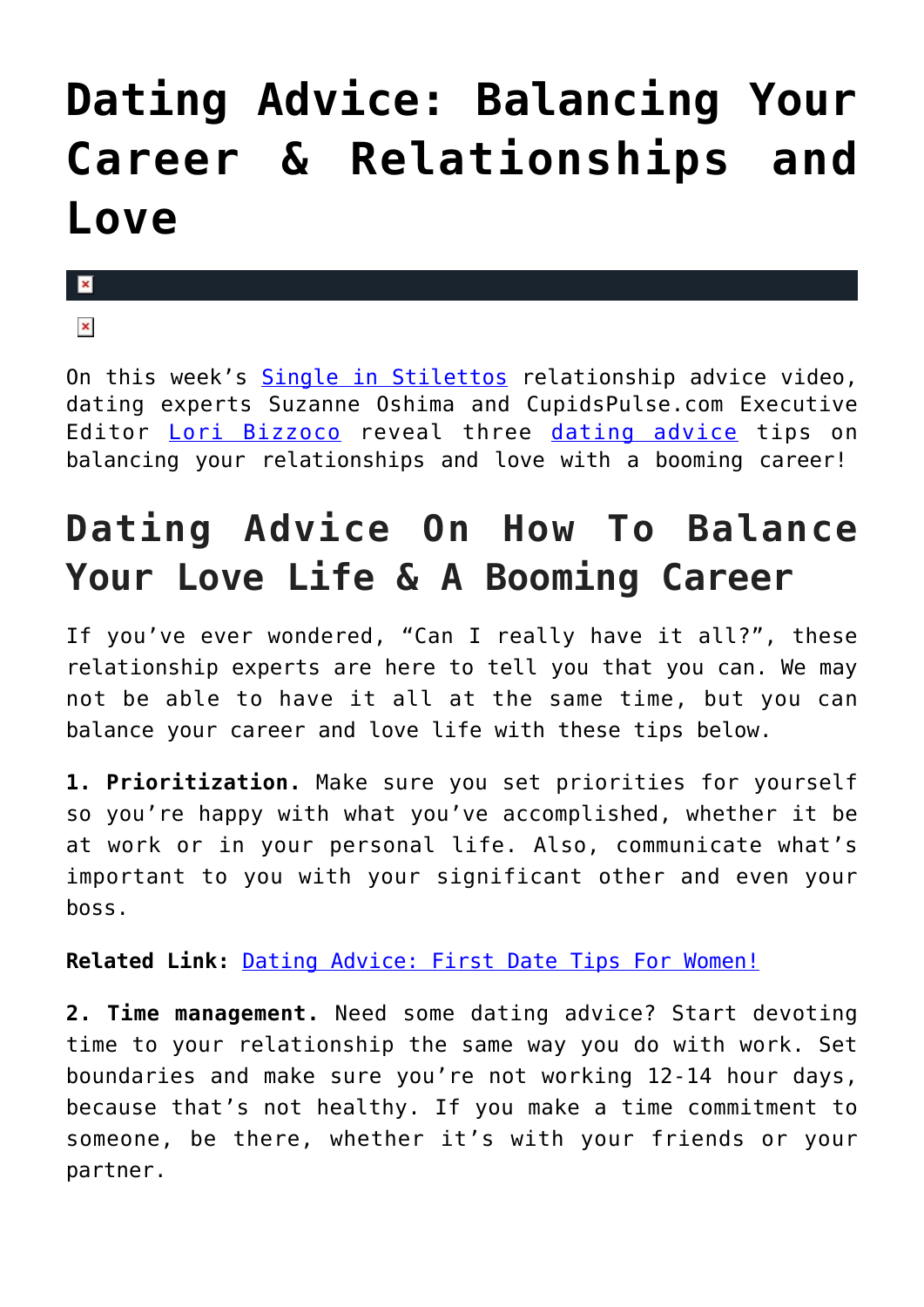**Related Link:** [Relationship Advice: How To Get A Ring On The](http://cupidspulse.com/100590/relationship-advice-get-a-ring-on-the-finger/) [Finger!](http://cupidspulse.com/100590/relationship-advice-get-a-ring-on-the-finger/)

**3. Communication.** Take interest in your partners day and ask about their coworkers, while sharing details about your own job. You'll feel connected and it will help you unwind after a stressful work day. But limit job chit chat, so it doesn't consume the relationship.

*For more relationship advice videos and additional information about Single in Stilettos shows, click [here.](http://cupidspulse.com/suzanne-oshima-single-in-stilettos-shows/)*

*For more videos from CupidsPulse.com, check out our [YouTube](https://www.youtube.com/channel/UCP4G7LiNJEVZ7U0M24qXmfg) [channel](https://www.youtube.com/channel/UCP4G7LiNJEVZ7U0M24qXmfg).*

**What is your advice on balancing a career and your love life? Tell us in the comments below!**

# **[Dating Advice Q&A: How Do I](https://cupidspulse.com/101474/dating-advice-friend-shares-too-much-about-relationship-and-love/) [Tell My Friend She Shares Too](https://cupidspulse.com/101474/dating-advice-friend-shares-too-much-about-relationship-and-love/) [Much About Her Relationship](https://cupidspulse.com/101474/dating-advice-friend-shares-too-much-about-relationship-and-love/) [And Love On Instagram?](https://cupidspulse.com/101474/dating-advice-friend-shares-too-much-about-relationship-and-love/)**

 $\mathbf{x}$ 

*Question from Mary Kate K.: I have a friend that has been dating this guy for almost 2 years. It seems like every other day she's uploading a picture of the two of them with some caption like, "the love of my life and I enjoying dinner at our favorite restaurant" or "look at the flowers my boyfriend gave me after a hard day!" I'm happy for her…but I'm also sick to my stomach. How do I nicely tell her to tone it down?*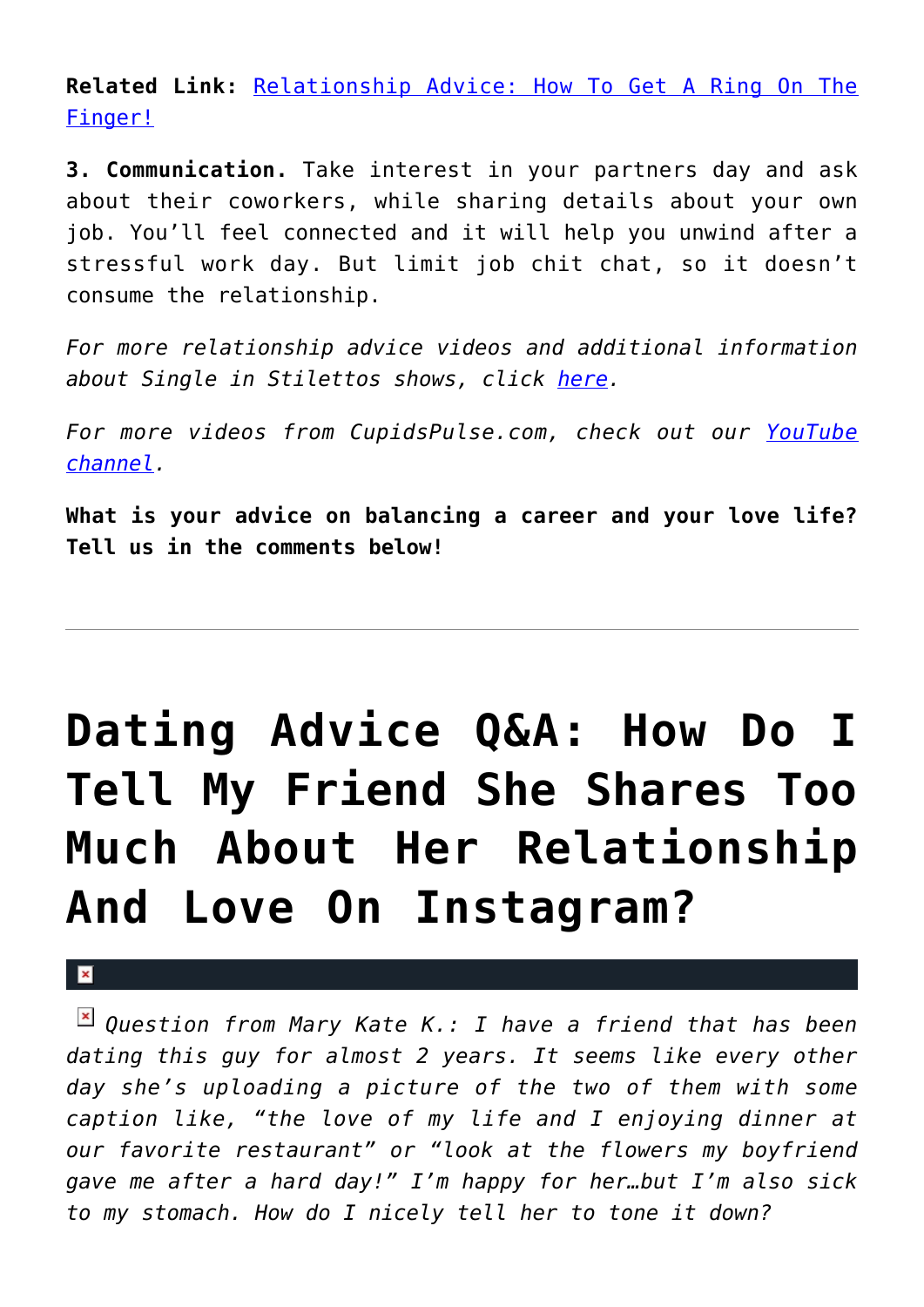Read on to see the relationship experts [dating advice](http://cupidspulse.com/dating/date-ideas/)!

### **Dating Advice: How To Deal With Too Much PDA**

[Suzanne K. Oshima, Matchmaker:](http://www.dreambachelor.com/) While it can be annoying when a friend posts too much about their relationship and love on social media, it's not really your place to tell your friend how much she should or shouldn't post on Instagram. I think the bigger issue is, you really need to ask yourself why it really bothers you so much? Her posts aren't vulgar or offensive by any means, however if her posts are making you physically sick to your stomach, then you have a choice to follow or unfollow her. If you follow her, then just be a good friend and be truly happy for her. And if you can't be happy for her, my love advice is to stop following her.

**Related Link:** [Relationship Experts Q&A: Does Social Media](http://cupidspulse.com/100298/relationship-experts-social-media-false-intimacy/) [Stalking Create False Intimacy?](http://cupidspulse.com/100298/relationship-experts-social-media-false-intimacy/)

Paige Wyatt, Reality TV Star: Telling someone to stop posting about their relationship is a conversation that will never end well and will also make you seem a bit jealous. Simply unfollow her on so you don't see her posts unless you search for them. Telling someone to tone down their happiness online will make you seem unsupportive of their relationship and stir up trouble.

**Related Link:** [Love Advice Q&A: How Do I Show My Interest In](http://cupidspulse.com/99478/love-advice-show-interest-online/) [Someone Online?](http://cupidspulse.com/99478/love-advice-show-interest-online/)

[Robert Manni, Guy's Guy:](http://www.robertmanni.com/) For whatever reason, you'd prefer not to see your friend's parade of Instagram posts with her boyfriend of almost two years. Here is an easy solution: My dating advice is to stop following her on Instagram. It's not appropriate to ask her to stop posting what makes her happy. After all, it's her account. The question you might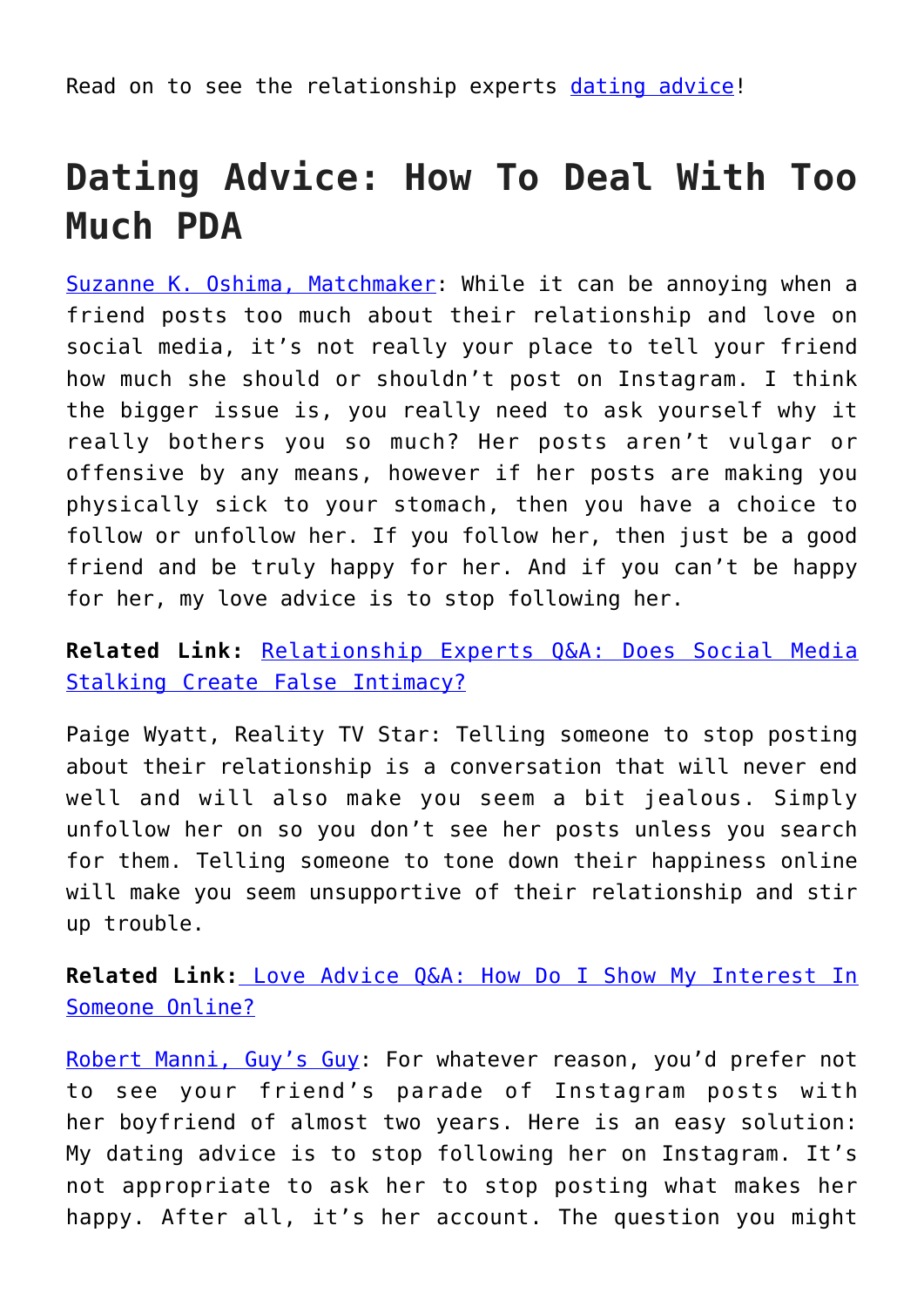ask yourself is why. Are you being good friend and concerned about the guy, fear your friend is setting herself up for an embarrassing fail on social media? Or could you be a tad jealous of her good fortune? Ouch. In our Kardashian world where anything and everything is exposed on social media, I'm not feeling why your friend's Insta-bragging is such an issue. Respect and good luck, Mary Kate.

*To find out more about our three dating and technology gurus, click [here.](http://cupidspulse.com/relationship-dating-experts/oshima-wyatt-manni-technology-experts/)*

*If you have any questions you would like answered by our relationship experts, please e-mail them to cupid@cupidspulse.com.* 

**Do you think it's appropriate to tell a friend to tone down the PDA on her social media accounts? Share your dating advice with us in the comments below!**

## **[Dating Advice: First Date](https://cupidspulse.com/101471/dating-advice-first-date-tips/) [Tips For Women!](https://cupidspulse.com/101471/dating-advice-first-date-tips/)**

#### ×

 $\pmb{\times}$ 

On this week's Single in Stilettos [dating advice](http://cupidspulse.com/dating/date-ideas/) video, matchmaker Suzanne Oshima talks to relationship expert Matt Adams about what turns a man off on a first date.

### **First Date Dating Advice From**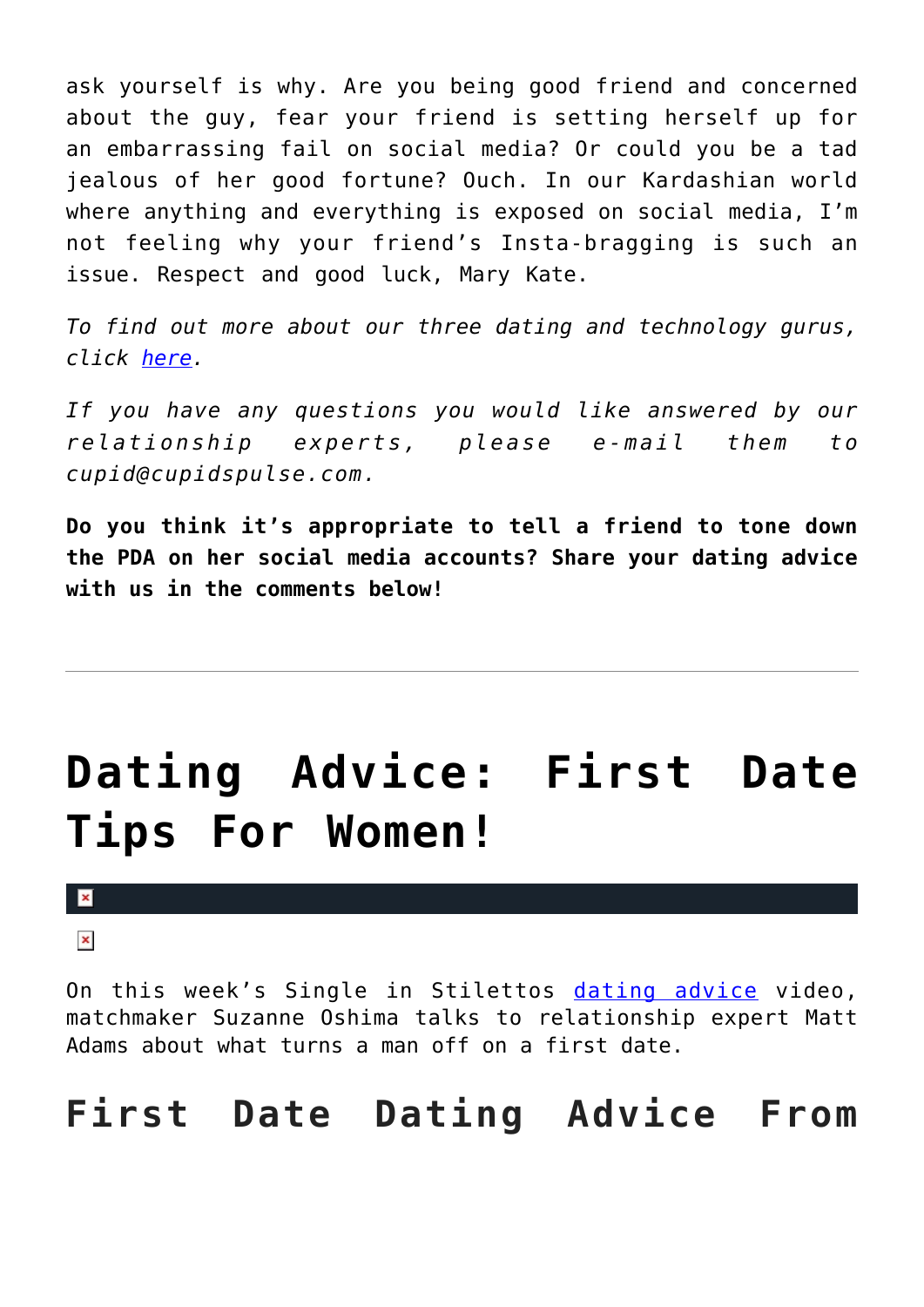## **Relationship Expert Matt Adams**

On a first date, the biggest turn off for a man is when a woman talks about her relationship goals right off the bat. Yes, men want to know if you want to get married and have kids, but not in the first meeting. Wait to share your relationship and love goals, so that your date can get to know you and assess what role you'll play in their life.

**Related Link:** [Dating Advice: How To Get A Man To Call You Back](http://cupidspulse.com/100293/dating-advice-dating-expert-calling-back/)

Listen to this expert dating advice and take the pressure off yourself on the first date. Go out, have fun, and meet new people. Make sure you aren't being negative, either. People don't want to hear about your bad day or why your previous relationships haven't worked out. The experts share their love advice to spin everything into a positive, so you can present your best self first.

*For more relationship advice videos and additional information about Single in Stilettos shows, click [here.](http://cupidspulse.com/suzanne-oshima-single-in-stilettos-shows/)*

*For more videos from CupidsPulse.com, check out our [YouTube](https://www.youtube.com/channel/UCP4G7LiNJEVZ7U0M24qXmfg) [channel](https://www.youtube.com/channel/UCP4G7LiNJEVZ7U0M24qXmfg).*

**What are your first date tips? Tell us in the comments below!**

## **[Relationship Advice On How To](https://cupidspulse.com/101388/relationship-advice-e-famously-single-fall-in-love/) [Fall In Love](https://cupidspulse.com/101388/relationship-advice-e-famously-single-fall-in-love/)**

 $\pmb{\times}$ 

 $\pmb{\times}$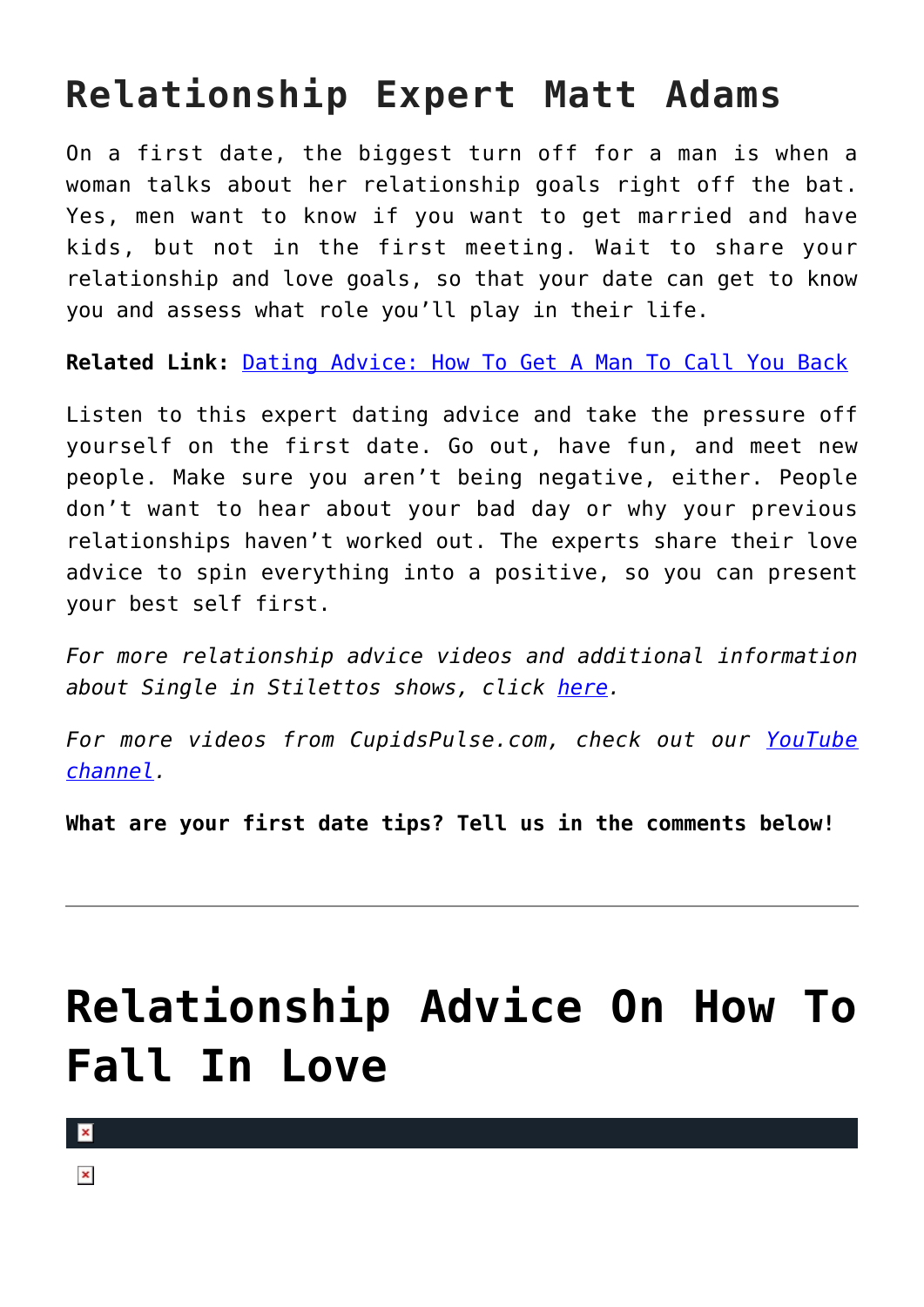By [E!'s](http://cupidspulse.com/relationship-dating-experts/laurel-house-no-games-love-dating-mentor/) *[Famously Single](http://cupidspulse.com/relationship-dating-experts/laurel-house-no-games-love-dating-mentor/)* [Dating Coach, Laurel House](http://cupidspulse.com/relationship-dating-experts/laurel-house-no-games-love-dating-mentor/) In this week's [relationship advice](http://cupidspulse.com/relationship-experts/) video, relationship expert and E!'s *Famously Single* dating coach, [Laurel House](http://www.laurelhouse.com/) gives relationship advice for how to fall in love. Check out the video above for more details!

## **Relationship Advice from E!'s** *Famously Single* **Dating Coach On Falling In Love**

Have you ever thought of falling in love as a decision, rather than the spontaneous, exciting chemistry that's often shown in the movies? Most people haven't, however, relationship expert Laurel House shares that people need to stop waiting to fall and instead make the decision to open your heart and let your guard down. The simple act of falling in love is called chemistry, which is actually a drug, and it fades. The dating expert featured on *E!'s Famously Single* reveals that chemistry shows itself in the brain in the same location as cocaine and even shows similar attributes.

**Related Link:** [Expert Dating Advice: How To Find The Good Guys](http://cupidspulse.com/91073/expert-dating-advice-laurel-house-good-guys/) **[Sexy](http://cupidspulse.com/91073/expert-dating-advice-laurel-house-good-guys/)** 

While the high of falling in love feels good, it also fixes blinders to your face that makes it hard to see the warning signs that would prove that your relationship and love won't lead you to happily ever after. If you want to truly experience love, House's relationship advice is to make the decision to open your heart and date smart. With a clear head and minus the facade, you can make the decision to find love. The decision includes being vulnerable because if you aren't, you won't feel their love and you won't love them either. Watch the video above to find out how to fall in love correctly!